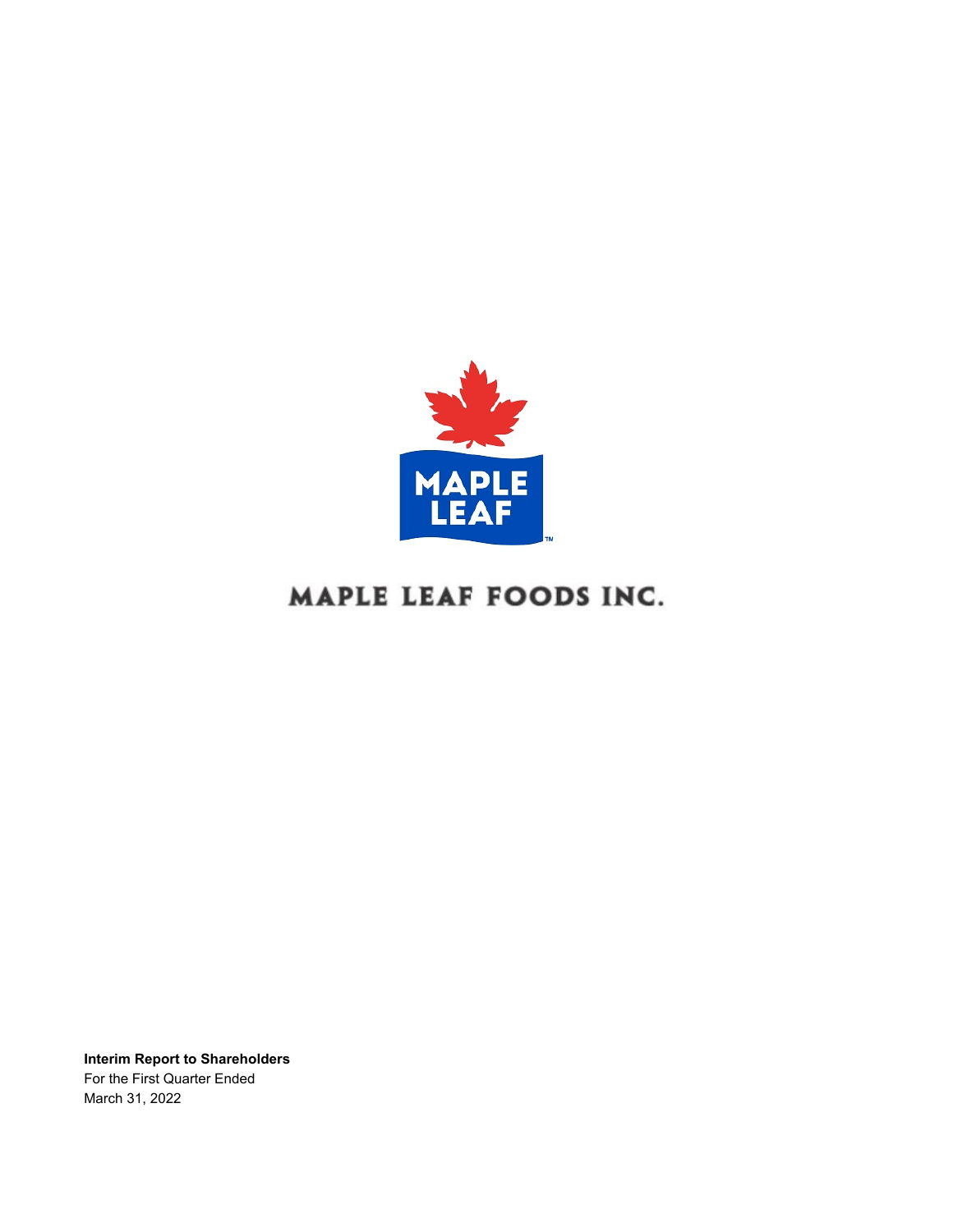| 1              | <b>Financial Overview</b>                     | 1  |
|----------------|-----------------------------------------------|----|
| $\overline{2}$ | Response to COVID-19                          |    |
|                |                                               |    |
| 3              | <b>Operating Review</b>                       | 2  |
| 4              | Restructuring and Other Related Costs         | 3  |
| 5              | Income Taxes                                  | 3  |
| 6              | <b>Capital Resources</b>                      | 3  |
| 7              | <b>Capital Expenditures</b>                   | 5  |
| 8              | Normal Course Issuer Bid                      | 5  |
| 9              | Cash Flow and Financing                       | 5  |
| 10             | <b>Financial Instruments</b>                  | 5  |
| 11             | <b>Transactions with Related Parties</b>      | 6  |
| 12             | <b>Share Capital</b>                          | 6  |
| 13             | <b>Other Matters</b>                          | 6  |
| 14             | Maple Leaf Centre for Action on Food Security | 7  |
| 15             | <b>Summary of Quarterly Results</b>           | 8  |
| 16             | <b>Significant Accounting Policies</b>        | 9  |
| 17             | Internal Controls Over Financial Reporting    | 10 |
| 18             | Outlook                                       | 10 |
| 19             | <b>Non-IFRS Financial Measures</b>            | 11 |
| 20             | <b>Forward-Looking Statements</b>             | 16 |
| 21             | About Maple Leaf Foods Inc.                   | 18 |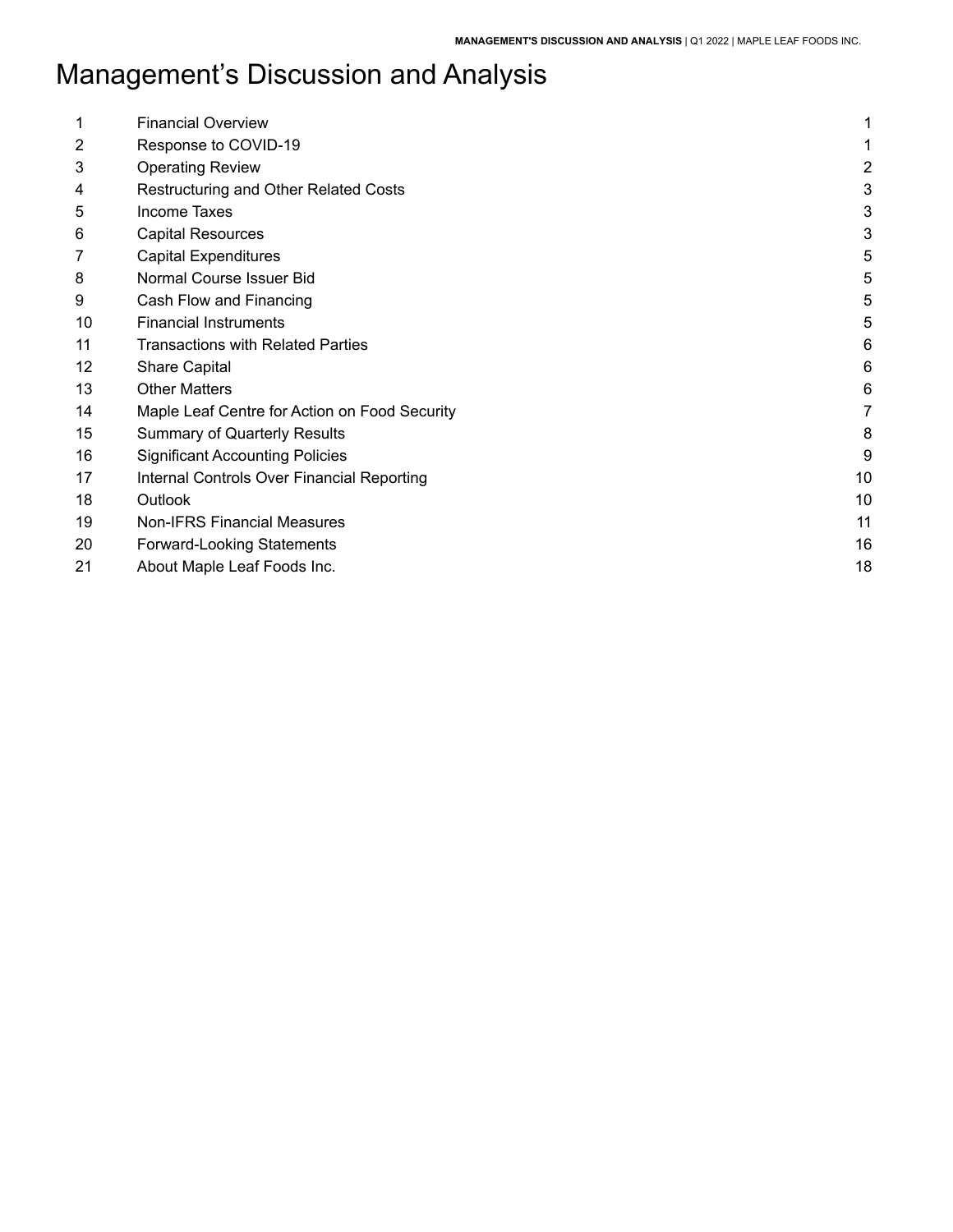*All dollar amounts are presented in Canadian dollars unless otherwise noted.*

### **May 3, 2022**

## <span id="page-2-0"></span>**1. FINANCIAL OVERVIEW**

|                                                         |                  |    |         | As at or for the<br>three months ended March 31, |
|---------------------------------------------------------|------------------|----|---------|--------------------------------------------------|
| (\$ millions except earnings per share)<br>(Unaudited)  | 2022             |    | 2021    | % Change                                         |
| Sales                                                   | \$<br>1,126.6    | S  | 1,053.1 | 7.0 %                                            |
| <b>Net Earnings</b>                                     | \$<br>13.7       | S  | 47.7    | $(71.3)\%$                                       |
| Basic Earnings per Share                                | \$<br>0.11       | S  | 0.39    | $(71.8)\%$                                       |
| Adjusted Operating Earnings <sup>(i)(ii)</sup>          | \$<br>16.1       | S  | 51.5    | $(68.7)\%$                                       |
| Adjusted Earnings per Share <sup>(i)(ii)</sup>          | \$<br>0.03       | S  | 0.27    | (88.9)%                                          |
| Adjusted EBITDA - Meat Protein Group <sup>(i)(ii)</sup> | \$<br>97.5       | \$ | 123.9   | $(21.3)\%$                                       |
| Sales - Plant Protein Group                             | \$<br>44.9       | S  | 42.6    | 5.4 %                                            |
| Free Cash Flow <sup>(i)</sup>                           | \$<br>(186.8)    | \$ | (195.2) | 4.3 %                                            |
| Construction Capital <sup>(i)</sup>                     | \$<br>615.9      | S  | 592.9   | 3.9%                                             |
| Net Debt $(0)$                                          | \$<br>(1, 290.7) | S  | (865.4) | 49.1 %                                           |

 $^{(i)}$  Refer to section 19. Non-IFRS Financial Measures of this document for the definition of these non-IFRS measures.

*(ii) Certain comparative figures have been restated to conform with current year presentation.*

 Sales for the first quarter of 2022 were \$1,126.6 million compared to \$1,053.1 million last year, an increase of 7.0%, driven by higher sales in the Meat Protein Group and in the Plant Protein Group. For more details on sales performance by operating segment, please refer to section 3. Operating Review.

 Net earnings for the first quarter of 2022 were \$13.7 million (\$0.11 per basic share) compared to \$47.7 million (\$0.39 per basic share) last year. Net earnings were impacted by COVID-19 operational and supply chain disruptions, inflationary and feed cost increases and higher start-up expenses<sup>(i)</sup>, partly offset by higher sales.

 Adjusted Operating Earnings for the first quarter of 2022 were \$16.1 million compared to \$51.5 million last year, and Adjusted Earnings per Share for the first quarter of 2022 were \$0.03 compared to \$0.27 last year due to similar factors as noted above.

For further discussion on key metrics and a discussion of results by operating segment, refer to section 3. Operating Review below.

*(i) Refer to section 19. Non-IFRS Financial Measures.*

## <span id="page-2-1"></span>**2. RESPONSE TO COVID-19**

As an essential service, Maple Leaf Foods Inc. ("Maple Leaf Foods" or the "Company") is focused on protecting the health and wellbeing of its people, maintaining business continuity and broadening its social outreach. To manage through this unprecedented environment, the Company has taken a number of measures in its business and operating practices that include heightened safety policies and procedures, adopting a vaccination mandate for all employees and contractors, and close communication and collaboration with public health authorities, including hosting on-site vaccination clinics in 2021. The measures enacted to protect the health and safety of employees have increased the Company's current cost structure due to higher labour, personal protective equipment, sanitation and other expenses associated with the pandemic.

 Overall, the Company believes its proactive and comprehensive efforts have, and should continue to mitigate adverse operational impacts. As the COVID-19 situation evolves, Maple Leaf Foods will continue to adapt and adopt best practices that prioritize the health and safety of its employees and the stability of the food supply. As part of Maple Leaf Foods' broader social responsibility since the pandemic began, the Company has provided extensive support to front-line staff, emergency food relief efforts and health care providers.

 COVID-19 continues to have an impact on the global economy, leading to increased inflation, labour shortages and disruptions in the global supply chain. To date, the Company's leading brands, revenue management capabilities and robust supply chain have enabled it to mitigate these impacts. Maple Leaf Foods continues to monitor the ongoing environment and believes it is well-positioned to face these headwinds.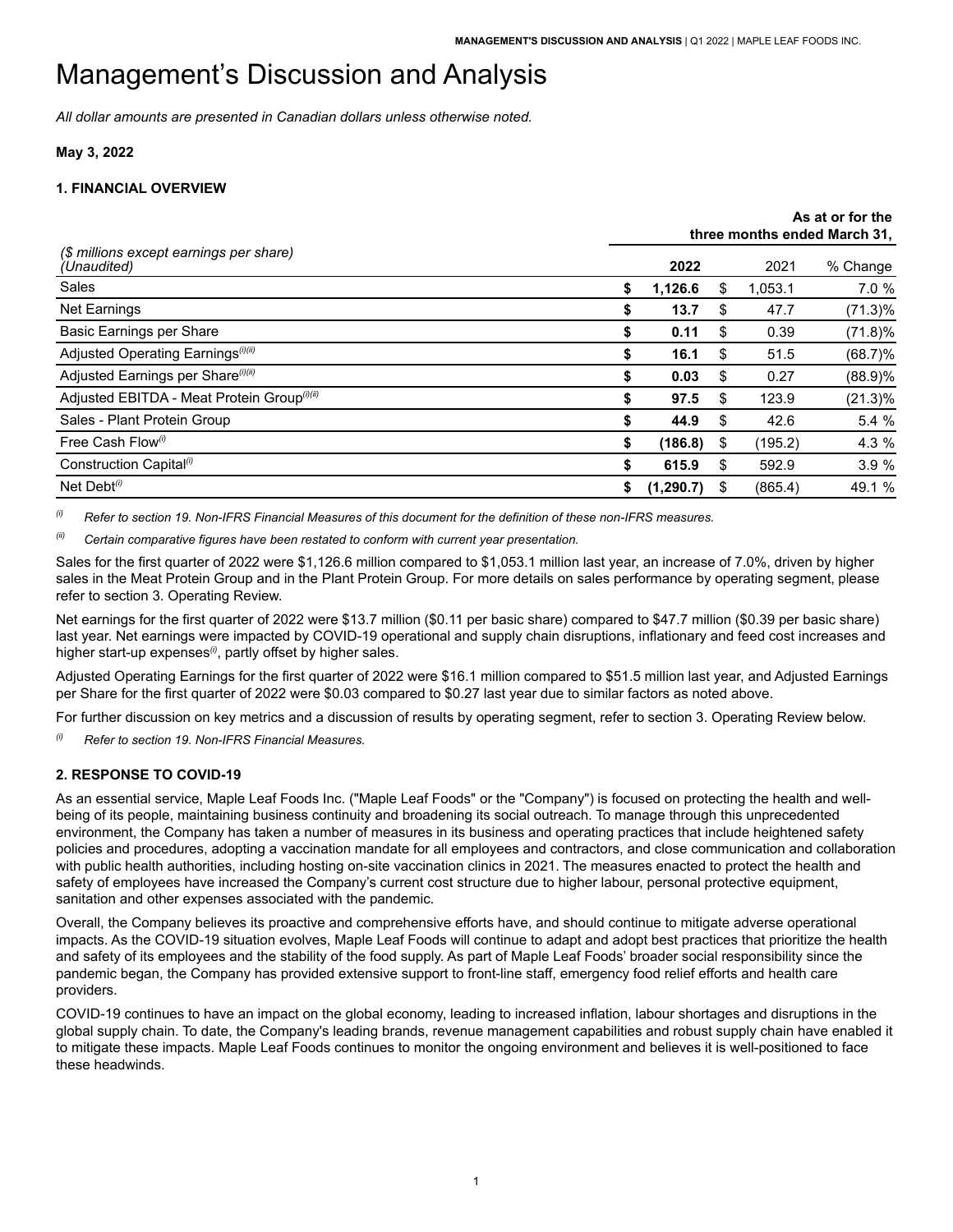## <span id="page-3-0"></span>**3. OPERATING REVIEW**

 Maple Leaf Foods has two reportable segments. These segments offer different products, with separate organizational structures, brands, financial, and marketing strategies. The Company's chief operating decision makers regularly review internal reports for these businesses: performance of the Meat Protein Group is based on revenue growth, Adjusted Operating Earnings and Adjusted Earnings Before Interest, Taxes, Depreciation and Amortization ("EBITDA"), while the performance of the Plant Protein Group is based predominantly on revenue growth rates, gross margin optimization and controlling selling, general and administrative ("SG&A") investment levels, which generate high revenue growth rates.

 The following table summarizes the Company's sales, gross profit, SG&A, Adjusted Operating Earnings, Adjusted EBITDA, and Adjusted EBITDA Margin by operating segment for the three months ended March 31, 2022 and March 31, 2021.

|                                                  |    |                                 |                           | Three months ended March 31, 2022 |     | Three months ended March 31, 2021 |      |                          |                           |                                   |    |         |
|--------------------------------------------------|----|---------------------------------|---------------------------|-----------------------------------|-----|-----------------------------------|------|--------------------------|---------------------------|-----------------------------------|----|---------|
| $$$ millions) <sup>(i)</sup><br>(Unaudited)      |    | Meat<br><b>Protein</b><br>Group | Plant<br>Protein<br>Group | Non-<br>Allocated <sup>(ii)</sup> |     | <b>Total</b>                      |      | Meat<br>Protein<br>Group | Plant<br>Protein<br>Group | Non-<br>Allocated <sup>(11)</sup> |    | Total   |
| <b>Sales</b>                                     | \$ | 1.089.4                         | 44.9                      | (7.7)                             | S   | 1.126.6                           | S    | 1,013.7                  | 42.6                      | (3.2)                             | \$ | 1,053.1 |
| Gross profit (loss)                              | \$ | 131.0                           | (6.3)                     | 29.2                              |     | 153.9                             | \$   | 166.1                    | 0.1                       | 26.7                              | £. | 193.0   |
| Selling, general and administrative expenses     |    | 88.6                            | 30.8                      | $\overline{\phantom{m}}$          |     | 119.5                             | - \$ | 87.1                     | 28.8                      | $\overline{\phantom{0}}$          |    | 115.9   |
| Adjusted Operating Earnings <sup>(iii)(iv)</sup> | \$ | 51.0                            | (34.9)                    | $\overline{\phantom{0}}$          | \$  | 16.1                              | \$   | 79.6                     | (28.1)                    | $\overline{\phantom{0}}$          | ъ  | 51.5    |
| Adjusted EBITDA(iii)(iv)                         | \$ | 97.5                            | (30.7)                    |                                   | -56 | 66.8                              | \$   | 123.9                    | (24.4)                    | —                                 |    | 99.5    |
| Adjusted EBITDA Margin <sup>(iii)(iv)</sup>      |    | $9.0\%$                         | (68.4%)                   | n/a                               |     | 5.9%                              |      | 12.2%                    | (57.2%)                   | n/a                               |    | 9.4%    |

*(i) Totals may not add due to rounding.*

(ii) Non-allocated includes eliminations of inter-segment sales and associated cost of goods sold, changes in the fair value of biological assets and derivatives, and non-allocated costs which are comprised of expenses not separately identifiable to reportable segments and are not part of the *measures used by the Company when assessing a segment's operating results.*

(iii) Refer to section 19. Non-IFRS Financial Measures of this document for the definition of these non-IFRS measures.

*(iv) Certain comparative figures have been restated to conform with current year presentation.*

#### **Meat Protein Group**

 The Meat Protein Group is comprised of prepared meats, ready-to-cook and ready-to-serve meals, snack kits, value-added fresh pork and poultry products that are sold to retail, foodservice and industrial channels, and agricultural operations in pork and poultry. The Meat Protein Group includes leading brands such as Maple Leaf®, Maple Leaf Prime®, Maple Leaf Natural Selections®, Schneiders®, Schneiders® Country Naturals®, Mina®, Greenfield Natural Meat Co.®, and other leading regional brands.

 Sales for the first quarter of 2022 increased 7.5% to \$1,089.4 million compared to \$1,013.7 million last year. Sales growth was driven by pricing action implemented in prior quarters to mitigate inflation and structural cost increases, a favourable mix-shift in product sales, including growth in sustainable meats, branded products and growth in sales to the United States, partially offset by lower hog volumes processed and the impact of foreign exchange.

 Gross profit for the first quarter of 2022 was \$131.0 million (gross margin*(i)* of 12.0%) compared to \$166.1 million (gross margin*(i)* of 16.4%) last year. Gross profit was negatively impacted by COVID-19 operational and supply chain disruptions, inflationary cost increases and higher feed costs, partially offset by pricing action. Gross profit for the first quarter included start-up expenses*(ii)* of \$8.7 million (2021: \$0.6 million) associated with Construction Capital*)* projects, which are excluded in the calculation of Adjusted Operating Earnings.

 SG&A expenses for the first quarter of 2022 were \$88.6 million compared to \$87.1 million last year. The increase in SG&A was largely driven by a normalization of discretionary spending levels and donations to support the relief efforts in Ukraine.

 Adjusted Operating Earnings for the first quarter of 2022 were \$51.0 million compared to \$79.6 million last year, driven by factors noted above.

 those noted above. Adjusted EBITDA Margin for the first quarter was 9.0% compared to 12.2% last year, also driven by factors consistent with those noted above. Adjusted EBITDA for the first quarter of 2022 were \$97.5 million compared to \$123.9 million last year, driven by factors consistent with

### **Plant Protein Group**

 The Plant Protein Group is comprised of refrigerated plant protein products, premium grain-based protein, and vegan cheese products sold to retail, foodservice and industrial channels. The Plant Protein Group includes the leading brands Lightlife® and Field Roast™.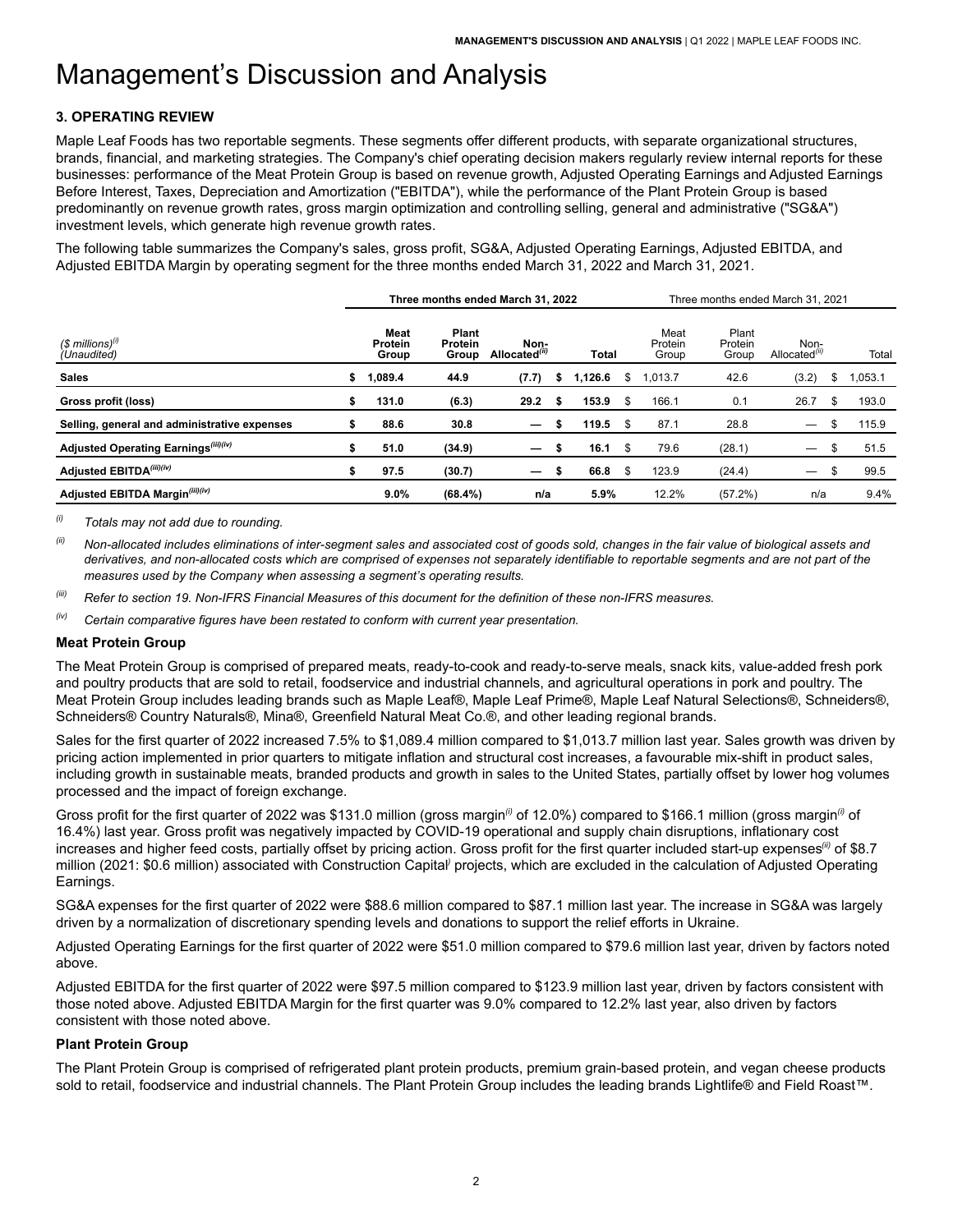Sales for the first quarter of 2022 were \$44.9 million compared to \$42.6 million last year, representing an increase of 5.3%, or 5.2% after excluding the impacts of foreign exchange. The sales increase was driven by higher volumes as well as pricing action implemented to mitigate inflation and structural cost increases.

Gross profit for the first quarter of 2022 was a loss of \$6.3 million (gross margin loss<sup>®</sup> of 14.0%) compared to a gross profit of \$0.1 million (gross margin*(i)* of 0.3%) last year. The decrease in gross profit was driven by inflationary costs and strategic investments in capacity ahead of anticipated demand, which has resulted in increased overhead and transitory costs. This was partially offset by pricing action and higher volumes. Gross profit for the quarter also included start-up expenses of \$2.2 million (2021: \$0.6 million) associated with Construction Capital*(ii)* projects which are excluded in the calculation of Adjusted Operating Earnings.

 SG&A expenses for the first quarter of 2022 were \$30.8 million (68.7% of sales) compared to \$28.8 million (67.6% of sales) last year. The increase in SG&A was mainly attributable to higher consulting and people costs, partially offset by reduced advertising expenses.

 Adjusted Operating Earnings for the first quarter of 2022 were a loss of \$34.9 million compared to a loss of \$28.1 million last year. The decline in Adjusted Operating Earnings is consistent with the factors noted above.

- *(i) Gross margin is defined as gross profit (loss) divided by sales.*
- (ii) Refer to section 19. Non-IFRS Financial Measures of this document for the definition of these non-IFRS measures.
- *(iii) Certain comparative figures have been restated to conform with current year presentation.*

## <span id="page-4-0"></span>**4. RESTRUCTURING AND OTHER RELATED COSTS**

 During the three months ended March 31, 2022, the Company recorded restructuring and other related costs of \$3.0 million (2021: \$1.7 million). Of this amount, \$1.1 million (2021: \$1.0 million) related to accelerated depreciation and \$1.9 million (2021: \$0.5 million) related to severance and other employee costs as a result of the announced future closure of the Schomberg poultry plant as well as the previously announced future closures of the Brampton, Toronto, St. Mary's poultry plants. The remaining \$0.2 million in 2021 related to employee related costs for other organizational restructuring initiatives.

### <span id="page-4-1"></span>**5. INCOME TAXES**

 The Company's income tax expense for the first quarter of 2022 resulted in an effective tax rate of 35.0% (2021: 27.6%). The higher effective tax rate in the first quarter of 2022 is primarily due to the geographic mix of earnings and losses and a higher proportion of non-deductible expenses. The effective tax rate in the first quarter of 2022 used in determining Adjusted Earnings per Share is 52.2% (2021: 27.6%). The higher effective tax rate in the first quarter of 2022 is due to the reasons described above. In the first quarter of 2022, the effective tax recovery rate on restructuring charges used in the computation of Adjusted Earnings per Share is 25.6% (2021: 25.7%).

## <span id="page-4-2"></span>**6. CAPITAL RESOURCES**

 The consumer foods industry in which the Company operates is generally characterized by high sales volume and high turnover of inventories and accounts receivable. In general, accounts receivable and inventories are readily convertible into cash. Investment in working capital is affected by fluctuations in the price of raw materials, seasonal and other market-related fluctuations. The Company has consistently generated a strong base level of operating cash flow, even in periods of higher commodity prices and during the restructuring of its operations. These operating cash flows provide a base of underlying liquidity that the Company supplements with credit facilities and cash on hand to provide longer-term funding and to finance fluctuations in working capital levels.

 The Company's cash balance as at March 31, 2022 was \$66.5 million (March 31, 2021: \$101.0 million; December 31, 2021: \$162.0 million). Cash is held in demand and short-term investment deposits with Canadian financial institutions having long-term debt ratings of A or higher.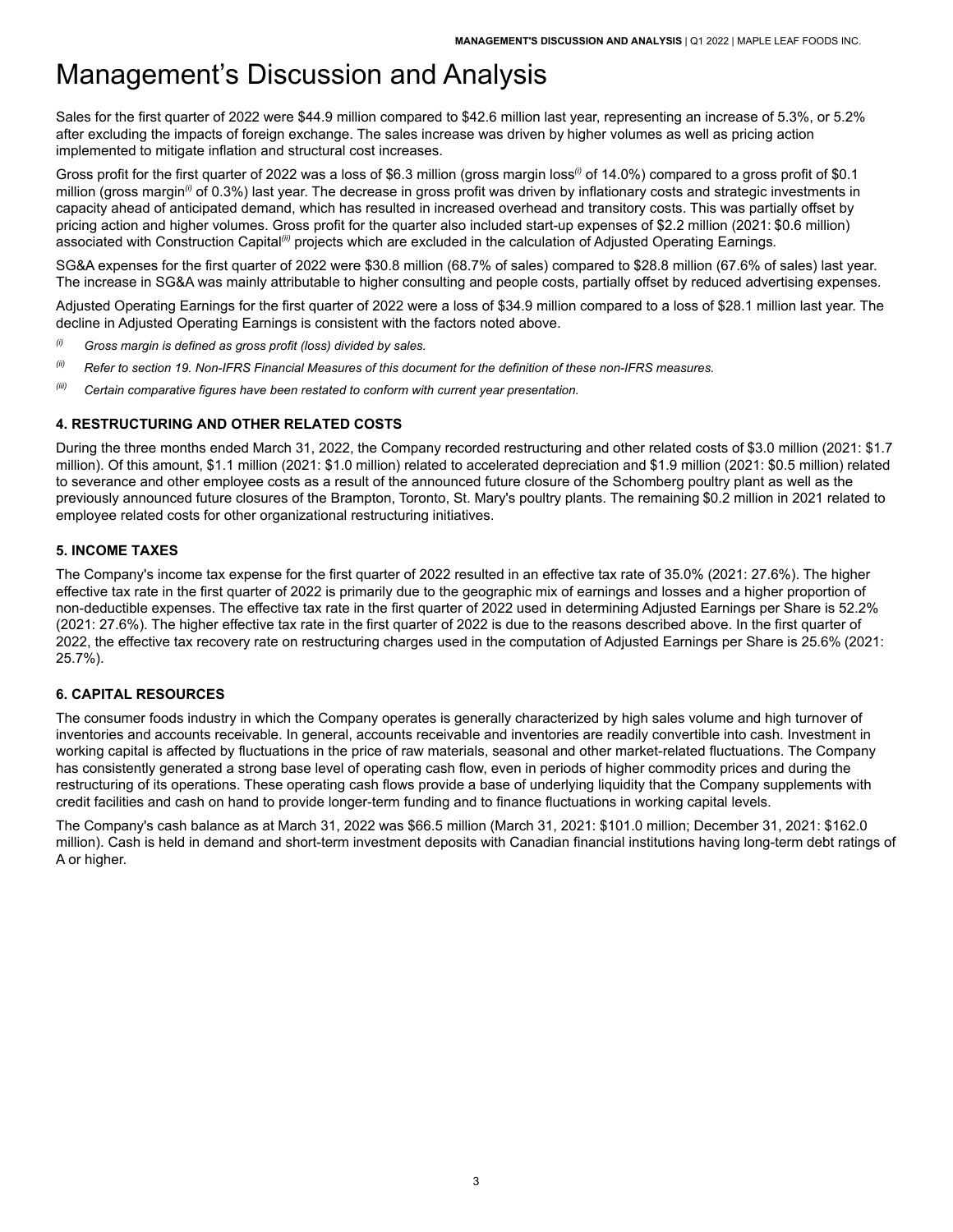The composition of long-term debt is shown below:

| (\$ thousands)                                                       | As at March 31, | As at March 31. | As at December 31. |             |
|----------------------------------------------------------------------|-----------------|-----------------|--------------------|-------------|
| (Unaudited)                                                          | 2022            | 2021            |                    | 2021        |
| Revolving line of credit                                             | 664.376<br>\$   | \$<br>275,000   | \$                 | 555,219     |
| U.S. term credit                                                     | 330,667         | 333,026         |                    | 334,828     |
| Canadian term credit                                                 | 350,000         | 350,000         |                    | 350,000     |
| Government loans                                                     | 12,169          | 8,346           |                    | 12,202      |
| <b>Total long-term debt</b>                                          | \$1,357,212     | \$<br>966,372   |                    | \$1,252,249 |
| Current                                                              | \$<br>5.220     | \$<br>913       | \$                 | 5.176       |
| Non-current                                                          | 1,351,992       | 965,459         |                    | 1,247,073   |
| <b>Total long-term debt</b>                                          | \$1,357,212     | \$<br>966,372   |                    | \$1,252,249 |
| Construction Capital <sup>(i)</sup> included in total long-term debt | 592.879<br>S    | \$<br>580.227   | \$                 | 719.216     |

 $^{(i)}$  Refer to section 19. Non-IFRS Financial Measures of this document for the definition of this non-IFRS measure.

The Company has a syndicated credit facility (the "Credit Facility") consisting of a \$1,300.0 million unsecured committed revolving line of credit maturing April 30, 2024 and two unsecured committed term credit facilities for US\$265.0 million and \$350.0 million maturing April 30, 2024 and April 30, 2023, respectively. The Credit Facility can be drawn in Canadian or U.S. dollars and bears interest payable monthly, based on Banker's Acceptance and Prime rates for Canadian dollar loans and the London Inter-bank Offered Rate ("Libor") for U.S. dollar loans. The Credit Facility is intended to meet the Company's funding requirements for capital investments in addition to providing appropriate levels of liquidity for general corporate purposes. On December 11, 2019, the Company amended the Credit Facility to reduce interest paid upon achievement of certain sustainability targets. Subsequent to the issuance of the Company's 2020 Sustainability Report, the Company successfully achieved these sustainability targets. This reduction took effect in the fourth quarter of 2021. There is no penalty for not achieving the targets. In addition to the drawings on the revolving facility and the term credit, as at March 31, 2022 the Company had drawn letters of credit of \$8.0 million on the Credit Facility (March 31, 2021: \$6.4 million; December 31, 2021: \$8.2 million).

 The Credit Facility requires the maintenance of certain covenants. As at March 31, 2022, the Company was in compliance with all of these covenants. The primary financial covenant requires that the Company maintain a Total Debt to Capitalization ratio below a specified threshold.

 The Company has additional uncommitted credit facilities for issuing letters of credit up to a maximum of \$125.0 million (March 31, 2021: \$125.0 million; December 31, 2021: \$125.0 million). As at March 31, 2022, \$58.6 million in letters of credit had been issued thereon (March 31, 2021: \$66.8 million; December 31, 2021: \$66.8 million).

 The Company has various government loans on specific projects, with contractual interest rates ranging from non-interest bearing to 2.9% per annum (March 31, 2021: 0.0% to 2.9%; December 31, 2021: 0.0% to 2.9%). These specific facilities are repayable over various terms and are maturing from 2022 to 2032. As at March 31, 2022, \$12.2 million (March 31, 2021: \$8.3 million; December 31, 2021: \$12.2 million) was outstanding. All of these facilities are committed.

 The Company has a three-year accounts receivable securitization facility (the "Securitization Facility") maturing July 19, 2022. The maximum cash advance available to the Company under the Securitization Facility is \$120.0 million (March 31, 2021: \$120.0 million; December 31, 2021: \$120.0 million). The Securitization Facility provides cash funding with a proportion of the Company's receivables being sold, and provides the Company with competitively priced financing and further diversifies its funding sources. Under the Securitization Facility, the Company has sold certain of its trade accounts receivable, with very limited recourse, to an unconsolidated third-party trust financed by an international financial institution with a long-term AA- debt rating, for cash and short-term notes back to the Company. The receivables are sold at a discount to face value based on prevailing money market rates. The Company retains servicing responsibilities for these receivables.

 As at March 31, 2022, the Company had \$160.7 million (March 31, 2021: \$155.5 million; December 31, 2021: \$145.6 million) of trade accounts receivable serviced under the Securitization Facility. In return for the sale of its trade receivables, the Company will receive cash of \$120.0 million (March 31, 2021: \$120.0 million; December 31, 2021: \$112.3 million) and notes receivable in the amount of \$40.7 million (March 31, 2021: \$35.5 million; December 31, 2021: \$33.3 million). The notes receivable are non-interest bearing and are settled on the settlement dates of the securitized accounts receivable. Due to the timing of receipts and disbursements, the Company may, from time to time, also record a receivable or payable related to the Securitization Facility. As at March 31, 2022, the Company recorded a net receivable in the amount of \$14.3 million (March 31, 2021: \$11.9 million net receivable; December 31, 2021: \$7.7 million net payable) in notes receivables (March 31, 2021: notes receivables; December 31, 2021: accounts payable and accruals). The facility is accounted for as an off-balance sheet transaction in accordance with International Financial Reporting Standards ("IFRS").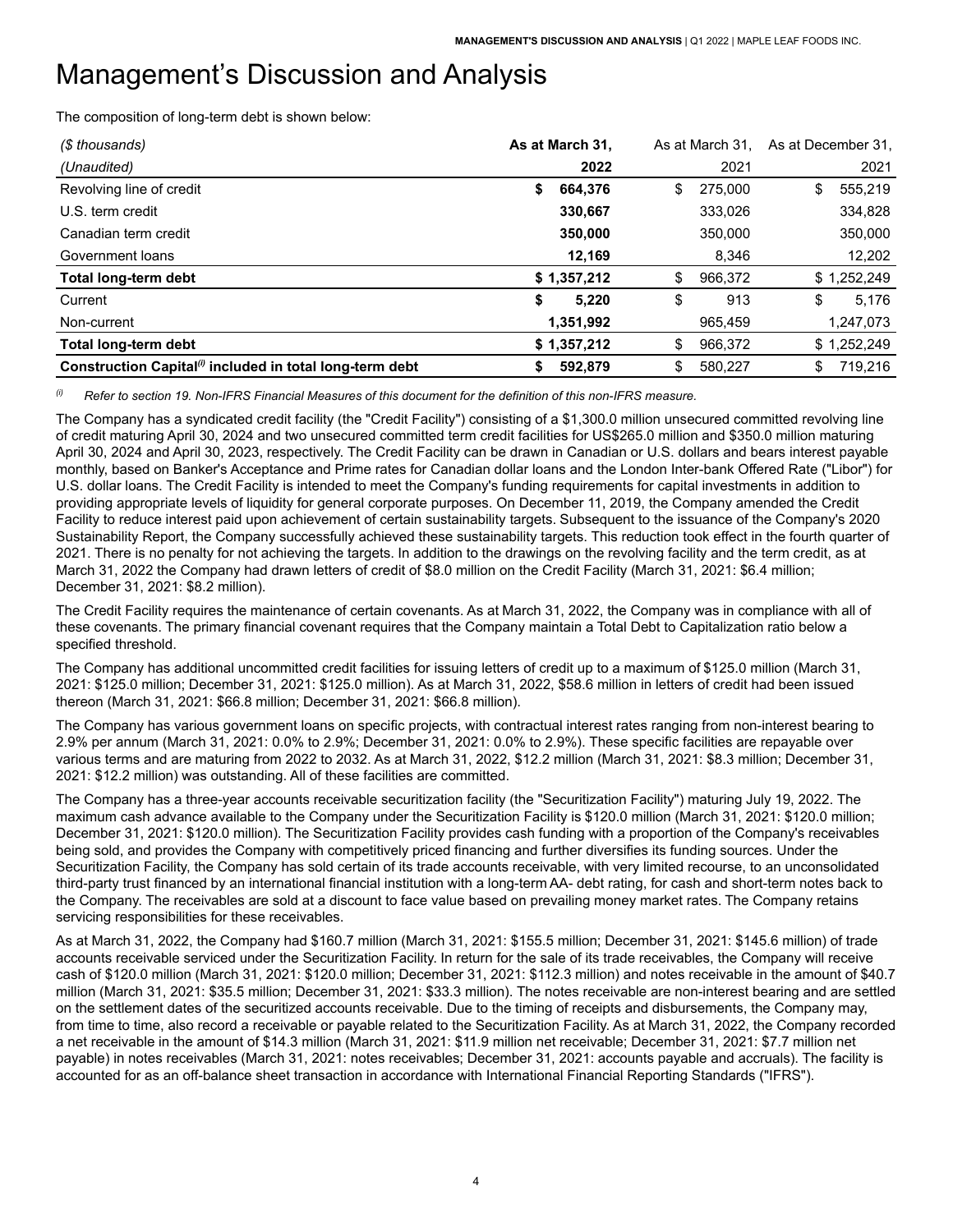The Securitization Facility is subject to certain restrictions, including the maintenance of covenants. The Company was in compliance with all of the requirements of this facility as at March 31, 2022. If the Securitization Facility were to be terminated, the Company would recognize the related amounts on the unaudited condensed consolidated interim balance sheets ("Consolidated Interim Balance Sheets") and consider alternative financing if required.

# <span id="page-6-0"></span>**7. CAPITAL EXPENDITURES**

 Capital expenditures for the first quarter were \$89.4 million, compared to \$184.7 million in the first quarter of last year. The decrease in capital expenditures was primarily attributable to reduced spend as the build-out of the Indianapolis, Indiana plant protein facility, expansion of the Bacon Centre of Excellence in Winnipeg, Manitoba and modifications to the Company's existing network in order to create additional plant protein capacity were completed.

 The Company's capital expenditure estimate for the full year of 2022 remains unchanged and in the range of \$400 million to \$500 million, with approximately 50% to be comprised of Construction Capital attributable to the construction of the London, Ontario poultry facility and the remainder largely relating to other projects to add growth and capacity in the Prepared Meats business and to expand hog production.

## <span id="page-6-1"></span>**8. NORMAL COURSE ISSUER BID**

 On May 20, 2021 the Toronto Stock Exchange ("TSX") accepted the Company's notice of intention to commence a Normal Course Issuer Bid ("NCIB"), allowing the Company to repurchase, at its discretion, up to 7.5 million common shares in the open market or as otherwise permitted by the TSX, subject to the normal terms and limitations of such bids. Common shares purchased by the Company are cancelled. The program commenced on May 25, 2021 and will terminate on May 24, 2022, or on such earlier date as the Company completes its purchases pursuant to the notice of intention. Under this bid, during the three months ended March 31, 2022, no shares were repurchased for cancellation.

 On May 21, 2020 the TSX accepted the Company's notice of intention to commence an NCIB, allowing the Company to repurchase, at its discretion, up to 7.5 million common shares in the open market or as otherwise permitted by the TSX, subject to the normal terms and limitations of such bids. Common shares purchased by the Company are cancelled. The program commenced on May 25, 2020 and was terminated on May 24, 2021. During the three months ended March 31, 2021, no shares were purchased for cancellation.

## <span id="page-6-2"></span>**9. CASH FLOW AND FINANCING**

 Cash and cash equivalents were \$66.5 million at the end of the first quarter of 2022, compared to \$101.0 million at the end of the first quarter of 2021, and \$162.0 million as at December 31, 2021. The decrease in cash and cash equivalents for the three months ended March 31, 2022 was primarily due to investment in long-term assets, investment in working capital, dividend payments, and income tax payments, partially offset by earnings and loans drawn on the Credit Facility.

### **Cash Flow from Operating Activities**

 Cash used in operating activities for the first quarter of 2022 was \$85.0 million compared to \$30.2 million in 2021. The increase was mainly due to lower earnings, higher investment in working capital and higher interest payments, partially offset by lower income tax payments and a change in derivative margins.

#### **Cash Flow from Investing Activities**

 mainly due to lower investment in long-term assets. Cash used in investing activities for the first quarter of 2022 was \$101.7 million compared to \$164.4 million in 2021. The decrease was

#### **Cash Flow from Financing Activities**

 Cash from financing activities for the first quarter of 2022 was \$91.1 million compared to \$194.8 million in 2021. The decrease was primarily due to lower drawings on the Credit Facility and higher dividend payments.

#### <span id="page-6-3"></span>**10. FINANCIAL INSTRUMENTS**

 The Company applies hedge accounting as appropriate and uses derivatives and other non-derivative financial instruments to manage its exposures to fluctuations in foreign exchange rates, interest rates, and commodity prices.

 During the three months ended March 31, 2022, the Company recorded a pre-tax loss of \$8.2 million (2021: loss of \$14.8 million) on non-designated financial instruments held for trading.

 During the three months ended March 31, 2022, the pre-tax amount of hedge ineffectiveness recognized in cost of goods sold was a loss of \$0.0 million (2021: loss of \$0.0 million).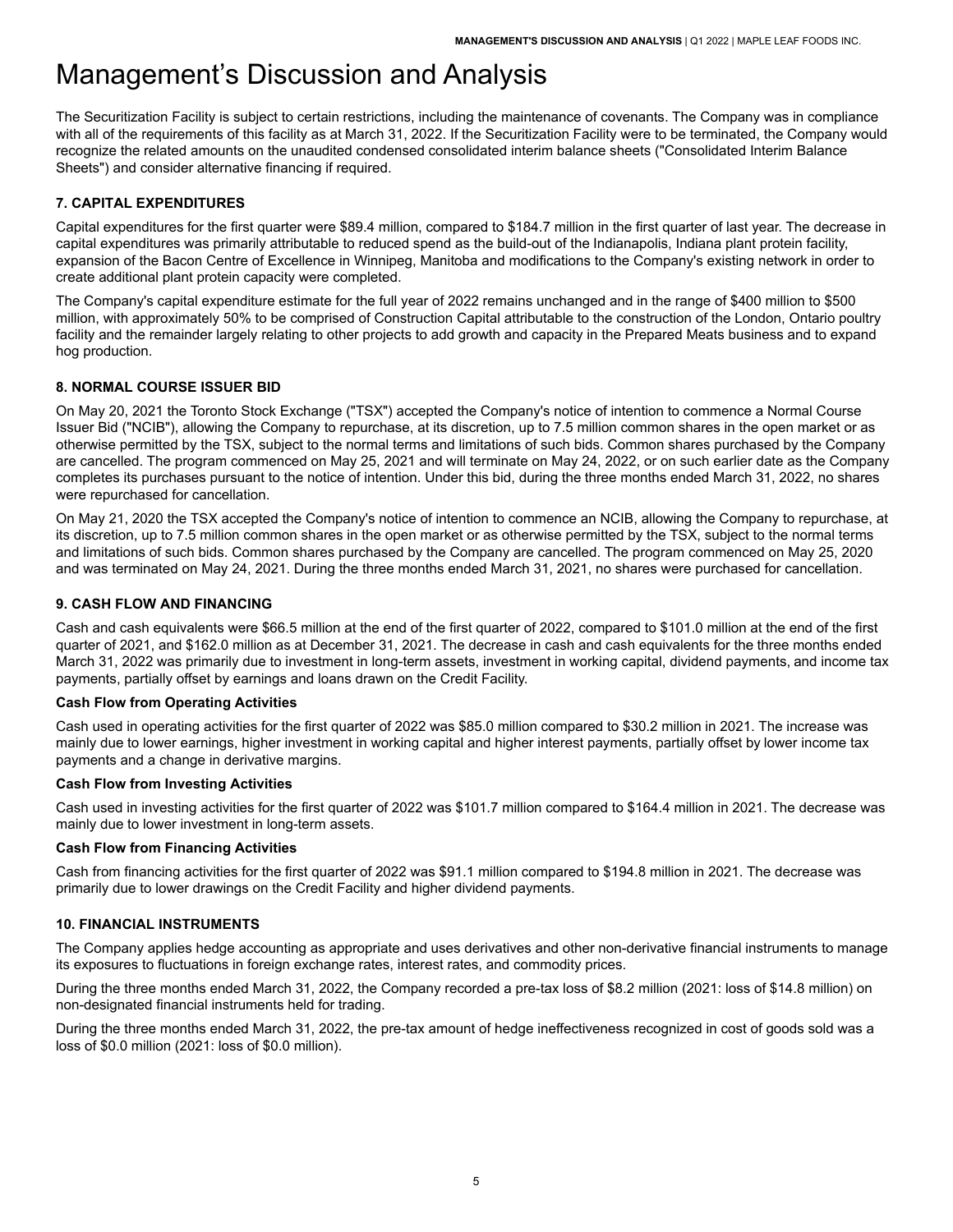The table below sets out fair value measurements of derivative financial instruments as at March 31, 2022 using the fair value hierarchy:

| (\$ thousands)                     |              |         |         |             |
|------------------------------------|--------------|---------|---------|-------------|
| (Unaudited)                        | Level 1      | Level 2 | Level 3 | Total       |
| <b>Assets:</b>                     |              |         |         |             |
| Foreign exchange contracts         | \$           | 3,226   |         | \$<br>3,226 |
| Commodity contracts <sup>(i)</sup> |              | 1,631   |         | 1,631       |
| Interest rate swaps                |              | 7,275   |         | 7,275       |
|                                    | \$           | 12,132  |         | 12,132      |
| Liabilities:                       |              |         |         |             |
| Foreign exchange contracts         | \$           | 949     |         | \$<br>949   |
| Commodity contracts <sup>(i)</sup> | 12,658       |         |         | 12,658      |
| Interest rate swaps                |              | 4,178   |         | 4,178       |
|                                    | \$<br>12,658 | 5,127   |         | 17,785      |

 $\theta$  Level 1 commodity contracts are net settled and recorded as a net asset or liability on the Consolidated Interim Balance Sheets.

There were no transfers between levels for the three months ended March 31, 2022.

 Determination of fair value and the resulting hierarchy requires the use of observable market data whenever available and is consistent with the methodology used in the Company's 2021 annual audited Consolidated Financial Statements. The classification of a financial instrument in the hierarchy is based upon the lowest level of input that is significant to the measurement of fair value. For financial instruments that are recognized at fair value on a recurring basis, the Company determines whether transfers have occurred between levels in the hierarchy by re-assessing categorization at the end of each reporting period.

## **Accumulated other comprehensive income (loss)**

 During the three months ended March 31, 2022, a loss of \$1.0 million, net of tax of \$0.4 million, was released to earnings from accumulated other comprehensive income (loss) and included in the net change for the year (2021: loss of \$1.1 million, net of tax of \$0.4 million).

 During the three months ended March 31, 2022, the gain on the net investment hedge recorded in other comprehensive income (loss) was \$3.6 million, net of tax of \$0.6 million (2021: gain of \$3.8 million, net of tax of \$0.7 million).

## <span id="page-7-0"></span>**11. TRANSACTIONS WITH RELATED PARTIES**

 The Company sponsors a number of defined benefit, defined contribution and post-retirement benefit plans. During the three months ended March 31, 2022, the Company contributed \$7.7 million (2021: \$7.6 million) to these plans.

 The Company's largest shareholder is McCain Capital Inc. ("MCI"). The Company has been informed that Mr. Michael H. McCain, Chief Executive Officer and President of the Company, is the controlling shareholder of MCI. For the three months ended March 31, 2022, the Company received services from MCI and companies directly or indirectly owned by MCI in the amount of \$0.8 million (2021: \$0.0 million), which represented the market value of these transactions. As at March 31, 2022, \$0.3 million (March 31, 2021: \$0.0 million; December 31, 2021: \$0.6 million) was owed to MCI and companies directly or indirectly owned by MCI relating to these transactions.

 McCain Financial Advisory Services ("MFAS"), is an entity jointly controlled by individuals including Mr. Michael H. McCain. For the three months ended March 31, 2022 and 2021, the Company provided services to and received services from, MFAS for a nominal amount which represented the market value of the transactions.

## <span id="page-7-1"></span>**12. SHARE CAPITAL**

As at April 27, 2022, there were 124,887,648 common shares issued and outstanding.

## <span id="page-7-2"></span>**13. OTHER MATTERS**

 On May 3, 2022, the Board of Directors approved a quarterly dividend of \$0.20 per share (an increase of \$0.02 per share from the 2021 first quarter dividends), \$0.80 per share on an annual basis, payable June 30, 2022 to shareholders of record at the close of business June 8, 2022. Unless indicated otherwise by the Company at or before the time the dividend is paid, the dividend will be considered an eligible dividend for the purposes of the "Enhanced Dividend Tax Credit System".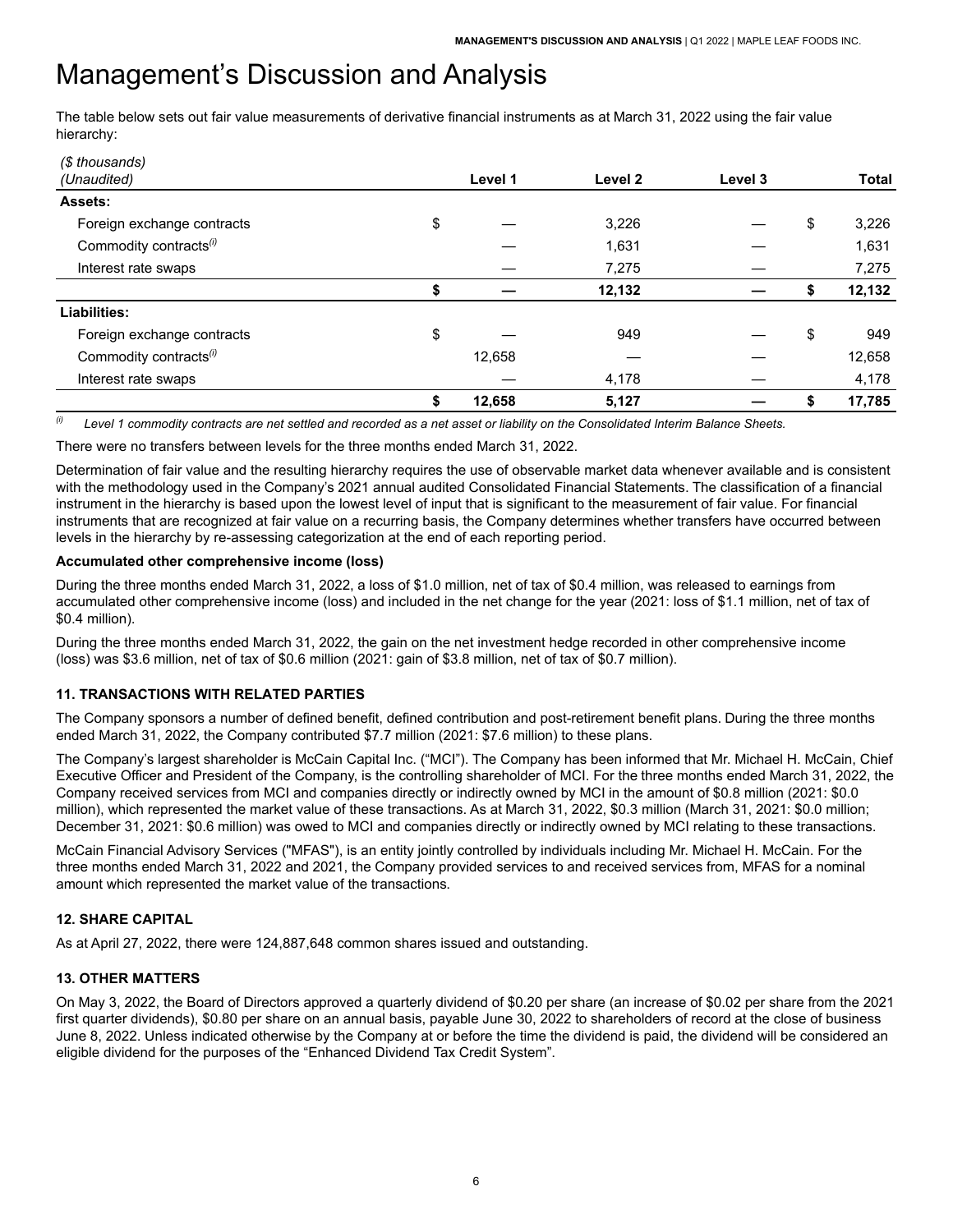# <span id="page-8-0"></span>**14. MAPLE LEAF CENTRE FOR ACTION ON FOOD SECURITY**

 The Maple Leaf Centre for Action on Food Security (the "Centre") is the primary expression of the Company's sustainability strategy pillar of better communities. The Centre is a registered charity working to reduce food insecurity through collaboration with other organizations and individuals, through advocating for critical policies and investing in programs required to make sustainable improvements in food security. Additional information regarding the Centre is available on its website at https://www.feedopportunity.com.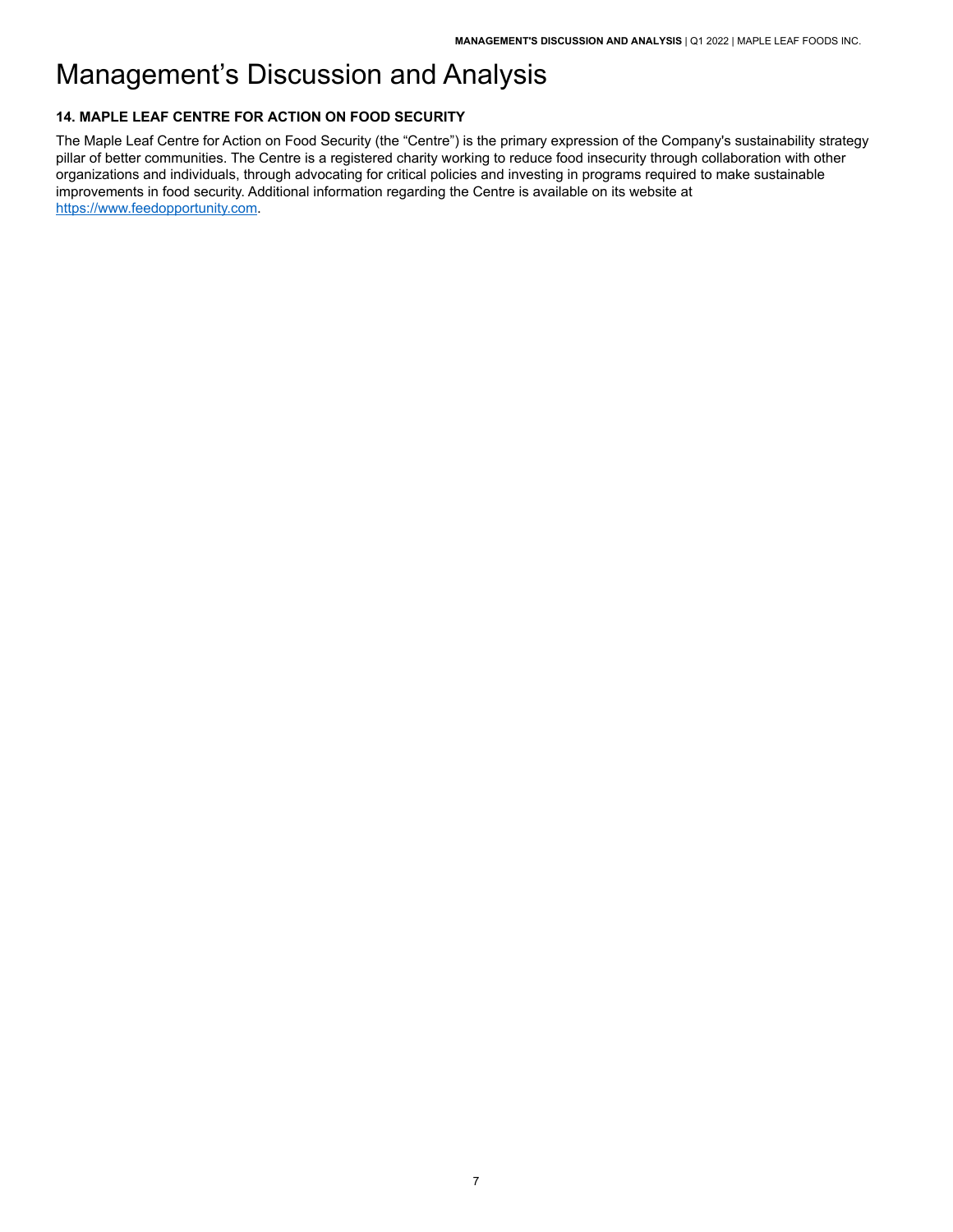# <span id="page-9-0"></span>**15. SUMMARY OF QUARTERLY RESULTS**

The following is a summary of unaudited quarterly financial information for each quarter in the last two fiscal years:

|                                             | <b>First Quarter</b> |             | <b>Fourth Quarter</b> |            |             | <b>Third Quarter</b> |            |    | Second Quarter |             |     |            |
|---------------------------------------------|----------------------|-------------|-----------------------|------------|-------------|----------------------|------------|----|----------------|-------------|-----|------------|
|                                             |                      |             |                       |            |             |                      |            |    |                |             |     |            |
| $($$ millions) $^{(i)(v)}$                  | 2022                 | 2021        |                       | 2021       | 2020        |                      | 2021       |    | 2020           | 2021        |     | 2020       |
| <b>Sales</b>                                |                      |             |                       |            |             |                      |            |    |                |             |     |            |
| Meat Protein Group                          | \$1,089.4            | \$1,013.7   |                       | \$1,085.2  | \$1,080.3   |                      | \$1,150.3  |    | \$1,014.4      | \$1,117.5   |     | \$1,040.4  |
| Plant Protein Group                         | 44.9                 | 42.6        |                       | 45.5       | 52.5        |                      | 48.0       |    | 51.4           | 48.1        |     | 60.6       |
| Non-allocated(ii)                           | (7.7)                | (3.2)       |                       | (10.2)     | (3.6)       |                      | (9.7)      |    | (8.6)          | (6.7)       |     | (6.4)      |
| <b>Total Sales</b>                          | \$1,126.6            | \$1,053.1   |                       | \$1,120.5  | \$1,129.2   |                      | \$1,188.6  |    | \$1,057.2      | \$1,158.9   |     | \$1,094.6  |
| <b>Gross profit</b>                         |                      |             |                       |            |             |                      |            |    |                |             |     |            |
| Meat Protein Group                          | \$<br>131.0          | \$<br>166.1 | \$                    | 152.2      | \$<br>185.7 | \$                   | 191.5      | \$ | 160.6          | \$<br>167.0 | \$  | 176.6      |
| Plant Protein Group                         | (6.3)                | 0.1         |                       | (10.0)     | 0.3         |                      | (3.3)      |    | 3.4            | 0.3         |     | 7.9        |
| Non-allocated <sup>(ii)</sup>               | 29.2                 | 26.7        |                       | 0.1        | (5.7)       |                      | (0.1)      |    | 64.1           | (31.7)      |     | (17.2)     |
| <b>Total Gross profit</b>                   | \$<br>153.9          | \$<br>193.0 | \$                    | 142.3      | \$<br>180.3 | $\mathbb{S}$         | 188.2      |    | \$228.1        | \$<br>135.7 | \$  | 167.3      |
| SG&A                                        |                      |             |                       |            |             |                      |            |    |                |             |     |            |
| <b>Meat Protein Group</b>                   | \$<br>88.6           | \$<br>87.1  | \$                    | 80.2       | \$<br>94.2  | \$                   | 85.9       | \$ | 80.7           | \$<br>81.2  | -\$ | 83.7       |
| <b>Plant Protein Group</b>                  | 30.8                 | 28.8        |                       | 39.8       | 32.5        |                      | 34.4       |    | 46.5           | 29.8        |     | 34.1       |
| <b>Total SG&amp;A</b>                       | \$<br>119.5          | \$<br>115.9 | \$                    | 120.0      | \$<br>126.8 | \$                   | 120.3      | \$ | 127.2          | \$<br>110.9 | \$  | 117.8      |
| <b>Net Earnings (loss)</b>                  | \$<br>13.7           | \$<br>47.7  | \$                    | 1.9        | \$<br>25.4  | \$                   | 44.5       | \$ | 66.0           | \$<br>8.8   | \$  | 25.7       |
| Earnings (Loss) Per Share(iii)              |                      |             |                       |            |             |                      |            |    |                |             |     |            |
| Basic                                       | \$<br>0.11           | \$<br>0.39  | \$                    | 0.02       | \$<br>0.20  | \$                   | 0.36       | \$ | 0.54           | \$<br>0.07  | \$  | 0.21       |
| <b>Diluted</b>                              | \$<br>0.11           | \$<br>0.38  | \$                    | 0.01       | \$<br>0.20  | \$                   | 0.35       | \$ | 0.53           | \$<br>0.07  | \$  | 0.21       |
| Adjusted Operating Earnings <sup>(iv)</sup> |                      |             |                       |            |             |                      |            |    |                |             |     |            |
| <b>Meat Protein Group</b>                   | \$<br>51.0           | \$<br>79.6  | \$                    | 77.8       | \$<br>92.0  | \$                   | 107.6      | \$ | 80.4           | \$<br>87.3  | -\$ | 93.3       |
| Plant Protein Group                         | (34.9)               | (28.1)      |                       | (47.8)     | (32.3)      |                      | (37.1)     |    | (43.1)         | (29.1)      |     | (26.3)     |
| <b>Total Adjusted Operating Earnings</b>    | \$<br>16.1           | \$<br>51.5  | \$                    | 30.0       | \$<br>59.8  | \$                   | 70.6       | \$ | 37.3           | \$<br>58.3  | \$  | 67.0       |
| Adjusted EBITDA <sup>(iv)</sup>             |                      |             |                       |            |             |                      |            |    |                |             |     |            |
| <b>Meat Protein Group</b>                   | \$<br>97.5           | \$<br>123.9 | \$                    | 120.7      | \$<br>137.1 | \$                   | 151.3      | \$ | 123.0          | \$<br>131.2 | \$  | 138.6      |
| <b>Plant Protein Group</b>                  | (30.7)               | (24.4)      |                       | (43.9)     | (28.7)      |                      | (33.4)     |    | (39.6)         | (25.5)      |     | (22.6)     |
| Non-allocated <sup>(ii)</sup>               |                      |             |                       | (0.4)      | 1.3         |                      |            |    | (0.5)          |             |     |            |
| <b>Total Adjusted EBITDA</b>                | \$<br>66.8           | \$<br>99.5  | \$                    | 76.3       | \$<br>109.6 | \$                   | 118.0      | \$ | 83.0           | \$<br>105.7 | \$  | 116.0      |
| Adjusted EBITDA Margin <sup>(iv)</sup>      |                      |             |                       |            |             |                      |            |    |                |             |     |            |
| <b>Meat Protein Group</b>                   | 9.0%                 | 12.2 %      |                       | 11.1%      | 12.7 %      |                      | 13.2 %     |    | 12.1 %         | 11.7 %      |     | 13.3 %     |
| Plant Protein Group                         | (68.4)%              | (57.2)%     |                       | $(96.6)\%$ | $(54.7)\%$  |                      | $(69.6)\%$ |    | $(77.0)\%$     | $(53.1)\%$  |     | $(37.2)\%$ |
| <b>Total Adjusted EBITDA Margin</b>         | 5.9%                 | 9.4%        |                       | 6.8%       | 9.7%        |                      | 9.9%       |    | 7.8 %          | 9.1 %       |     | 10.6 %     |

*(i) Totals may not add due to rounding.*

(ii) Non-Allocated includes eliminations of inter-segment sales and associated cost of goods sold, and non-allocated costs which are comprised of income and expenses not separately identifiable to reportable segments and are not part of the measures used by the Company when assessing a *segment's operating results.*

*(iii) Per share information is based on amounts attributable to common shareholders.*

*(iv) Refer to section 19. Non-IFRS Financial Measures of this document.*

*(v) Certain comparative figures have been restated to conform with current year presentation.*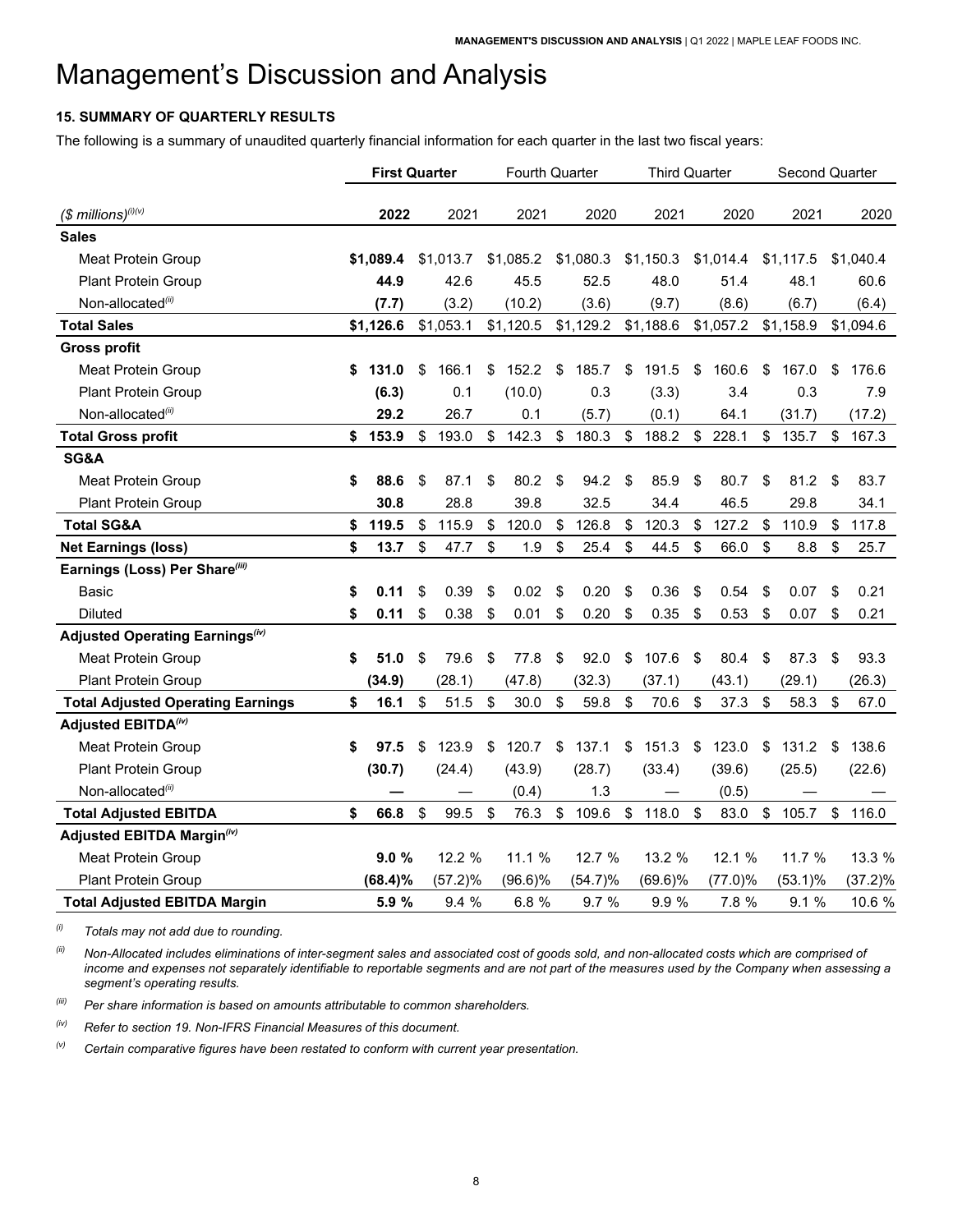Fluctuations in quarterly sales can be attributed to changes in pricing, volume, sales mix and the impact of foreign exchange translation.

Fluctuations in quarterly net earnings can be attributed to similar factors as noted above, pork and poultry industry processing margins, restructuring and other related costs, operating efficiencies, changes in the fair value of derivative and non-derivative financial instruments and biological assets, transitional costs incurred, provision adjustments, gains/losses on disposal of assets and changes in tax regulations.

For an explanation and analysis of quarterly results, refer to the Company's Management's Discussion and Analysis for each of the respective quarterly periods which are filed on SEDAR and also available on the Company's website at [www.mapleleaffoods.com.](www.mapleleaffoods.com)

### <span id="page-10-0"></span>**16. SIGNIFICANT ACCOUNTING POLICIES**

#### **Accounting Standards Adopted During the Period**

Beginning on January 1, 2022, the Company adopted certain International Financial Reporting Standards ("IFRS") and amendments. As required by International Accounting Standard ("IAS") 8 *Accounting Policies, Changes in Accounting Estimates and Errors*, the nature and the effect of these changes are disclosed below:

#### *Onerous Contracts - Cost of Fulfilling a Contract*

Beginning January 1, 2022, the Company adopted the amendment to IAS 37 *Provisions, Contingent Liabilities and Contingent Assets*. The amendment specifies that the 'cost of fulfilling' a contract comprises the 'costs that relate directly to the contract'. Costs that relate directly to the contract can either be incremental costs of fulfilling that contract or an allocation of other costs that relate directly to fulfilling that contract. The adoption of the amendment did not have a material impact on the Consolidated Interim Financial Statements.

#### *Annual Improvements to IFRS (2018-2020) Cycle*

Beginning January 1, 2022, the Company adopted the narrow-scope amendments to three standards as part of its annual improvement process. Amendments were made to clarify which fees an entity includes when it applies the '10 per cent' test in assessing whether to derecognize a financial liability in accordance with IFRS 9. The amendments also remove the requirement in IAS 41 *Agriculture* for entities to exclude taxation cash flows when measuring the fair value of a biological asset using a present value technique. Lastly, an amendment was made to IFRS 1 *First-time Adoption of International Financial Reporting Standards* for subsidiaries as a first-time adopter. The adoption of the amendment did not have a material impact on the Consolidated Interim Financial Statements.

#### **Accounting Pronouncements Issued But Not Yet Effective**

#### *Classification of Liabilities as Current or Non-current*

On January 23, 2020, an amendment was issued to IAS 1 *Presentation of Financial Statements* to address inconsistencies with how entities classify current and non-current liabilities. The amendment serves to address whether debt and other liabilities with an uncertain settlement date should be classified as current or non-current in the Consolidated Interim Balance Sheets. This amendment is effective on January 1, 2023. The Company intends to adopt this amendment in its Consolidated Interim Financial Statements or the annual period beginning January 1, 2023. The extent of the impact of the adoption of this amendment has not yet been determined.

#### *Definition of Accounting Estimates (Amendments to IAS 8)*

On February 12, 2021, the IASB issued *Definition of Accounting Estimates (Amendments to IAS 8)*. The amendments will require the disclosure of material accounting policy information rather than disclosing significant accounting policies and clarifies how to distinguish changes in accounting policies from changes in accounting estimates. The amendments are effective for annual periods beginning on or after January 1, 2023. The Company intends to adopt this amendment in its Consolidated Interim Financial Statements for the annual period beginning January 1, 2023. The extent of the impact of the adoption of this amendment has not yet been determined.

#### *Disclosure Initiative – Accounting Policies (Amendments to IAS 1 and IFRS Practice Statement 2)*

On February 12, 2021, the IASB issued *Disclosure Initiative – Accounting Policies (Amendments to IAS 1 and IFRS Practice Statement 2 Making Materiality Judgements)*. The amendments help companies provide useful accounting policy disclosures. The amendments are effective for annual periods beginning on or after January 1, 2023. The Company intends to adopt this amendment in its Consolidated Interim Financial Statements for the annual period beginning January 1, 2023. The extent of the impact of the adoption of this amendment has not yet been determined.

#### *Deferred Tax related to Assets and Liabilities arising from a Single Transaction (Amendments to IAS 12)*

On May 7, 2021 the IASB issued *Deferred Tax related to Assets and Liabilities arising from a Single Transaction (Amendments to IAS 12)*. The amendments narrowed the scope of the recognition exemption in paragraphs 15 and 24 of IAS 12 *Income Taxes* (recognition exemption) so that it no longer applies to transactions that, on initial recognition, give rise to equal taxable and deductible temporary differences. The amendments are effective for annual reporting periods beginning on or after January 1, 2023. The Company intends to adopt this amendment in its Consolidated Interim Financial Statements for the annual period beginning January 1, 2023. The extent of the impact of the adoption of this amendment has not yet been determined.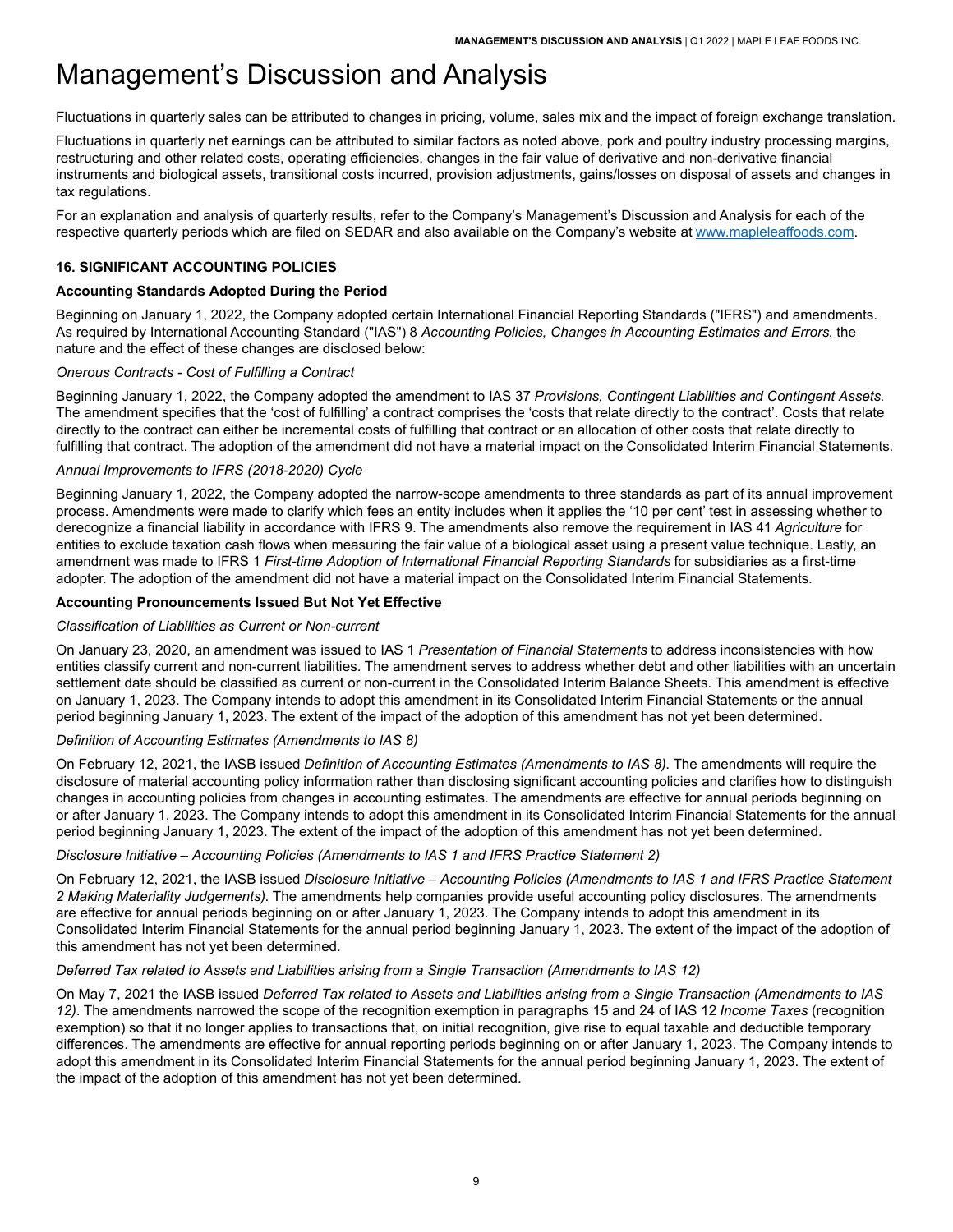All other IFRSs and amendments issued but not yet effective have been assessed by the Company and are not expected to have a material impact on the Consolidated Financial Statements.

### <span id="page-11-0"></span>**17. INTERNAL CONTROLS OVER FINANCIAL REPORTING**

There has been no change in the Company's internal control over financial reporting during the period beginning on January 1, 2022 and ended on March 31, 2022, that has materially affected, or is reasonably likely to materially affect, its internal control over financial reporting.

#### <span id="page-11-1"></span>**18. OUTLOOK**

Maple Leaf Foods is a leading consumer protein company, supported by a portfolio of market leading brands, a solid balance sheet and capital structure that provide financial flexibility. Over the last several years, the Company has developed a foundation to pursue compelling growth vectors across its business and to create value for all stakeholders.

#### *Meat Protein Group*

In Meat Protein, the Company's strategy is to drive profitable growth. In 2017, Maple Leaf Foods articulated its target to reach an Adjusted EBITDA Margin of 14% - 16% in 2022.

Based on the current operating environment, Maple Leaf Foods expects that its Meat Protein Group will achieve the following in 2022:

- Mid-to-high single digit sales growth, driven by continued momentum in sustainable meats, leveraging brand leadership, and growth into the U.S. market.
- Adjusted EBITDA Margin expansion, reaching the lower end of the 14% 16% target by the end of the year, driven by mix-shift benefits in prepared meats resulting from growth in sustainable meats and brand renovation, as well as operational efficiencies, and assuming pork complex conditions evolve in-line with the 5-year average.

#### *Plant Protein Group*

• In late 2021, the Company announced that it was re-evaluating its outlook for the Plant Protein Group and launching a comprehensive review of the overall plant protein category. This decision was driven by a pronounced slowdown in growth rates in the category, particularly in the second half of the year, which fueled the Company's imperative to identify and thoroughly assess the causes, near and long-term trends, and overall implications. While the Company's analysis is ongoing, the results to date confirm that the very high category growth rates previously predicted by many industry experts are unlikely to be achieved given current customer feedback, experience, buy rates and household penetration. Based on this new information, the Company believes that the category will continue to grow at more modest, but still attractive rates. Current estimates suggest that the category will grow at an average annual rate of 10% to 15%, making it a \$6 to \$10 billion market by 2030. Accordingly, the Company is pivoting its strategy and investment thesis for the Plant Protein Group and is setting a new goal to deliver neutral or better Adjusted EBITDA in the latter half of 2023. Work is ongoing to build out the strategy to support this pivot, as the Company recalibrates the investment to align with the market opportunity. Given the current size of the Plant Protein Group of approximately US\$150 million of annual revenue in 2021, the expected resultant business model from this strategy would deliver a 30% gross margin, with less than US\$50 million in SG&A, to achieve the stated Adjusted EBITDA target.

#### *Capital*

- The Company's capital expenditure estimate for the full year of 2022 remains unchanged and in the range of \$400 million to \$500 million, with approximately 50% to be comprised of Construction Capital attributable to the construction of the London, Ontario poultry facility and the remainder largely relating to other projects to add growth and capacity in the Prepared Meats business and to expand hog production.
- The Company expects the London, Ontario poultry facility to start to deliver approximately \$100 million annually of additional Adjusted EBITDA once fully ramped up which is expected to be by the end of 2023. Additionally, the Company expects the Bacon Center of Excellence to contribute approximately \$30 million annually of additional Adjusted EBITDA once fully ramped up which is expected to be in the second half of 2023.

The ongoing effects of COVID-19 induced supply chain disruptions and the war in Ukraine are unpredictable and may impact a number of factors that drive growth in the business, including:

- Agricultural commodity and foreign exchange markets;
- Inflationary cost pressures;
- Disruptions in the global supply chain;
- Availability of labour; and
- The balance between retail and foodservice demand.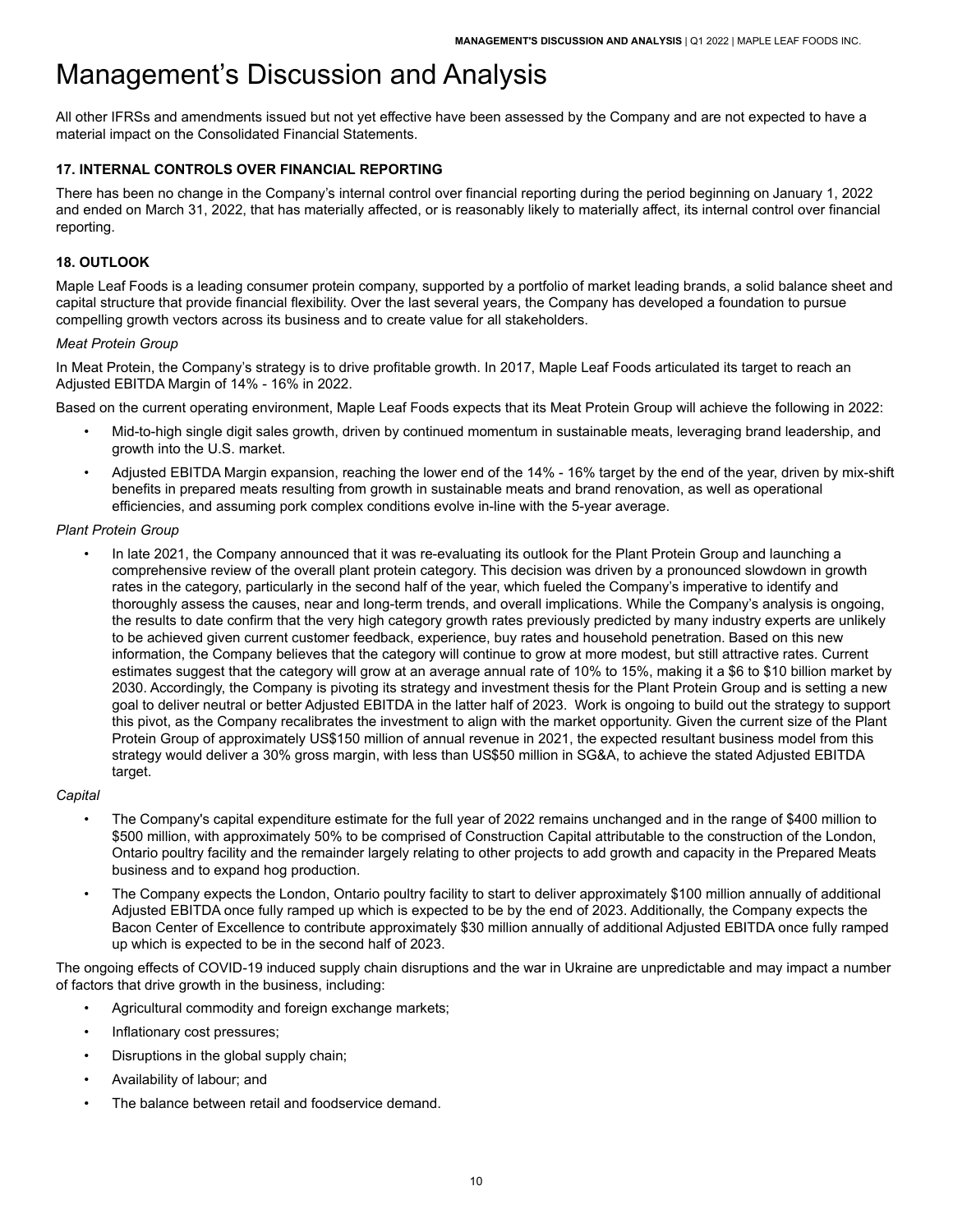For more information on the impact of COVID-19 on the business and the associated risks, refer to section 2. Response to COVID-19, and for more information on the factors that may influence our future performance, see section 20. Forward-Looking Statements.

The execution of the Company's financial and operational priorities are embedded in a commitment to deliver shared value for the benefit of all stakeholders. The Company's guiding pillars to be the "Most Sustainable Protein Company on Earth" include Better Food, Better Care, Better Communities, Better Planet and are core to how Maple Leaf Foods conducts itself. To that end, the Company's priorities include:

- *Better Food -* leading the real food movement and transitioning key brands to 100% "raised without antibiotics".
- *Better Care -* further advancement of animal care, after achieving our transition of all sows under management to open housing systems in 2021.
- *Better Communities -* investing approximately 1% of pre-tax profit to advance sustainable food security.
- *Better Planet* continuing to amplify its commitment to carbon neutrality, while focusing on eliminating waste in any resources it consumes, including food, energy, water, packaging, and time.

## <span id="page-12-0"></span>**19. NON-IFRS FINANCIAL MEASURES**

The Company uses the following non-IFRS measures: Adjusted Operating Earnings, Adjusted Earnings per Share, Adjusted EBITDA, Adjusted EBITDA Margin, Construction Capital, Net Debt, Free Cash Flow and Return on Net Assets. Management believes that these non-IFRS measures provide useful information to investors in measuring the financial performance of the Company for the reasons outlined below. These measures do not have a standardized meaning prescribed by IFRS and therefore they may not be comparable to similarly titled measures presented by other publicly traded companies and should not be construed as an alternative to other financial measures determined in accordance with IFRS.

## **Adjusted Operating Earnings, Adjusted EBITDA and Adjusted EBITDA Margin**

Adjusted Operating Earnings, Adjusted EBITDA and Adjusted EBITDA Margin are non-IFRS measures used by Management to evaluate financial operating results. Adjusted Operating Earnings is defined as earnings before other income, income taxes and interest expense adjusted for items that are not considered representative of ongoing operational activities of the business and items where the economic impact of the transactions will be reflected in earnings in future periods when the underlying asset is sold or transferred. Adjusted EBITDA is defined as Adjusted Operating Earnings plus depreciation and intangible asset amortization, adjusted for items included in other expense that are considered representative of ongoing operational activities of the business. Adjusted EBITDA Margin is calculated as Adjusted EBITDA divided by sales.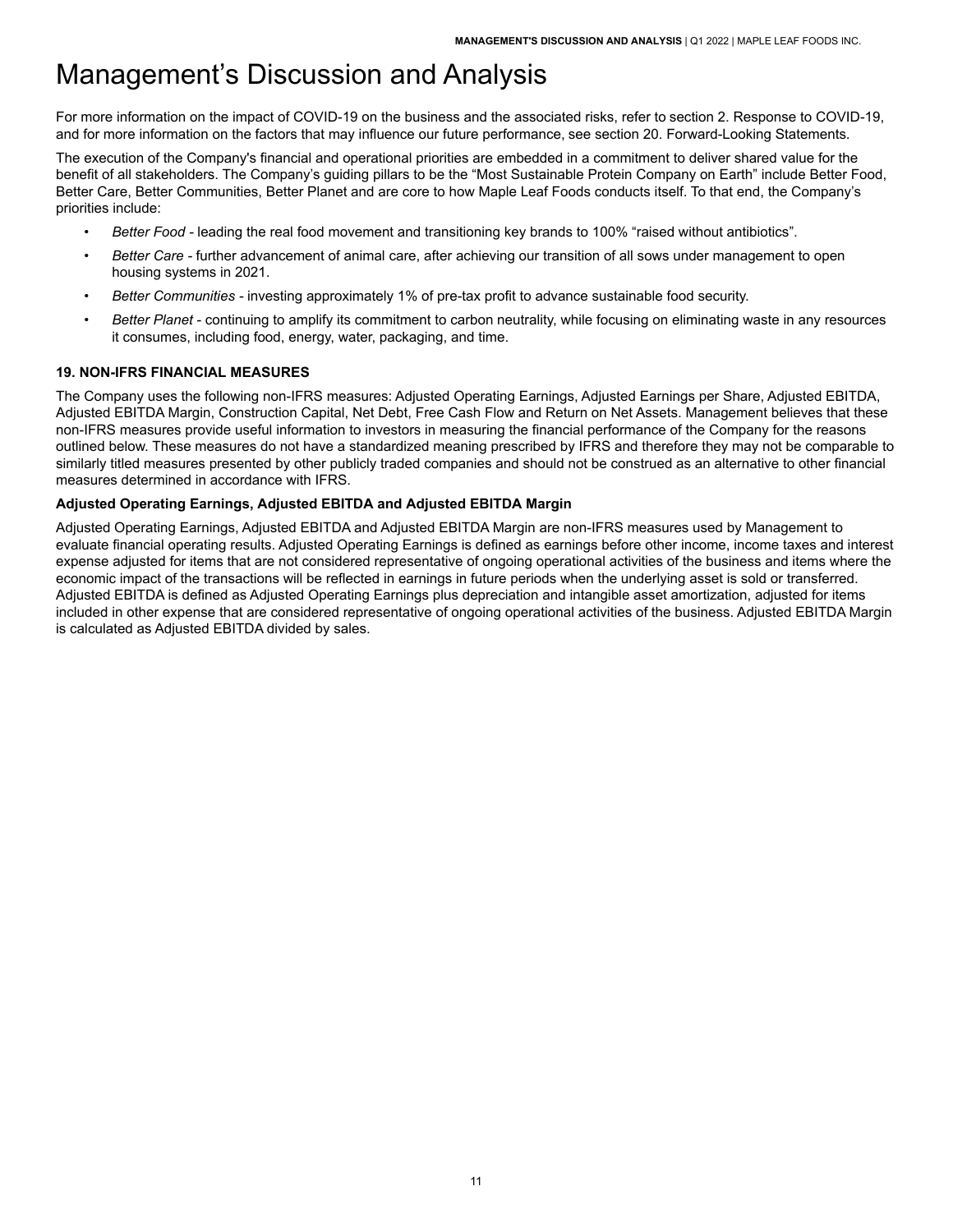The table below provides a reconciliation of earnings (loss) before income taxes as reported under IFRS in the Consolidated Interim Financial Statements to Adjusted Operating Earnings and Adjusted EBITDA for the three months ended March 31, 2022 as indicated below. Management believes that these non-IFRS measures are useful in assessing the performance of the Company's ongoing operations and its ability to generate cash flows to fund its cash requirements, including the Company's capital investment program.

|                                                                                                              | Three months ended March 31, 2022 |                           |                                   |      |              |    |                          | Three months ended March 31, 2021 |                                   |    |        |  |  |  |
|--------------------------------------------------------------------------------------------------------------|-----------------------------------|---------------------------|-----------------------------------|------|--------------|----|--------------------------|-----------------------------------|-----------------------------------|----|--------|--|--|--|
| $$$ millions) <sup>(i)</sup><br>(Unaudited)                                                                  | Meat<br>Protein<br>Group          | Plant<br>Protein<br>Group | Non-<br>Allocated <sup>(ii)</sup> |      | <b>Total</b> |    | Meat<br>Protein<br>Group | Plant<br>Protein<br>Group         | Non-<br>Allocated <sup>(ii)</sup> |    | Total  |  |  |  |
| Earnings (loss) before income taxes                                                                          | \$<br>37.8                        | (37.1)                    | 20.4                              | - \$ | 21.0         | \$ | 76.2                     | (28.7)                            | 18.4                              | \$ | 65.9   |  |  |  |
| Interest expense and other financing costs                                                                   |                                   |                           | 7.7                               |      | 7.7          |    |                          |                                   | 5.0                               |    | 5.0    |  |  |  |
| Other expense                                                                                                | 1.5                               |                           | $1.1$                             |      | 2.6          |    | 1.1                      | 0.1                               | 3.3                               |    | 4.5    |  |  |  |
| Restructuring and other related costs                                                                        | 3.0                               |                           | -                                 |      | 3.0          |    | 1.7                      |                                   | —                                 |    | 1.7    |  |  |  |
| Earnings (loss) from operations                                                                              | \$<br>42.3                        | (37.1)                    | 29.2                              | Ŝ.   | 34.4         | \$ | 79.0                     | (28.7)                            | 26.7                              | \$ | 77.1   |  |  |  |
| Start-up expenses from Construction Capital(iii)(iv)                                                         | 8.7                               | 2.2                       |                                   |      | 10.9         |    | 0.6                      | 0.6                               |                                   |    | 1.2    |  |  |  |
| Change in fair value of biological assets                                                                    |                                   | –                         | (39.3)                            |      | (39.3)       |    |                          |                                   | (38.5)                            |    | (38.5) |  |  |  |
| Unrealized loss on derivative contracts                                                                      |                                   |                           | 10.1                              |      | 10.1         |    |                          |                                   | 11.8                              |    | 11.8   |  |  |  |
| Adjusted Operating Earnings <sup>(iv)</sup>                                                                  | \$<br>51.0                        | (34.9)                    | —                                 | \$   | 16.1         | \$ | 79.6                     | (28.1)                            | $\qquad \qquad$                   | \$ | 51.5   |  |  |  |
| Depreciation and amortization                                                                                | 48.0                              | 4.2                       |                                   |      | 52.3         |    | 45.5                     | 3.8                               |                                   |    | 49.2   |  |  |  |
| Items included in other income (expense) representative<br>of ongoing operations <sup><math>(v)</math></sup> | (1.5)                             | –                         |                                   |      | (1.5)        |    | (1.2)                    | (0.1)                             | —                                 |    | (1.3)  |  |  |  |
| Adjusted EBITDA <sup>(iv)</sup>                                                                              | \$<br>97.5                        | (30.7)                    | –                                 | S    | 66.8         | \$ | 123.9                    | (24.4)                            | —                                 | \$ | 99.5   |  |  |  |
| Adjusted EBITDA Margin <sup>(iv)</sup>                                                                       | 9.0%                              | $(68.4)\%$                | n/a                               |      | 5.9%         |    | 12.2%                    | $(57.2)\%$                        | n/a                               |    | 9.4%   |  |  |  |

*(i) Totals may not add due to rounding.*

*(ii) Non-allocated includes eliminations of inter-segment sales and associated cost of goods sold, and non-allocated costs which are comprised of income and expenses not separately identifiable to reportable segments and are not part of the measures used by the Company when assessing a segment's operating results.*

Start-up expenses are temporary costs as a result of operating new facilities that are or have been classified as Construction Capital. These costs *can include training, product testing, yield and labour efficiency variances, duplicative overheads and other temporary expenses required to rampup production.*

*(iv) Certain comparative figures have been restated to conform with current year presentation.* 

*(v) 2022 primarily includes legal settlements, gains and losses on the sale of long-term assets, and other miscellaneous expenses. 2021 primarily includes insurance settlements, gains and losses on sale of long-term assets and gains and losses on equity investments.* 

#### **Adjusted Earnings per Share**

Adjusted Earnings per Share, a non-IFRS measure, is used by Management to evaluate financial operating results. It is defined as basic earnings per share and is adjusted on the same basis as Adjusted Operating Earnings. The table below provides a reconciliation of basic earnings per share as reported under IFRS in the Consolidated Interim Financial Statements to Adjusted Earnings per Share for the three months ended March 31, 2022 as indicated below. Management believes this basis is the most appropriate on which to evaluate financial results as they are representative of the ongoing operations of the Company.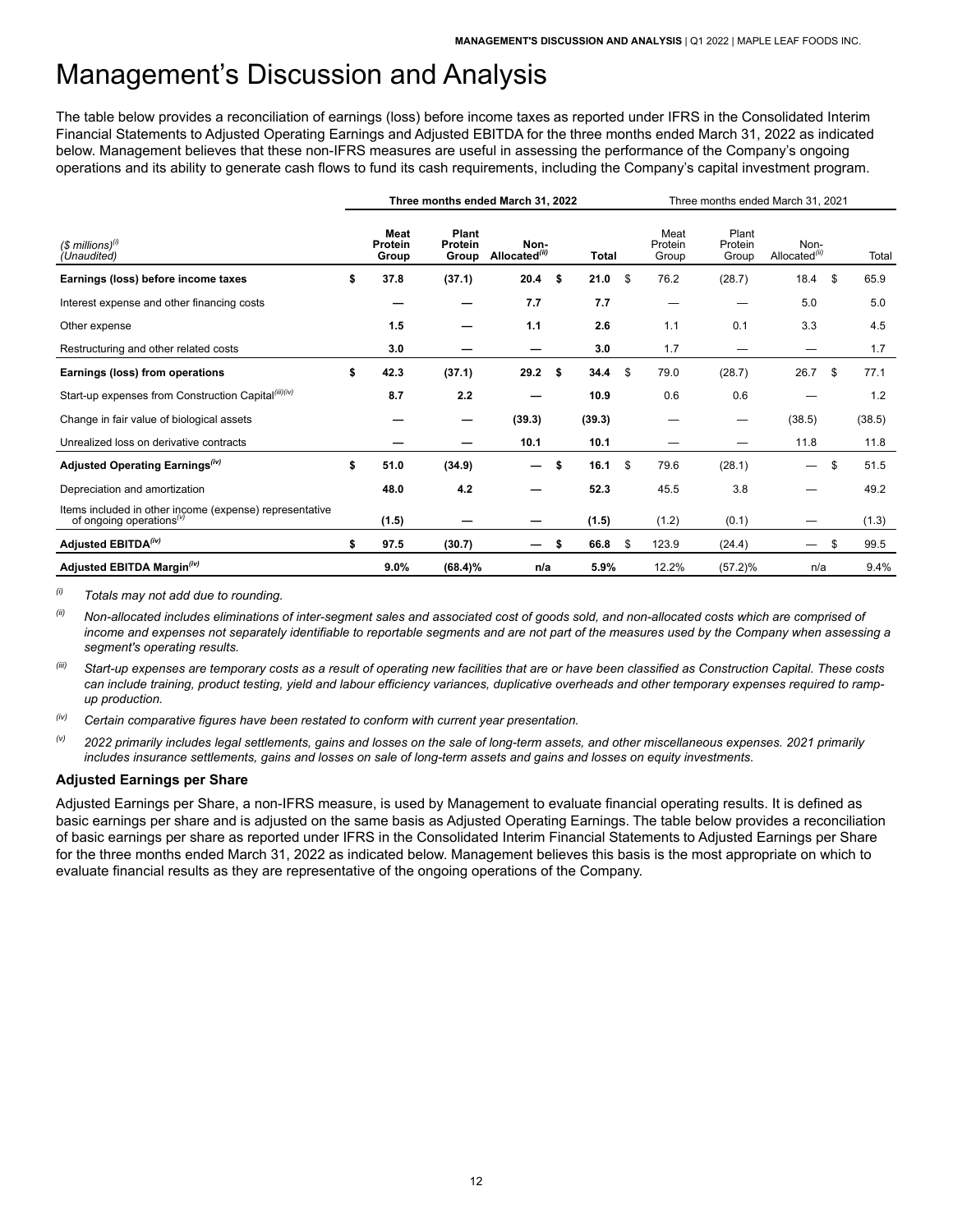| (\$ per share)                                                                                      | Three months ended March 31, |        |    |        |  |  |  |
|-----------------------------------------------------------------------------------------------------|------------------------------|--------|----|--------|--|--|--|
| (Unaudited)                                                                                         |                              | 2022   |    | 2021   |  |  |  |
| Basic earnings per share                                                                            | \$                           | 0.11   | \$ | 0.39   |  |  |  |
| Restructuring and other related costs(i)                                                            |                              | 0.02   |    | 0.01   |  |  |  |
| Items included in other expense not considered representative of ongoing operations <sup>(ii)</sup> |                              | 0.01   |    | 0.02   |  |  |  |
| Start-up expenses from Construction Capital <sup>(iii)(iv)</sup>                                    |                              | 0.07   |    | 0.01   |  |  |  |
| Change in fair value of biological assets                                                           |                              | (0.24) |    | (0.23) |  |  |  |
| Change in unrealized fair value on derivatives                                                      |                              | 0.06   |    | 0.07   |  |  |  |
| Adjusted Earnings per Share (iv)(v)                                                                 |                              | 0.03   | \$ | 0.27   |  |  |  |

*(i) Includes per share impact of restructuring and other related costs, net of tax.*

*(ii) Primarily includes legal fees and provisions and transaction related costs, net of tax.*

Start-up expenses are temporary costs as a result of operating new facilities that are or have been classified as Construction Capital. These costs *can include training, product testing, yield and labour efficiency variances, duplicative overheads and other temporary expenses required to rampup production.*

*(iv) Certain comparative figures have been restated to conform with current year presentation.*

*(v) Totals may not add due to rounding.*

#### **Construction Capital**

Construction Capital, a non-IFRS measure, is used by Management to evaluate the amount of capital resources invested in specific strategic development projects that are not yet operational. It is defined as investments and related financing charges in projects over \$50.0 million that are related to longer-term strategic initiatives, with no returns expected for at least 12 months from commencement of construction and the asset will be re-categorized from Construction Capital once operational. The current balance of construction capital includes investments in the London, Ontario poultry production facility. The expansion of the Bacon Centre of Excellence in Winnipeg, Manitoba, was completed in the fourth quarter of 2021 and recategorized. Investments in plant protein capacity at the Walker Drive facility in Brampton, Ontario, and the plant protein production facilities in Indiana were completed in the first quarter of 2022 and have been recategorized. The following table is a summary of Construction Capital activity and debt financing for the periods indicated below.

| (\$ thousands)<br>(Unaudited)                                   | 2022          | 2021          |
|-----------------------------------------------------------------|---------------|---------------|
| Property and equipment and intangibles at January 1             | \$2,554,483   | \$2,062,683   |
| Other capital and intangible assets at January 1 <sup>(i)</sup> | 1,811,164     | 1,622,094     |
| <b>Construction Capital at January 1</b>                        | 743,319<br>\$ | 440,589<br>\$ |
| Additions <sup>(ii)</sup>                                       | 54,776        | 152,342       |
| <b>Transfers from Construction Capital</b>                      | (182, 210)    |               |
| <b>Construction Capital at March 31(iii)</b>                    | 615.885<br>\$ | 592,931<br>\$ |
| Other capital and intangible assets at March 31 <sup>(i)</sup>  | 1,975,946     | 1,610,331     |
| Property and equipment and Intangibles at March 31              | \$2,591,831   | \$2,203,262   |

| <b>Capital debt financing</b> $\binom{iv}{i}$<br><b>Construction</b> | 592.87<br>'7L | -11 | ــ∠.580 |
|----------------------------------------------------------------------|---------------|-----|---------|
|                                                                      |               |     |         |

*(i) Other capital and intangible assets consists of property and equipment and intangibles that do not meet the definition of Construction Capital.*

*(ii) Certain comparative figures have been restated to conform with current year presentation.* 

*(iii) As at March 31, 2022, the net book value of construction capital includes \$2.1 million related to intangible assets (March 31, 2021: \$1.4 million; December 31, 2021: \$2.5 million).*

*(iv) Assumed to be fully funded by debt to the extent that the Company has Net Debt outstanding. Construction Capital debt financing excludes interest paid and capitalized.*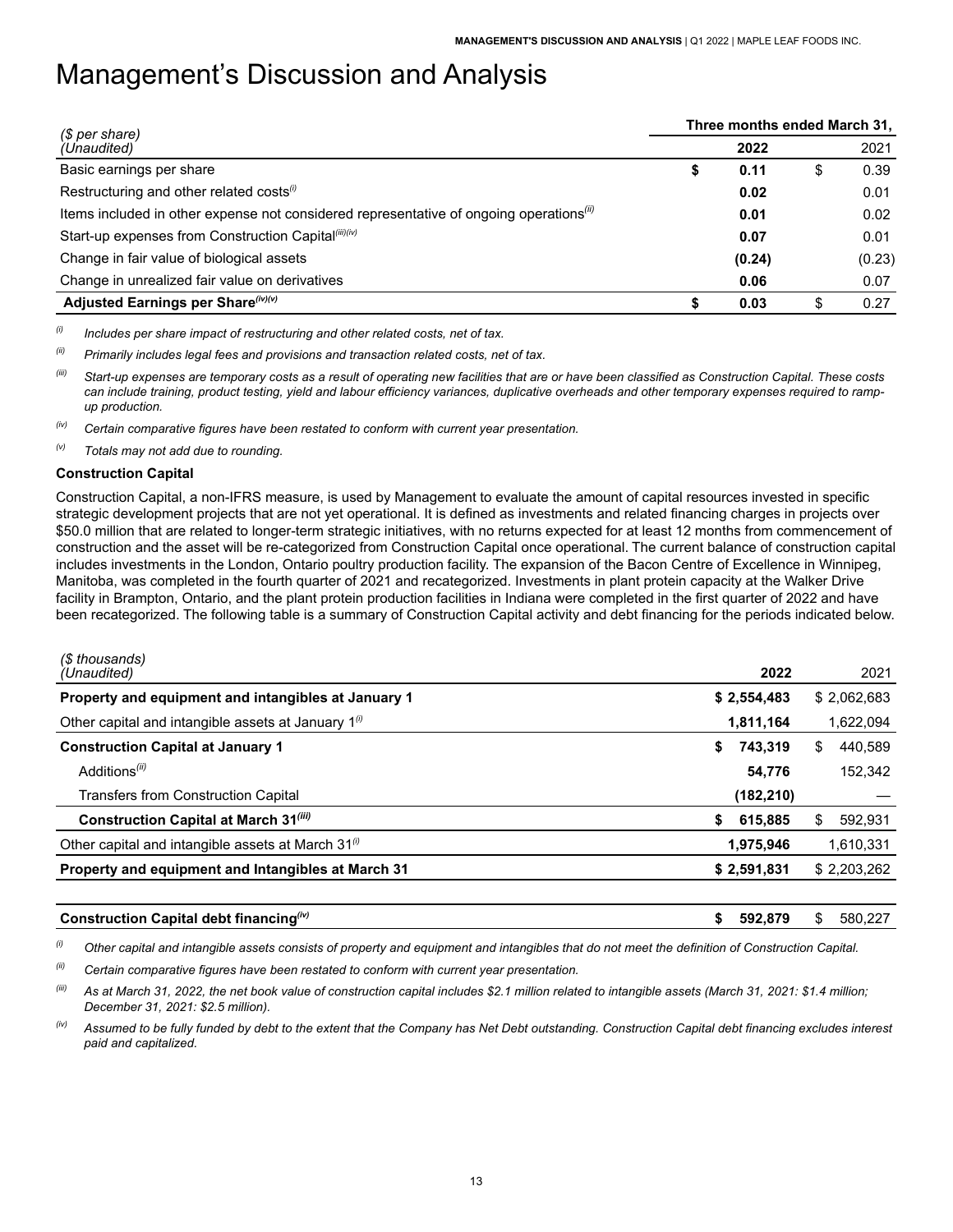### **Net Debt**

The following table reconciles Net Debt to amounts reported under IFRS in the Company's Consolidated Interim Financial Statements as at March 31, as indicated below. The Company calculates Net Debt as cash and cash equivalents, less long-term debt and bank indebtedness. Management believes this measure is useful in assessing the amount of financial leverage employed.

| (\$ thousands)                    | As at March 31, |               |     |            |  |  |  |  |  |
|-----------------------------------|-----------------|---------------|-----|------------|--|--|--|--|--|
| (Unaudited)                       |                 | 2022          |     | 2021       |  |  |  |  |  |
| Cash and cash equivalents         |                 | 66,476        |     | 100,977    |  |  |  |  |  |
| Current portion of long-term debt |                 | (5,220)       | \$  | (913)      |  |  |  |  |  |
| Long-term debt                    |                 | (1,351,992)   |     | (965, 459) |  |  |  |  |  |
| <b>Total debt</b>                 |                 | \$(1,357,212) | \$. | (966, 372) |  |  |  |  |  |
| <b>Net Debt</b>                   |                 | \$(1,290,736) | \$  | (865, 395) |  |  |  |  |  |

#### **Free Cash Flow**

Free Cash Flow, a non-IFRS measure, is used by Management to evaluate cash flow after investing in the maintenance or expansion of the Company's asset base. It is defined as cash provided by operations, less cash additions to long-term assets and capitalized interest. The following table calculates Free Cash Flow for the periods indicated below:

| (\$ thousands)                    | Three months ended March 31, |           |  |  |  |  |  |  |
|-----------------------------------|------------------------------|-----------|--|--|--|--|--|--|
| (Unaudited)                       | 2022                         | 2021      |  |  |  |  |  |  |
| Cash used in operating activities | (84,993)                     | (30, 234) |  |  |  |  |  |  |
| Additions to long-term assets     | (97, 305)                    | (160,967) |  |  |  |  |  |  |
| Interest paid and capitalized     | (4, 497)                     | (3,971)   |  |  |  |  |  |  |
| <b>Free Cash Flow</b>             | (186, 795)                   | (195,172) |  |  |  |  |  |  |

#### **Return on Net Assets**

Return on Net Assets ("RONA") is calculated by dividing tax effected earnings from operations (adjusted for items which are not considered representative of the underlying operations of the business) by average monthly net assets. Net assets are defined as total assets (excluding cash and deferred tax assets) less non-interest bearing liabilities (excluding deferred tax liabilities). Management believes that RONA is an appropriate basis upon which to evaluate long-term financial performance.

#### **Quarterly Non-IFRS Financial Measures**

|                                                                                                 | Three months ended December 31, 2021 |                           |                                   |      |       |    | Three months ended December 31, 2020 |                           |                                   |    |       |
|-------------------------------------------------------------------------------------------------|--------------------------------------|---------------------------|-----------------------------------|------|-------|----|--------------------------------------|---------------------------|-----------------------------------|----|-------|
| $($$ millions) $^{(i)}$<br>(Unaudited)                                                          | Meat<br>Protein<br>Group             | Plant<br>Protein<br>Group | Non-<br>Allocated <sup>(ii)</sup> |      | Total |    | Meat<br>Protein<br>Group             | Plant<br>Protein<br>Group | Non-<br>Allocated <sup>(ii)</sup> |    | Total |
| Earnings (loss) before income taxes                                                             | \$<br>67.8                           | (49.9)                    | (10.7)                            | - \$ | 7.3   | \$ | 89.4                                 | (32.3)                    | (21.7)                            | \$ | 35.4  |
| Interest expense and other financing costs                                                      |                                      |                           | 6.5                               |      | 6.5   |    |                                      |                           | 8.0                               |    | 8.0   |
| Other expense                                                                                   | 3.0                                  | 0.1                       | 4.2                               |      | 7.3   |    | 0.9                                  |                           | 8.0                               |    | 8.9   |
| Restructuring and other related costs                                                           | 1.2                                  |                           |                                   |      | 1.2   |    | 1.2                                  |                           |                                   |    | 1.2   |
| Earnings (loss) from operations                                                                 | \$<br>72.0                           | (49.8)                    | 0.1                               | \$   | 22.3  | \$ | 91.5                                 | (32.3)                    | (5.7)                             | \$ | 53.5  |
| Start-up expenses from Construction Capital(iii)(iv)                                            | 5.8                                  | 2.0                       |                                   |      | 7.7   |    | 0.5                                  |                           |                                   |    | 0.5   |
| Change in fair value of biological assets                                                       |                                      |                           | (0.3)                             |      | (0.3) |    |                                      |                           | (1.8)                             |    | (1.8) |
| Unrealized loss on derivative contracts                                                         |                                      |                           | 0.2                               |      | 0.2   |    |                                      |                           | 7.6                               |    | 7.6   |
| Adjusted Operating Earnings <sup>(iv)</sup>                                                     | \$<br>77.8                           | (47.8)                    | $\hspace{0.05cm}$                 | \$   | 30.0  | \$ | 92.0                                 | (32.3)                    | $\qquad \qquad$                   | \$ | 59.8  |
| Depreciation and amortization <sup>(iv)</sup>                                                   | 45.9                                 | 4.1                       |                                   |      | 49.9  |    | 46.5                                 | 3.6                       |                                   |    | 50.0  |
| Items included in other income (expense) representative<br>of ongoing operations <sup>(v)</sup> | (3.0)                                | (0.1)                     | (0.4)                             |      | (3.5) |    | (1.4)                                | –                         | 1.3                               |    | (0.2) |
| Adjusted EBITDA <sup>(iv)</sup>                                                                 | \$<br>120.7                          | (43.9)                    | (0.4)                             | - \$ | 76.3  | \$ | 137.1                                | (28.7)                    | 1.3                               | \$ | 109.6 |
| Adjusted EBITDA Margin <sup>(iv)</sup>                                                          | 11.1 %                               | $(96.6)\%$                | n/a                               |      | 6.8%  |    | 12.7 %                               | $(54.7)\%$                | n/a                               |    | 9.7%  |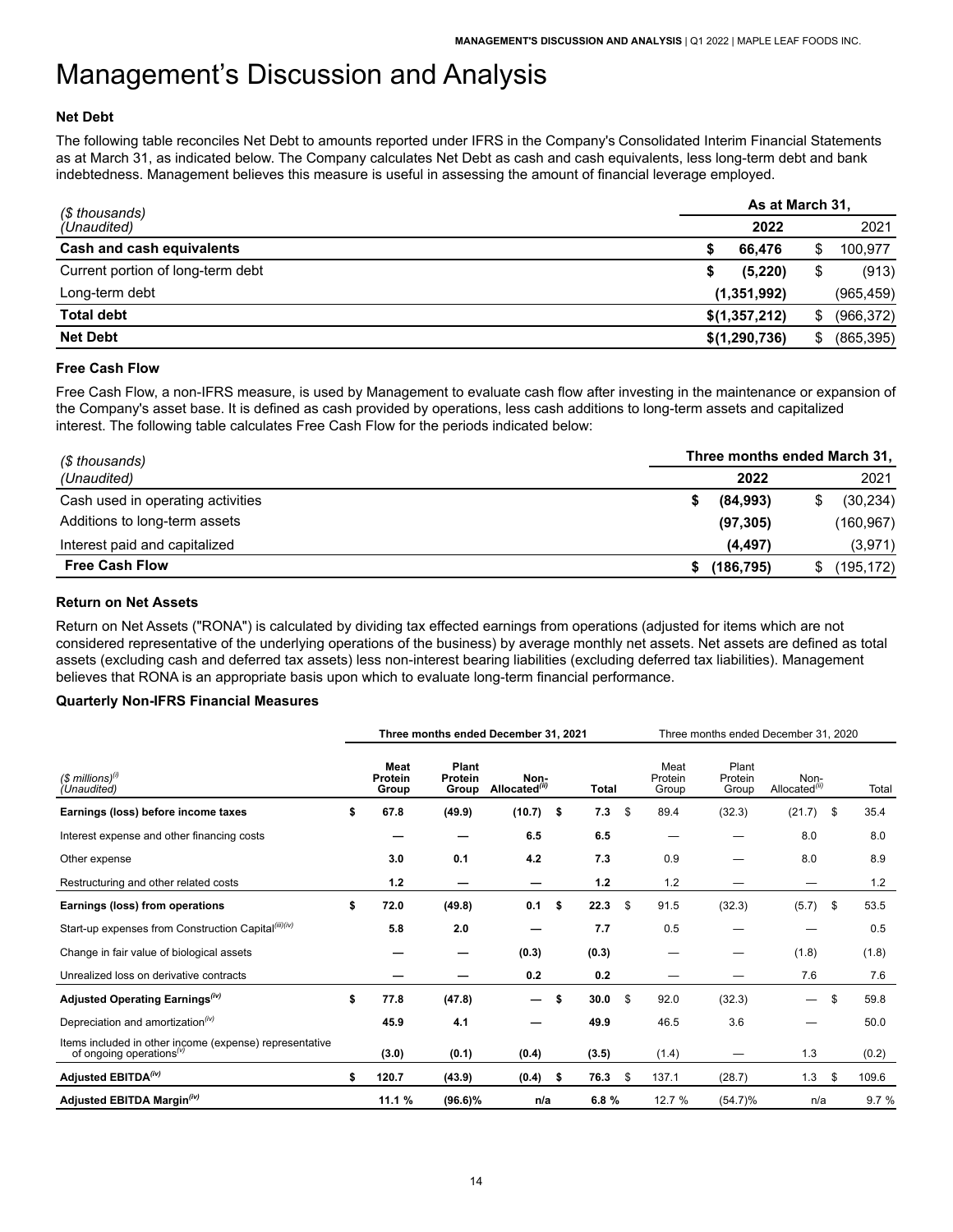|                                                                                                 | Three months ended September 30, 2021<br>Three months ended September 30, 2020 |                          |                           |                                   |      |       |     |                          |                           |                                   |    |        |
|-------------------------------------------------------------------------------------------------|--------------------------------------------------------------------------------|--------------------------|---------------------------|-----------------------------------|------|-------|-----|--------------------------|---------------------------|-----------------------------------|----|--------|
| $($$ millions) $^{(i)}$<br>(Unaudited)                                                          |                                                                                | Meat<br>Protein<br>Group | Plant<br>Protein<br>Group | Non-<br>Allocated <sup>(ii)</sup> |      | Total |     | Meat<br>Protein<br>Group | Plant<br>Protein<br>Group | Non-<br>Allocated <sup>(ii)</sup> |    | Total  |
| Earnings (loss) before income taxes                                                             | \$                                                                             | 105.3                    | (37.9)                    | (5.2)                             | \$   | 62.3  | \$  | 79.8                     | (43.2)                    | 53.7                              | \$ | 90.4   |
| Interest expense and other financing costs                                                      |                                                                                |                          |                           | 5.7                               |      | 5.7   |     |                          |                           | 7.5                               |    | 7.5    |
| Other expense                                                                                   |                                                                                | (0.6)                    | 0.2                       | (0.6)                             |      | (1.0) |     | (1.6)                    |                           | 2.9                               |    | 1.4    |
| Restructuring and other related costs                                                           |                                                                                | 0.8                      |                           |                                   |      | 0.8   |     | 1.7                      |                           |                                   |    | 1.7    |
| Earnings (loss) from operations                                                                 | \$                                                                             | 105.6                    | (37.7)                    | (0.1)                             | - \$ | 67.9  | \$  | 80.0                     | (43.1)                    | 64.1                              | \$ | 100.9  |
| Start-up expenses from Construction Capital(iii)(iv)                                            |                                                                                | 2.0                      | 0.6                       |                                   |      | 2.6   |     | 0.4                      |                           |                                   |    | 0.4    |
| Change in fair value of biological assets                                                       |                                                                                |                          |                           | (6.6)                             |      | (6.6) |     |                          |                           | (40.2)                            |    | (40.2) |
| Unrealized loss on derivative contracts                                                         |                                                                                |                          |                           | 6.7                               |      | 6.7   |     |                          |                           | (23.9)                            |    | (23.9) |
| Adjusted Operating Earnings <sup>(iv)</sup>                                                     | \$                                                                             | 107.6                    | (37.1)                    | —                                 | \$   | 70.6  | -\$ | 80.4                     | (43.1)                    | —                                 | \$ | 37.3   |
| Depreciation and amortization                                                                   |                                                                                | 43.1                     | 3.9                       |                                   |      | 47.0  |     | 44.1                     | 3.6                       |                                   |    | 47.7   |
| Items included in other income (expense) representative<br>of ongoing operations <sup>(v)</sup> |                                                                                | 0.6                      | (0.2)                     |                                   |      | 0.4   |     | (1.5)                    | 0.0                       | (0.5)                             |    | (2.0)  |
| Adjusted EBITDA <sup>(iv)</sup>                                                                 | \$                                                                             | 151.3                    | (33.4)                    |                                   | \$   | 118.0 | \$  | 123.0                    | (39.6)                    | (0.5)                             | \$ | 83.0   |
| Adjusted EBITDA Margin <sup>(iv)</sup>                                                          |                                                                                | 13.2 %                   | $(69.6)\%$                | n/a                               |      | 9.9%  |     | 12.1 %                   | $(77.0)\%$                | n/a                               |    | 7.8 %  |

|                                                                                                  | Three months ended June 30, 2021 |                           |                                   |      |              | Three months ended June 30, 2020 |                          |                           |                                   |     |        |  |  |
|--------------------------------------------------------------------------------------------------|----------------------------------|---------------------------|-----------------------------------|------|--------------|----------------------------------|--------------------------|---------------------------|-----------------------------------|-----|--------|--|--|
| $($$ millions) $^{(i)}$<br>(Unaudited)                                                           | Meat<br>Protein<br>Group         | Plant<br>Protein<br>Group | Non-<br>Allocated <sup>(ii)</sup> |      | <b>Total</b> |                                  | Meat<br>Protein<br>Group | Plant<br>Protein<br>Group | Non-<br>Allocated <sup>(ii)</sup> |     | Total  |  |  |
| Earnings (loss) before income taxes                                                              | \$<br>86.7                       | (29.6)                    | (42.9)                            | - \$ | 14.2         | \$                               | 92.8                     | (26.3)                    | (29.3)                            | -\$ | 37.2   |  |  |
| Interest expense and other financing costs                                                       |                                  |                           | 5.7                               |      | 5.7          |                                  |                          |                           | 8.1                               |     | 8.1    |  |  |
| Other expense                                                                                    | (2.0)                            | 0.1                       | 5.5                               |      | 3.6          |                                  | (1.4)                    |                           | 4.1                               |     | 2.7    |  |  |
| Restructuring and other related costs                                                            | 1.2                              |                           | –                                 |      | $1.2$        |                                  | 1.5                      |                           |                                   |     | 1.5    |  |  |
| Earnings (loss) from operations                                                                  | \$<br>85.9                       | (29.5)                    | (31.7)                            | \$   | 24.7         | \$                               | 92.9                     | (26.3)                    | (17.2)                            | \$  | 49.5   |  |  |
| Start-up expenses from Construction Capital(iii)(iv)                                             | 1.5                              | 0.4                       |                                   |      | 1.9          |                                  | 0.4                      |                           |                                   |     | 0.4    |  |  |
| Change in fair value of biological assets                                                        |                                  |                           | 51.9                              |      | 51.9         |                                  |                          |                           | 26.7                              |     | 26.7   |  |  |
| Unrealized loss on derivative contracts                                                          |                                  |                           | (20.2)                            |      | (20.2)       |                                  |                          |                           | (9.5)                             |     | (9.5)  |  |  |
| Adjusted Operating Earnings <sup>(iv)</sup>                                                      | \$<br>87.3                       | (29.1)                    | —                                 | \$   | 58.3         | \$                               | 93.3                     | (26.3)                    | —                                 | \$  | 67.0   |  |  |
| Depreciation and amortization                                                                    | 45.8                             | 3.7                       |                                   |      | 49.4         |                                  | 44.0                     | 3.7                       |                                   |     | 47.7   |  |  |
| Items included in other income (expense) representative<br>of ongoing operations <sup>(vi)</sup> | (1.9)                            | (0.1)                     |                                   |      | (2.0)        |                                  | 1.4                      |                           |                                   |     | 1.3    |  |  |
| Adjusted EBITDA <sup>(iv)</sup>                                                                  | \$<br>131.2                      | (25.5)                    |                                   | S    | 105.7        | \$                               | 138.6                    | (22.6)                    |                                   | \$  | 116.0  |  |  |
| Adjusted EBITDA Margin <sup>(iv)</sup>                                                           | 11.7 %                           | $(53.1)\%$                | n/a                               |      | 9.1%         |                                  | 13.3 %                   | $(37.2)\%$                | n/a                               |     | 10.6 % |  |  |

*(i) Totals may not add due to rounding.*

- *(ii) Non-allocated includes eliminations of inter-segment sales and associated cost of goods sold, and non-allocated costs which are comprised of income and expenses not separately identifiable to reportable segments and are not part of the measures used by the Company when assessing a segment's operating results.*
- *(iii) Start-up expenses are temporary costs as a result of operating new facilities that are or have been classified as Construction Capital. These costs can include training, product testing, yield and labour efficiency variances, duplicative overheads and other temporary expenses required to rampup production.*

*(iv) Certain comparative figures have been restated to conform with current year presentation.* 

*(v) 2021 primarily includes legal settlements, gains and losses on the sale of long-term assets, and other miscellaneous expenses. 2020 primarily includes gains and losses on sale of long-term assets and gains and losses on equity investments.* 

*(vi) Primarily includes gain/loss on sale of long-term assets and other miscellaneous expenses.*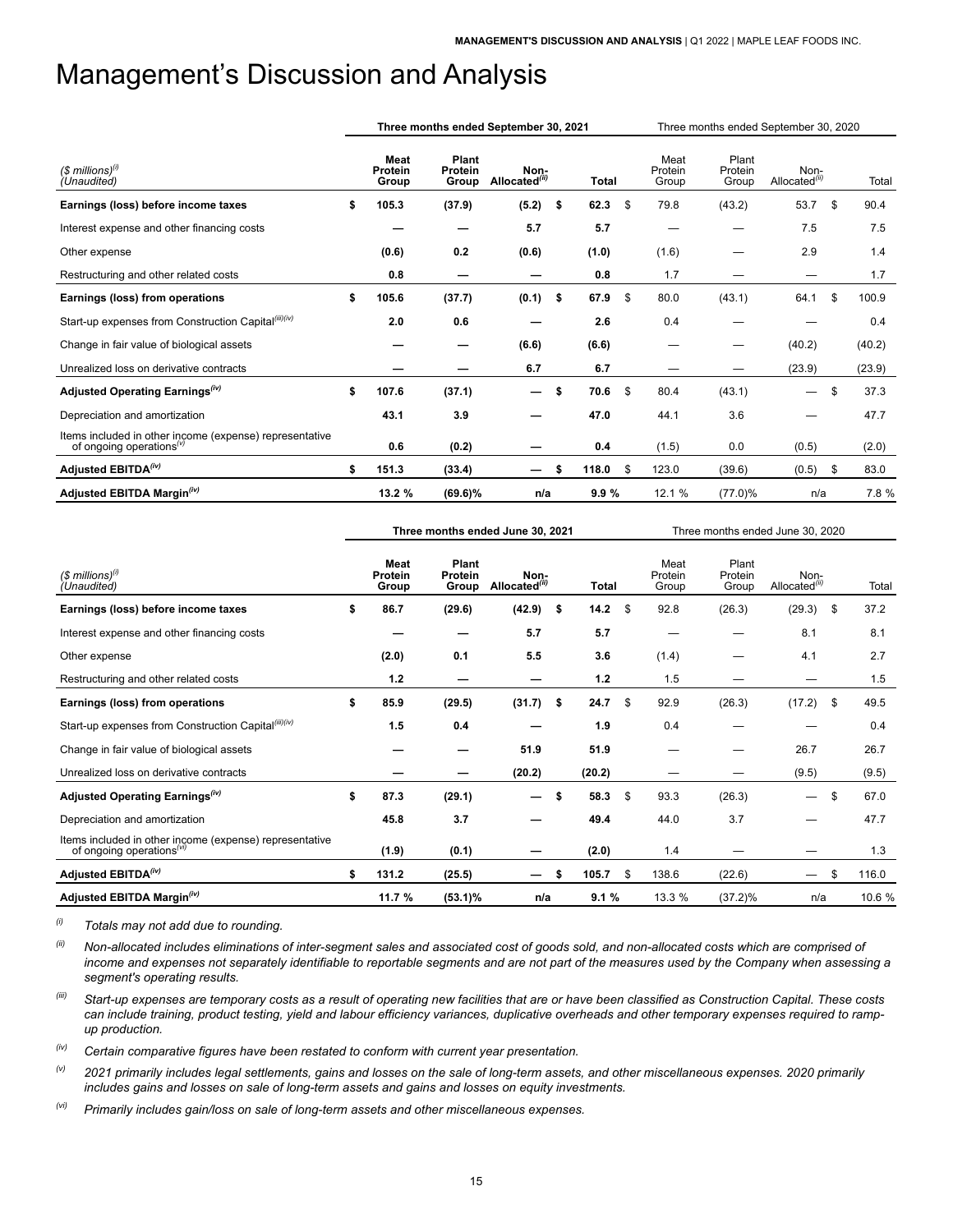# <span id="page-17-0"></span>**20. FORWARD-LOOKING STATEMENTS**

This document contains, and the Company's oral and written public communications often contain, "forward-looking information" within the meaning of applicable securities law. These statements are based on current expectations, estimates, projections, beliefs, judgments and assumptions based on information available at the time the applicable forward-looking statement was made and in light of the Company's experience combined with its perception of historical trends. Such statements include, but are not limited to, statements with respect to objectives and goals, in addition to statements with respect to beliefs, plans, targets, goals, objectives, expectations, anticipations, estimates, and intentions. Forward-looking statements are typically identified by words such as "anticipate", "continue", "estimate", "expect", "may", "will", "project", "should", "could", "would", "believe", "plan", "intend", "design", "target", "undertake", "view", "indicate", "maintain", "explore", "entail", "schedule", "objective", "strategy", "likely", "potential", "outlook", "aim", "propose", "goal", and similar expressions suggesting future events or future performance. These statements are not guarantees of future performance and involve assumptions, risks and uncertainties that are difficult to predict.

By their nature, forward-looking statements involve known and unknown risks, uncertainties and other factors that may cause actual results or events to differ materially from those anticipated in such forward-looking statements. The Company believes the expectations reflected in the forward-looking statements are reasonable, but no assurance can be given that these expectations will prove to be correct and such forward-looking statements should not be unduly relied upon.

Specific forward-looking information in this document may include, but is not limited to, statements with respect to:

- implications of COVID-19, including implications for supply chain, workforce availability and consumption patterns;
- future performance, including future financial objectives, goals and targets, category growth analysis, expected capital spend and expected SG&A expenditures for the Company and each of its operating segments;
- the execution of the Company's business strategy, including the development and expected timing of business initiatives, brand expansion and repositioning, plant protein category and investment thesis analysis, and other growth opportunities, as well as the impact thereof;
- the impact of international trade conditions and markets on the Company's business, including access to markets, implications associated with the spread of foreign animal disease (such as African Swine Fever ("ASF") or Avian Influenza), and other social, economic and political factors that affect trade, including the war in Ukraine;
- competitive conditions and the Company's ability to position itself competitively in the markets in which it competes;
- capital projects, including planning, construction, estimated expenditures, schedules, approvals, expected capacity, in-service dates and anticipated benefits of construction of new facilities and expansions of existing facilities;
- the Company's dividend policy, including future levels and sustainability of cash dividends, the tax treatment thereof and future dividend payment dates;
- the impact of commodity prices on the Company's operations and financial performance, including the use and effectiveness of hedging instruments;
- expected future cash flows and the sufficiency thereof, sources of capital at attractive rates, future contractual obligations, future financing options, renewal of credit facilities, and availability of capital to fund growth plans, operating obligations and dividends;
- operating risks, including the execution, monitoring and continuous improvement of the Company's food safety programs, animal health initiatives and cost reduction initiatives;
- the implementation, cost and impact of environmental sustainability initiatives, as well as the anticipated future cost of remediating environmental liabilities;
- the adoption of new accounting standards and the impact of such adoption on the financial position of the Company;
- expectations regarding pension plan performance, including future pension plan assets, liabilities and contributions; and
- developments and implications of actual or potential legal actions.

Various factors or assumptions are typically applied by the Company in drawing conclusions or making the forecasts, projections, predictions or estimations set out in the forward-looking statements. These factors and assumptions are based on information currently available to the Company, including information obtained by the Company from third-party sources and include but are not limited to the following:

- expectations regarding the impact and future implications of COVID-19 and adaptations in operations, supply chain, customer and consumer behaviour, economic patterns and international trade;
- the competitive environment, associated market conditions and market share metrics, category growth or contraction, the expected behaviour of competitors and customers and trends in consumer preferences;
- the success of the Company's business strategy, including execution of the strategy in the Meat Protein Group and the outcome of the category analysis related to the strategy for the Plant Protein Groups;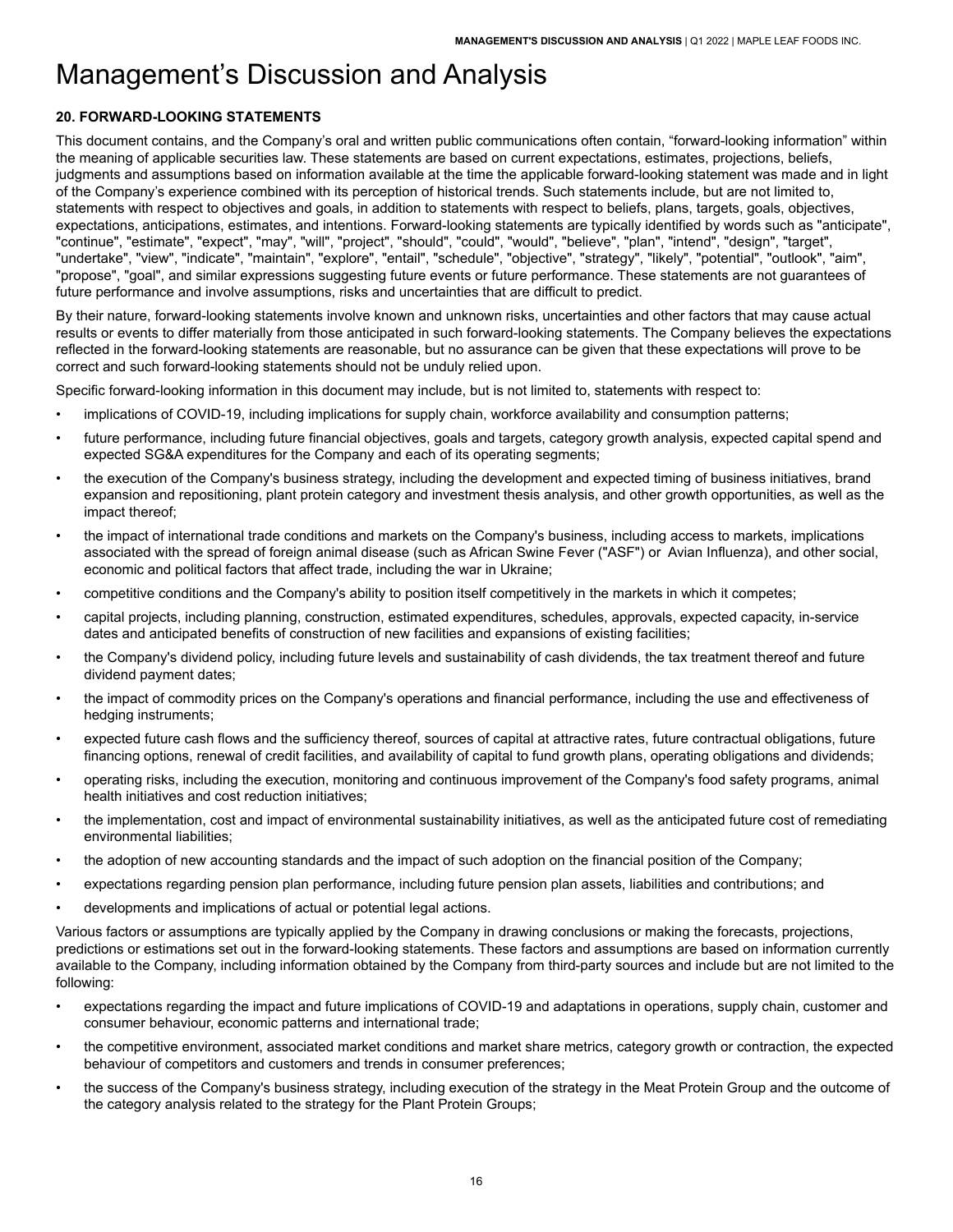- prevailing commodity prices, interest rates, tax rates and exchange rates;
- the impact of the war in Ukraine on international relations, trade and markets, as well as the economic condition of and the sociopolitical dynamics between Canada, the U.S., Japan and China, and the ability of the Company to access markets and source ingredients and other inputs in light of global sociopolitical disruption;
- the spread of foreign animal disease (including ASF and Avian Influenza), preparedness strategies to manage such spread, and implications for all protein markets;
- the availability of capital to fund future capital requirements associated with existing operations, assets and projects;
- expectations regarding participation in and funding of the Company's pension plans;
- the availability of insurance coverage to manage certain liability exposures;
- the extent of future liabilities and recoveries related to legal claims;
- prevailing regulatory, tax and environmental laws; and
- future operating costs and performance, including the Company's ability to achieve operating efficiencies and maintain high sales volumes, high turnover of inventories and high turnover of accounts receivable.

Readers are cautioned that these assumptions may prove to be incorrect in whole or in part. The Company's actual results may differ materially from those anticipated in any forward-looking statements.

Factors that could cause actual results or outcomes to differ materially from the results expressed, implied, or projected in the forwardlooking statements contained in this document include, among other things, risks associated with the following:

- implications of COVID-19 on the operations and financial performance of the Company, as well the implications for macro socioeconomic trends;
- competition, market conditions and the activities of competitors and customers, including the expansion or contraction of key categories (including plant protein);
- the health status of livestock, including the impact of potential pandemics;
- international trade and access to markets and supplies, as well as social, political and economic dynamics, including the war in Ukraine;
- availability of and access to capital;
- decision respecting the return of capital to shareholders;
- the execution of capital projects, including cost, schedule and regulatory variables;
- food safety, consumer liability and product recalls;
- cyber security and the maintenance and operation of the Company's information systems and processes;
- climate change;
- strategic risk management, including the outcome of the analysis of the plant protein category;
- acquisitions and divestitures;
- fluctuations in the debt and equity markets;
- fluctuations in interest rates and currency exchange rates;
- pension assets and liabilities;
- cyclical nature of the cost and supply of hogs and the competitive nature of the pork market generally;
- the effectiveness of commodity and interest rate hedging strategies;
- impact of changes in the market value of the biological assets and hedging instruments;
- the supply management system for poultry in Canada;
- availability of plant protein ingredients;
- intellectual property, including product innovation, product development, brand strategy and trademark protection;
- consolidation of operations and focus on protein;
- the use of contract manufacturers;
- reputation;
- weather: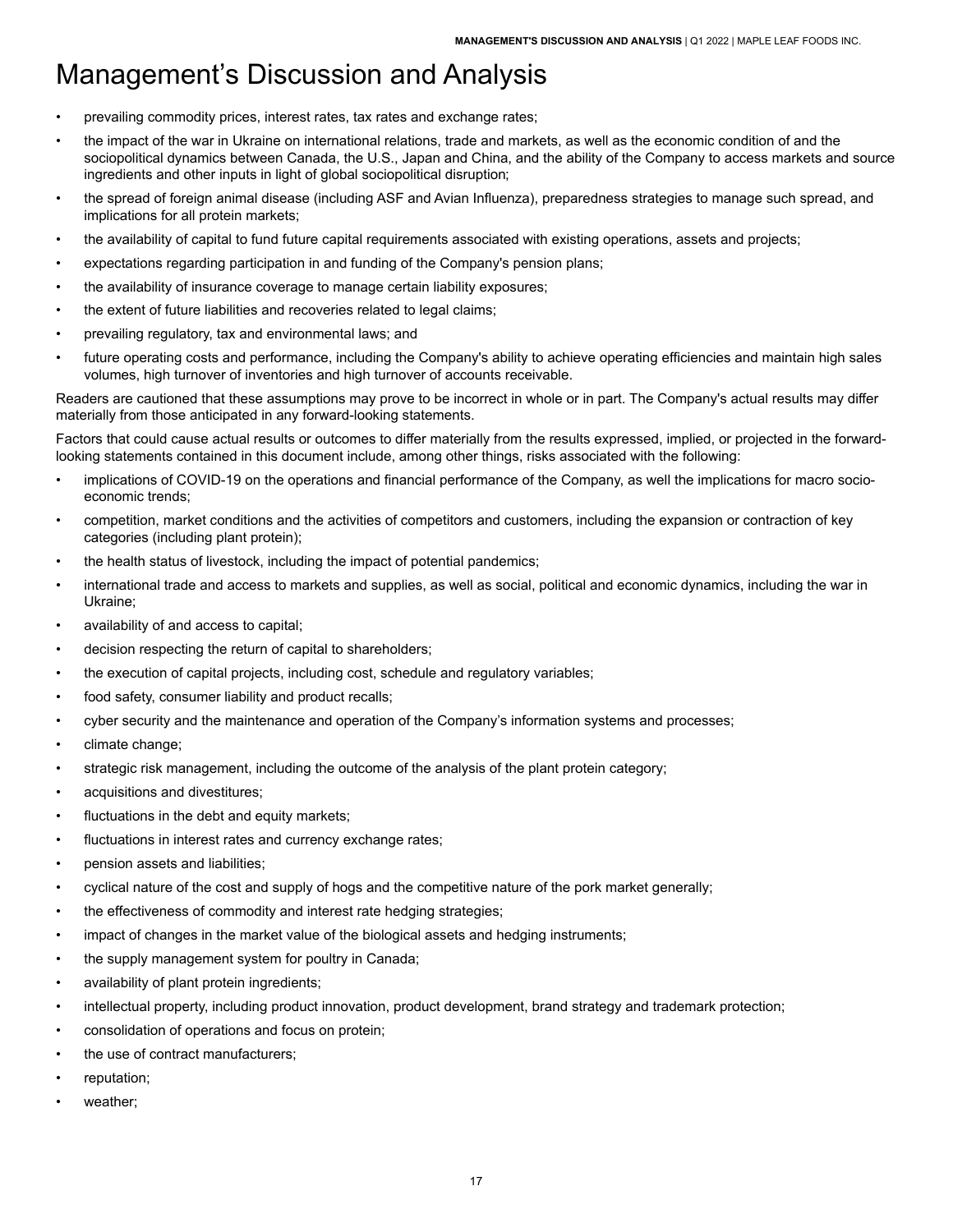- compliance with government regulation and adapting to changes in laws;
- actual and threatened legal claims;
- consumer trends and changes in consumer tastes and buying patterns;
- environmental regulation and potential environmental liabilities;
- consolidation in the retail environment;
- employment matters, including complying with employment laws across multiple jurisdictions, the potential for work stoppages due to non-renewal of collective agreements, recruiting and retaining qualified personnel, reliance on key personnel and succession planning;
- pricing of products;
- managing the Company's supply chain;
- changes in International Financial Reporting Standards and other accounting standards that the Company is required to adhere to for regulatory purposes; and
- other factors as set out under the heading "Risk Factors" in the Company's Management Discussion and Analysis for the year ended December 31, 2021.

The Company cautions readers that the foregoing list of factors is not exhaustive.

Readers are further cautioned that some of the forward-looking information, such as statements concerning future capital expenditures, Adjusted EBITDA Margin growth in the Meat Protein Group, expected sales and growth margin targets in the Plant Protein Group and SG&A spend, may be considered to be financial outlooks for purposes of applicable securities legislation. These financial outlooks are presented to evaluate potential future earnings and anticipated future uses of cash flows and may not be appropriate for other purposes. Readers should not assume these financial outlooks will be achieved.

More information about risk factors can be found under the heading "Risk Factors" in the Company's Annual Management's Discussion and Analysis for the year ended December 31, 2021, that is available on SEDAR at<www.sedar.com>. The reader should review such section in detail. Additional information concerning the Company, including the Company's Annual Information Form, is available on SEDAR at [www.sedar.com.](www.sedar.com)

All forward-looking statements included herein speak only as of the date hereof. Unless required by law, the Company does not undertake any obligation to publicly update or revise any forward-looking statements, whether as a result of new information, future events or otherwise. All forward-looking statements contained herein are expressly qualified by this cautionary statement.

## <span id="page-19-0"></span>**21. ABOUT MAPLE LEAF FOODS INC.**

Maple Leaf Foods is a carbon neutral<sup>(*i*)</sup> company with a vision to be the most sustainable protein company on earth, responsibly producing food products under leading brands including Maple Leaf®, Maple Leaf Prime®, Maple Leaf Natural Selections®, Schneiders®, Schneiders® Country Naturals®, Mina®, Greenfield Natural Meat Co.®, Lightlife® and Field Roast™.The Company employs approximately 13,500 people and does business primarily in Canada, the U.S. and Asia. The Company is headquartered in Mississauga, Ontario and its shares trade on the Toronto Stock Exchange (MFI).

*(i) See the Company's 2021 Sustainability Report that is available on the Maple Leaf Foods website at<https://www.mapleleaffoods.com/sustainability>.*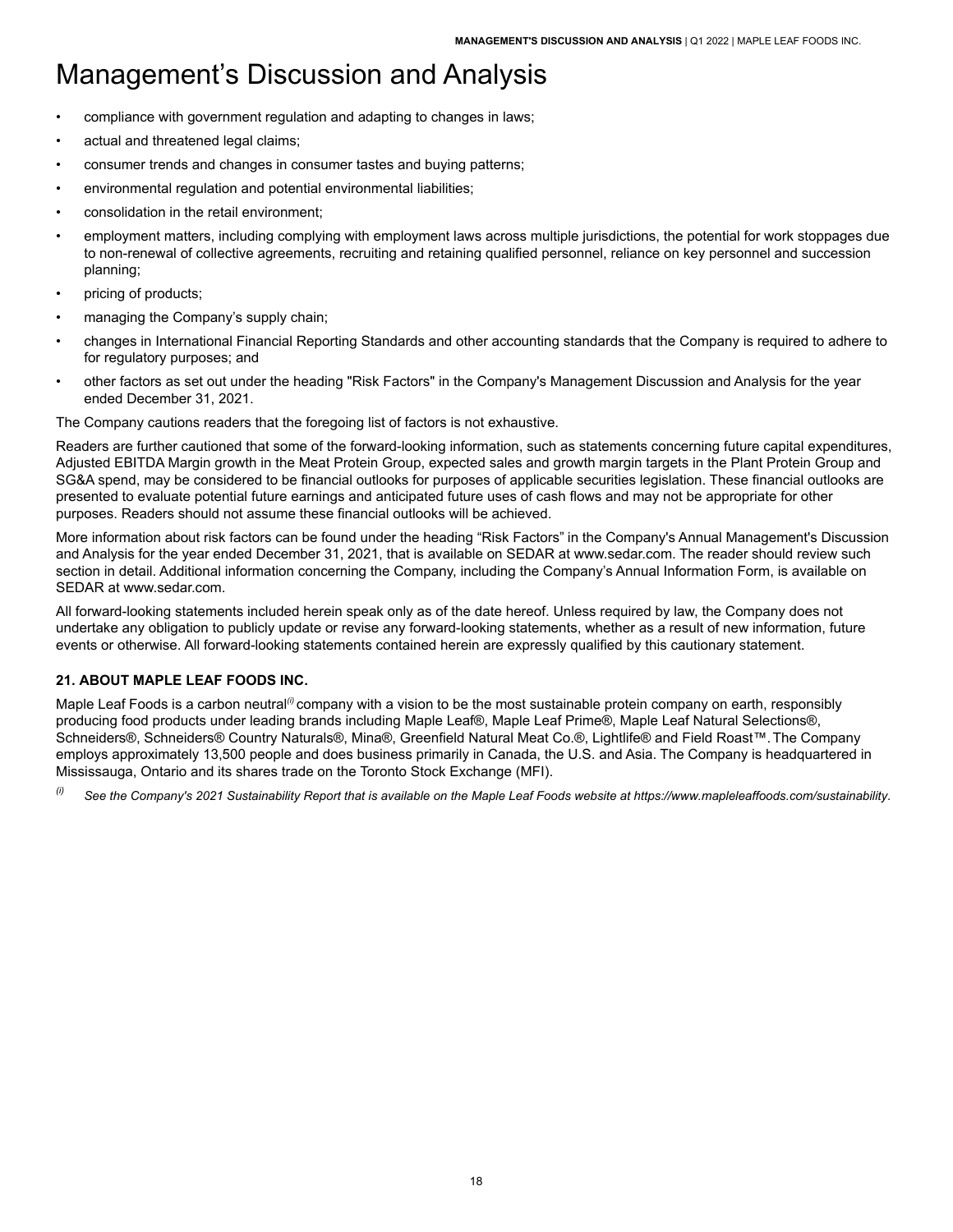# Consolidated Interim Financial Statements

|    | <b>Consolidated Interim Balance Sheets</b>                           | 20 |
|----|----------------------------------------------------------------------|----|
|    | Consolidated Interim Statements of Net Earnings                      | 21 |
|    | Consolidated Interim Statements of Other Comprehensive Income (Loss) | 22 |
|    | Consolidated Interim Statements of Changes in Total Equity           | 23 |
|    | <b>Consolidated Interim Statements of Cash Flows</b>                 | 24 |
|    | Notes to the Consolidated Interim Financial Statements               |    |
|    | The Company                                                          | 25 |
| 2  | <b>Significant Accounting Policies</b>                               | 25 |
| 3  | <b>Accounts Receivable</b>                                           | 26 |
| 4  | Inventories                                                          | 27 |
| 5  | <b>Biological Assets</b>                                             | 27 |
| 6  | Provisions                                                           | 27 |
|    | Long-Term Debt                                                       | 28 |
| 8  | Share Capital                                                        | 29 |
| 9  | <b>Financial Instruments</b>                                         | 29 |
| 10 | Interest Expense and Other Financing Costs                           | 32 |
| 11 | Earnings Per Share                                                   | 32 |
| 12 | <b>Share-Based Payment</b>                                           | 32 |
| 13 | Segmented Financial Information                                      | 34 |
| 14 | <b>Related Party Transactions</b>                                    | 35 |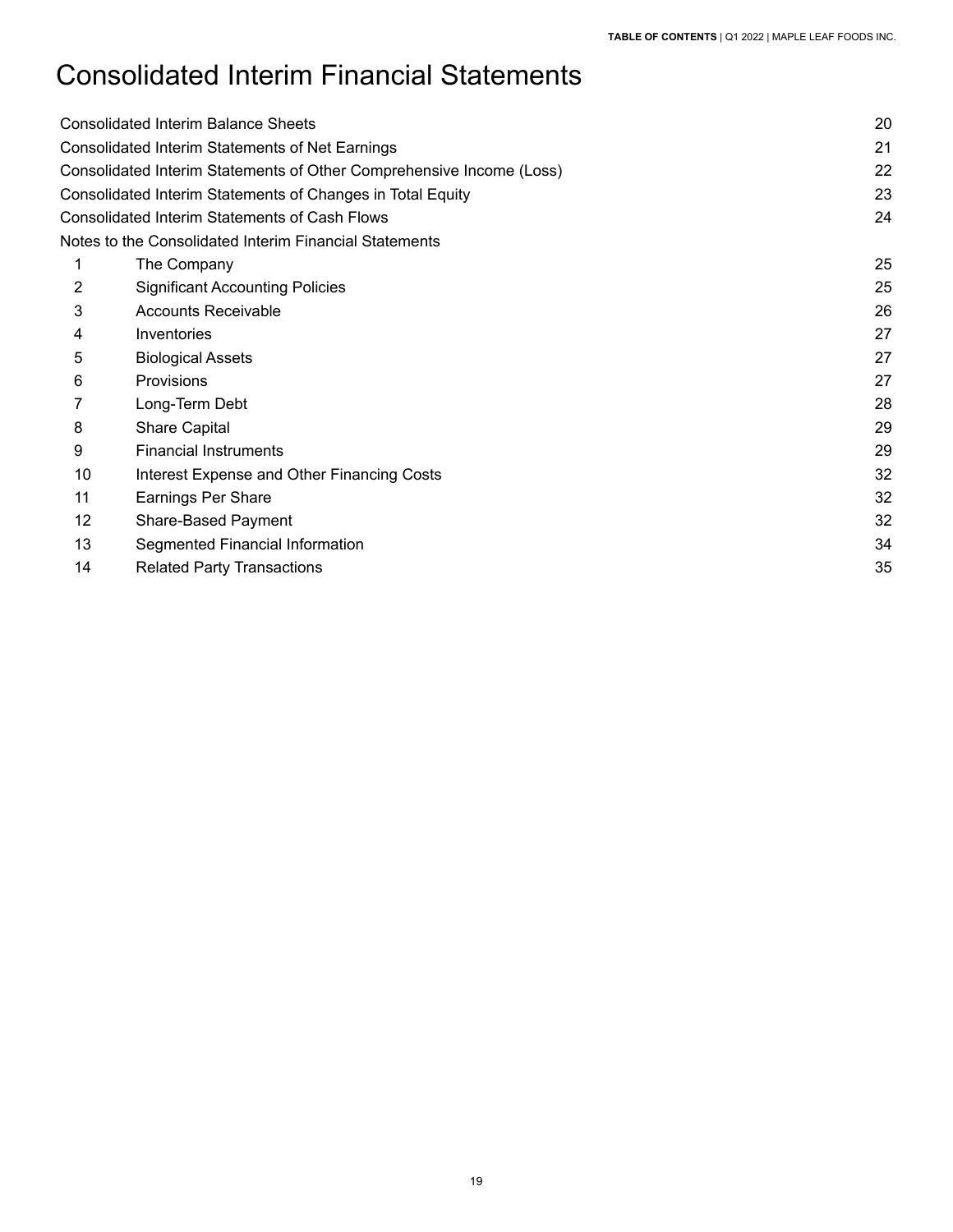# <span id="page-21-0"></span>Consolidated Interim Balance Sheets

| (In thousands of Canadian dollars)            |              | As at March 31, | As at March 31, | As at December 31, |
|-----------------------------------------------|--------------|-----------------|-----------------|--------------------|
| (Unaudited)                                   | <b>Notes</b> | 2022            | 2021            | 2021               |
| <b>ASSETS</b>                                 |              |                 |                 | (Audited)          |
| Cash and cash equivalents                     |              | \$<br>66,476    | \$<br>100,977   | \$<br>162,031      |
| Accounts receivable                           | 3            | 195,662         | 185,144         | 167,082            |
| Notes receivable                              | 3            | 55,016          | 47,414          | 33,294             |
| Inventories                                   | 4            | 491,443         | 453,364         | 409,677            |
| <b>Biological assets</b>                      | 5            | 176,102         | 166,031         | 138,209            |
| Income taxes recoverable                      |              | 2,388           | 1,830           | 1,830              |
| Prepaid expenses and other assets             |              | 42,155          | 89,064          | 24,988             |
| <b>Total current assets</b>                   |              | \$<br>1,029,242 | \$<br>1,043,824 | \$<br>937,111      |
| Property and equipment                        |              | 2,232,105       | 1,869,070       | 2,189,165          |
| Right-of-use assets                           |              | 165,080         | 221,467         | 161,662            |
| Investments                                   |              | 22,085          | 15,566          | 22,326             |
| Employee benefits                             |              | 25,709          |                 |                    |
| Other long-term assets                        |              | 16,483          | 9,136           | 11,644             |
| Deferred tax asset                            |              | 46,920          | 19,117          | 39,907             |
| Goodwill                                      |              | 656,420         | 650,054         | 658,673            |
| Intangible assets                             |              | 359,726         | 334,192         | 365,318            |
| <b>Total long-term assets</b>                 |              | \$<br>3,524,528 | \$<br>3,118,602 | \$<br>3,448,695    |
| <b>Total assets</b>                           |              | \$<br>4,553,770 | \$<br>4,162,426 | \$<br>4,385,806    |
| <b>LIABILITIES AND EQUITY</b>                 |              |                 |                 |                    |
| Accounts payable and accruals                 |              | \$<br>561,782   | \$<br>552,126   | \$<br>526,189      |
| Current portion of provisions                 | 6            | 8,812           | 1,114           | 842                |
| Current portion of long-term debt             | 7            | 5,220           | 913             | 5,176              |
| Current portion of lease obligations          |              | 38,176          | 81,159          | 31,375             |
| Income taxes payable                          |              |                 | 8,437           | 23,853             |
| Other current liabilities                     |              | 49,601          | 47,207          | 81,265             |
| <b>Total current liabilities</b>              |              | \$<br>663,591   | \$<br>690,956   | \$<br>668,700      |
| Long-term debt                                | 7            | 1,351,992       | 965,459         | 1,247,073          |
| Lease obligations                             |              | 147,592         | 158,078         | 144,391            |
| Employee benefits                             |              | 73,539          | 94,601          | 97,629             |
| Provisions                                    | 6            | 38,336          | 44,537          | 44,650             |
| Other long-term liabilities                   |              | 4,988           | 7,676           | 1,057              |
| Deferred tax liability                        |              | 179,650         | 149,031         | 146,380            |
| <b>Total long-term liabilities</b>            |              | \$<br>1,796,097 | \$<br>1,419,382 | \$<br>1,681,180    |
| <b>Total liabilities</b>                      |              | \$<br>2,459,688 | \$<br>2,110,338 | \$<br>2,349,880    |
| Shareholders' equity                          |              |                 |                 |                    |
| Share capital                                 | 8            | \$<br>859,396   | \$<br>845,287   | \$<br>847,016      |
| Retained earnings                             |              | 1,239,959       | 1,223,485       | 1,212,244          |
| Contributed surplus                           |              | 16,879          | 16,716          | 5,371              |
| Accumulated other comprehensive income (loss) |              | 4,094           | (9, 470)        | (2, 459)           |
| Treasury stock                                |              | (26, 246)       | (23,930)        | (26, 246)          |
| Total shareholders' equity                    |              | \$<br>2,094,082 | \$<br>2,052,088 | \$<br>2,035,926    |
| <b>Total liabilities and equity</b>           |              | \$<br>4,553,770 | \$<br>4,162,426 | \$<br>4,385,806    |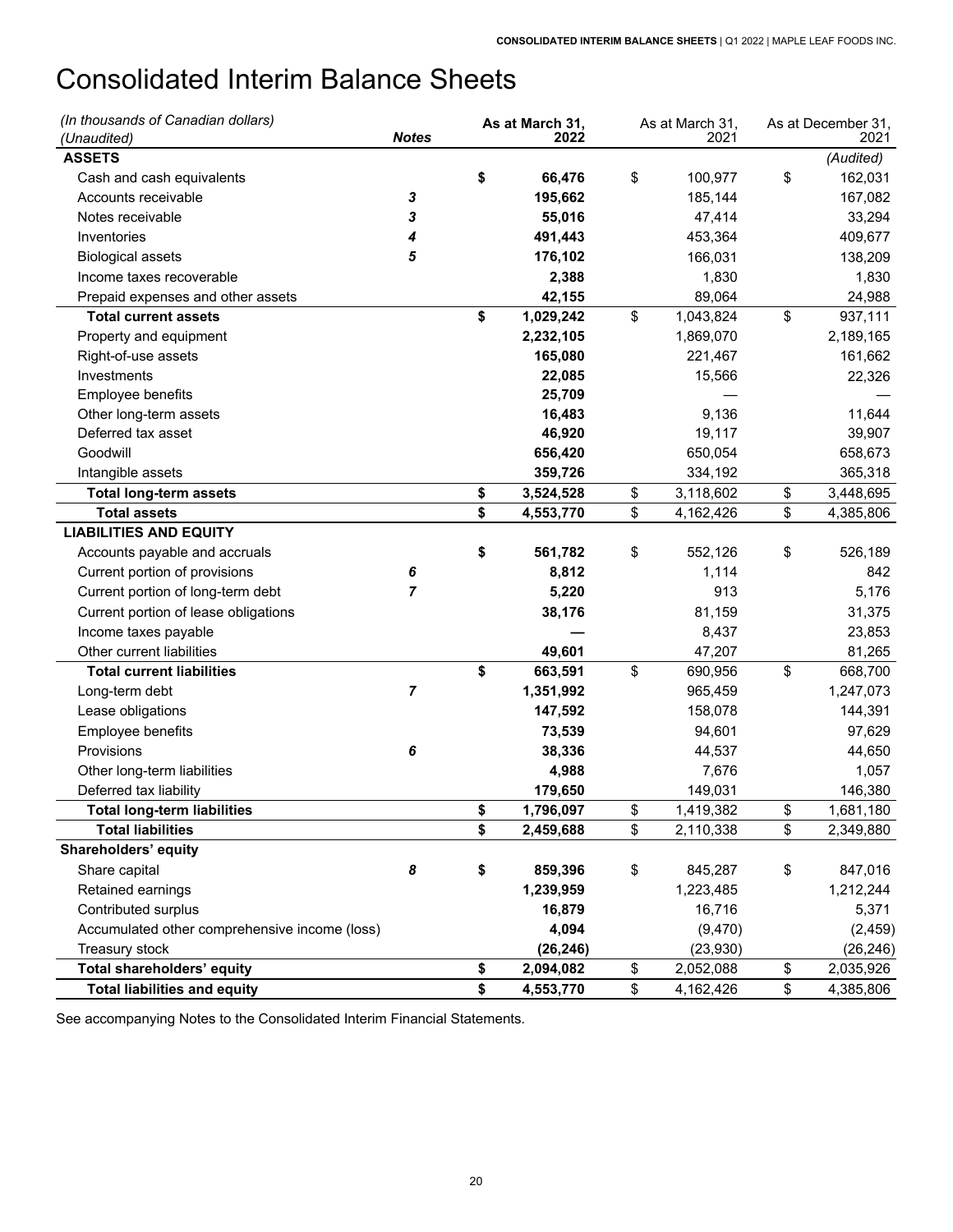# <span id="page-22-0"></span>Consolidated Interim Statements of Net Earnings

| (In thousands of Canadian dollars, except share amounts)   |              | Three months ended March 31, |               |
|------------------------------------------------------------|--------------|------------------------------|---------------|
| (Unaudited)                                                | <b>Notes</b> | 2022                         | 2021          |
|                                                            |              |                              |               |
| Sales                                                      |              | \$1,126,553                  | \$1,053,083   |
| Cost of goods sold                                         |              | 972,690                      | 860,129       |
| Gross profit                                               |              | \$<br>153,863                | \$<br>192,954 |
| Selling, general and administrative expenses               |              | 119,457                      | 115,880       |
| Earnings before the following:                             |              | \$<br>34,406                 | \$<br>77,074  |
| Restructuring and other related costs                      | 6            | 3,018                        | 1,668         |
| Other expense                                              |              | 2,624                        | 4,542         |
| Earnings before interest and income taxes                  |              | \$<br>28,764                 | \$<br>70,864  |
| Interest expense and other financing costs                 | 10           | 7,716                        | 4,968         |
| Earnings before income taxes                               |              | \$<br>21,048                 | \$<br>65,896  |
| Income tax expense                                         |              | 7,361                        | 18,204        |
| Net earnings                                               |              | \$<br>13,687                 | \$<br>47,692  |
|                                                            |              |                              |               |
| Earnings per share attributable to common<br>shareholders: | 11           |                              |               |
| Basic earnings per share                                   |              | \$<br>0.11                   | \$<br>0.39    |
| Diluted earnings per share                                 |              | \$<br>0.11                   | \$<br>0.38    |
| Weighted average number of shares (millions):              | 11           |                              |               |
| Basic                                                      |              | 124.0                        | 123.2         |
| <b>Diluted</b>                                             |              | 126.1                        | 125.2         |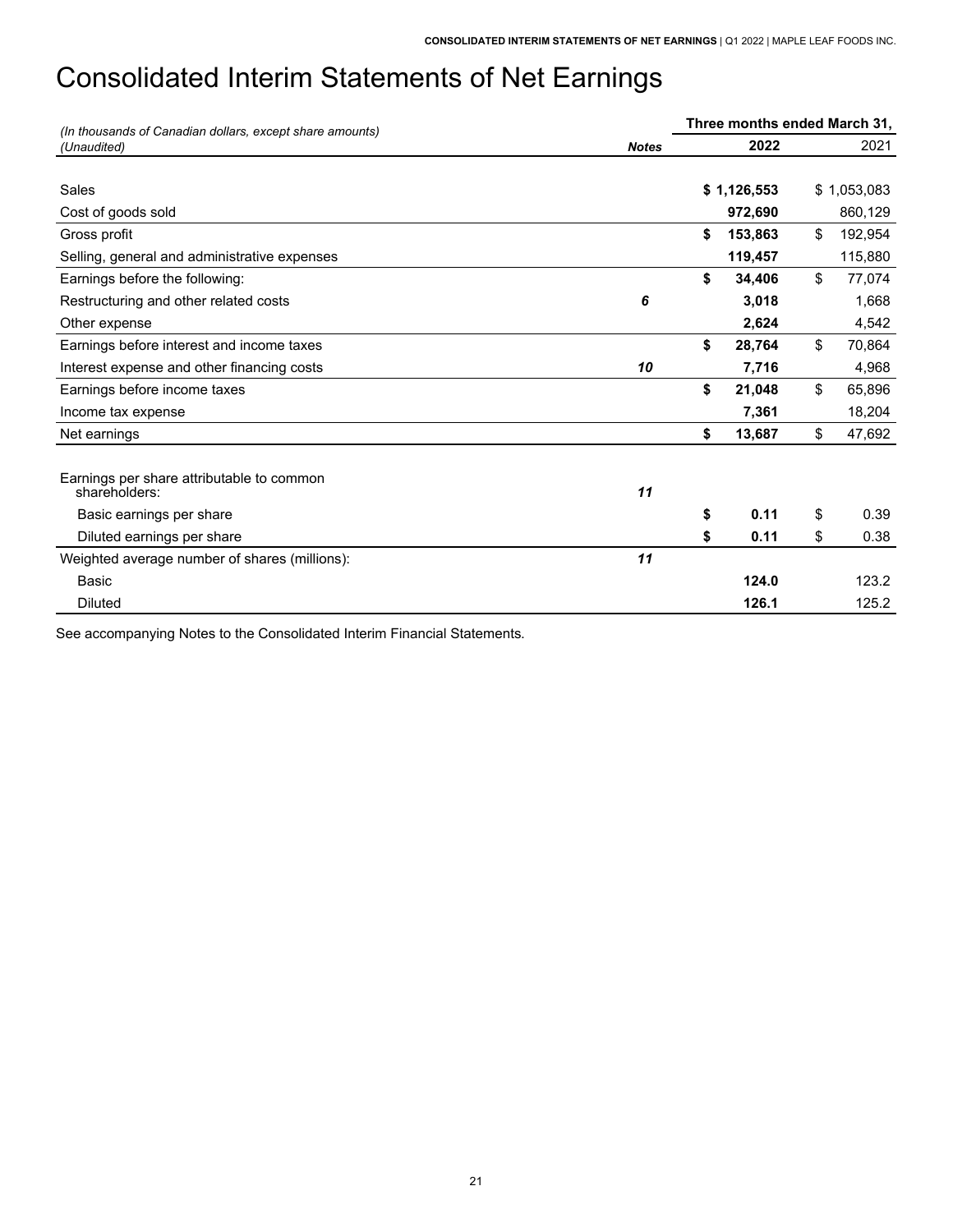# <span id="page-23-0"></span> Consolidated Interim Statements of Other Comprehensive Income (Loss)

|                                                                                                                                         |    | Three months ended March 31, |     |          |
|-----------------------------------------------------------------------------------------------------------------------------------------|----|------------------------------|-----|----------|
| (In thousands of Canadian dollars)<br>(Unaudited)                                                                                       |    | 2022                         |     | 2021     |
|                                                                                                                                         |    |                              |     |          |
| Net earnings                                                                                                                            | S  | 13,687                       | \$  | 47,692   |
| Other comprehensive income                                                                                                              |    |                              |     |          |
| Actuarial gains (losses) that will not be reclassified to profit or loss (Net of tax of \$13.4 million;<br>2021: \$24.8 million)        | S  | 38,901                       | \$  | 72,928   |
| Items that are or may be reclassified subsequently to profit or loss:                                                                   |    |                              |     |          |
| Change in accumulated foreign currency translation adjustment (Net of tax of \$0.0 million; 2021:<br>\$0.0 million)                     | \$ | (6,973)                      | \$  | (5, 465) |
| Change in foreign exchange on long-term debt designated as a net investment hedge (Net of tax<br>of \$0.6 million; 2021: \$0.7 million) |    | 3,561                        |     | 3,818    |
| Change in cash flow hedges (Net of tax of \$3.4 million; 2021: \$2.0 million)                                                           |    | 9,965                        |     | 5,591    |
| Total items that are or may be reclassified subsequently to profit or loss                                                              | S  | 6,553                        | \$  | 3,944    |
| Total other comprehensive income                                                                                                        | \$ | 45,454                       | \$  | 76,872   |
| Comprehensive income                                                                                                                    |    | 59,141                       | \$. | 124.564  |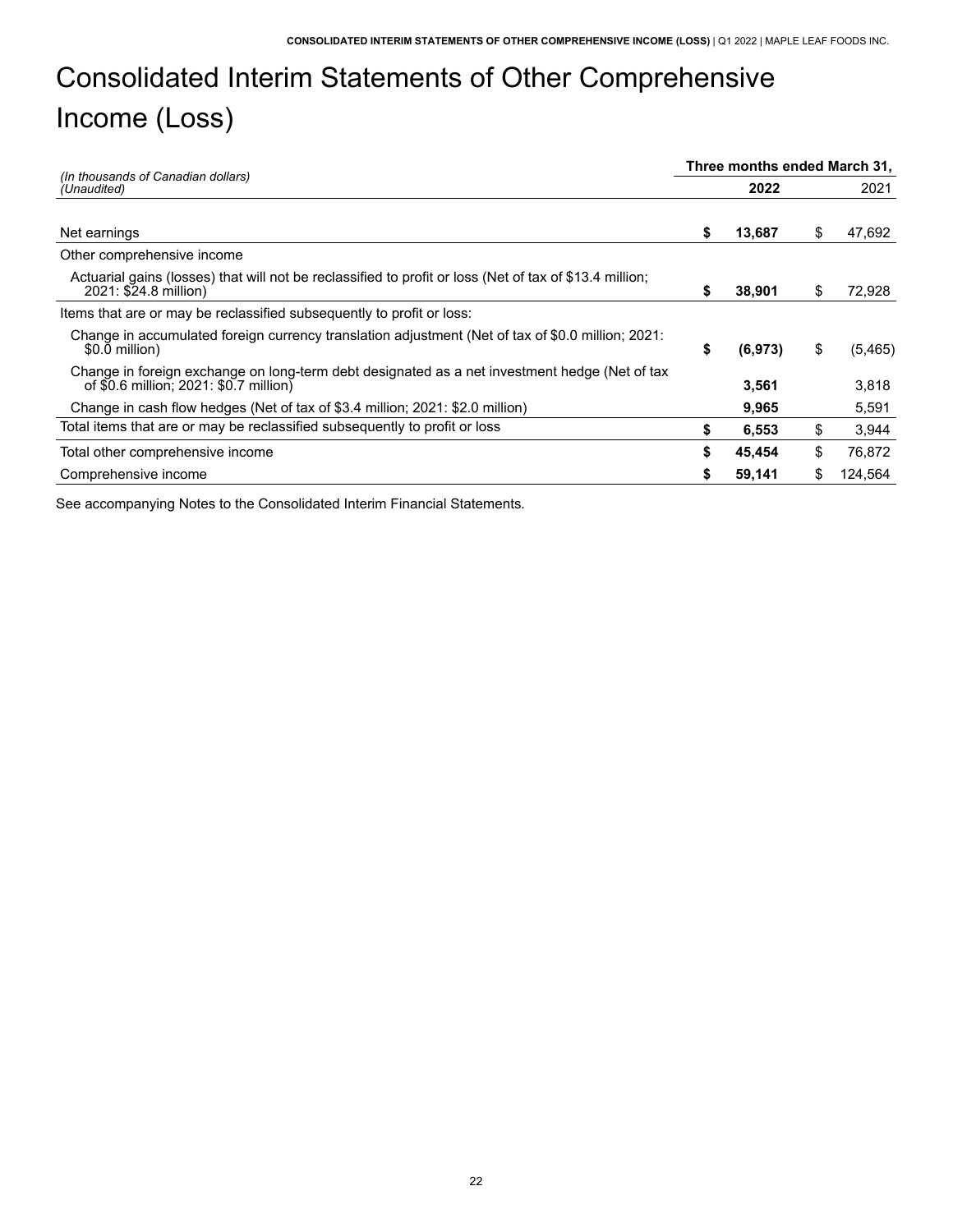# <span id="page-24-0"></span>Consolidated Interim Statements of Changes in Total Equity

|                                                        |              |                  |                      |             |                                                          | Accumulated other comprehensive<br>income (loss) $(0)$ |                                                             |                            |                         |
|--------------------------------------------------------|--------------|------------------|----------------------|-------------|----------------------------------------------------------|--------------------------------------------------------|-------------------------------------------------------------|----------------------------|-------------------------|
| (In thousands of Canadian dollars)<br>(Unaudited)      | <b>Notes</b> | Share<br>capital | Retained<br>earnings | Contributed | Foreign<br>currency<br>translation<br>surplus adjustment | <b>Unrealized</b><br>gains and<br>cash flow<br>hedges  | <b>Unrealized</b><br>losses on gains on fair<br>investments | value of Treasury<br>stock | Total<br>equity         |
| <b>Balance at December 31, 2021</b>                    |              | \$847,016        | 1,212,244            | 5,371       | 2,037                                                    | (7, 441)                                               | 2,945                                                       |                            | (26,246) \$2,035,926    |
| Net earnings                                           |              |                  | 13,687               |             |                                                          |                                                        |                                                             |                            | 13,687                  |
| Other comprehensive income<br>$(logs)$ <sup>(ii)</sup> |              |                  | 38,901               |             | (3, 412)                                                 | 9,965                                                  |                                                             |                            | 45,454                  |
| Dividends declared (\$0.20 per<br>share)               |              |                  | (24, 873)            |             |                                                          |                                                        |                                                             |                            | (24, 873)               |
| Share-based compensation<br>expense                    | 12           |                  |                      | 4,396       |                                                          |                                                        |                                                             |                            | 4,396                   |
| Modification of stock compensation<br>plan             | 12           |                  |                      | (3,594)     |                                                          |                                                        |                                                             |                            | (3,594)                 |
| Exercise of stock options                              | 12           | 3,718            |                      |             |                                                          |                                                        |                                                             |                            | 3,718                   |
| Change in obligation for<br>repurchase of shares       | 8            | 8,662            |                      | 10,706      |                                                          |                                                        |                                                             |                            | 19,368                  |
| Balance at March 31, 2022                              |              |                  | \$859,396 1,239,959  | 16,879      | (1, 375)                                                 | 2,524                                                  | 2,945                                                       |                            | $(26, 246)$ \$2,094,082 |

|                                                        |              |                  |                      |                        |                                                  | Accumulated other comprehensive<br>income $(logs)$ <sup>(i)</sup> |                                                        |                   |                      |
|--------------------------------------------------------|--------------|------------------|----------------------|------------------------|--------------------------------------------------|-------------------------------------------------------------------|--------------------------------------------------------|-------------------|----------------------|
| (In thousands of Canadian dollars)<br>(Unaudited)      | <b>Notes</b> | Share<br>capital | Retained<br>earnings | Contributed<br>surplus | Foreign<br>currency<br>translation<br>adjustment | Unrealized<br>gains and<br>losses on<br>cash flow<br>hedges       | Unrealized<br>gains on fair<br>value of<br>investments | Treasury<br>stock | Total<br>equity      |
| Balance at December 31, 2020                           |              | \$838,969        | 1,124,973            | 5,866                  | 3,002                                            | (16, 416)                                                         |                                                        |                   | (23,930) \$1,932,464 |
| Net earnings                                           |              |                  | 47,692               |                        |                                                  |                                                                   |                                                        |                   | 47,692               |
| Other comprehensive income<br>$(logs)$ <sup>(ii)</sup> |              |                  | 72,928               |                        | (1,647)                                          | 5,591                                                             |                                                        |                   | 76,872               |
| Dividends declared (\$0.18 per<br>share)               |              |                  | (22, 108)            |                        |                                                  |                                                                   |                                                        |                   | (22, 108)            |
| Share-based compensation<br>expense                    | 12           |                  |                      | 4,702                  |                                                  |                                                                   |                                                        |                   | 4,702                |
| Deferred taxes on share-based<br>compensation          |              |                  |                      | 350                    |                                                  |                                                                   |                                                        |                   | 350                  |
| Exercise of stock options                              | 12           | 1,406            |                      |                        |                                                  |                                                                   |                                                        |                   | 1,406                |
| Change in obligation for<br>repurchase of shares       |              | 4,912            |                      | 5,798                  |                                                  |                                                                   |                                                        |                   | 10,710               |
| Balance at March 31, 2021                              |              | \$845,287        | 1,223,485            | 16,716                 | 1,355                                            | (10, 825)                                                         |                                                        |                   | (23,930) \$2,052,088 |

*(i) Items that are or may be subsequently reclassified to profit or loss.*

(ii) Included in other comprehensive income (loss) is the change in actuarial gains and losses that will not be reclassified to profit or loss and has been *reclassified to retained earnings.*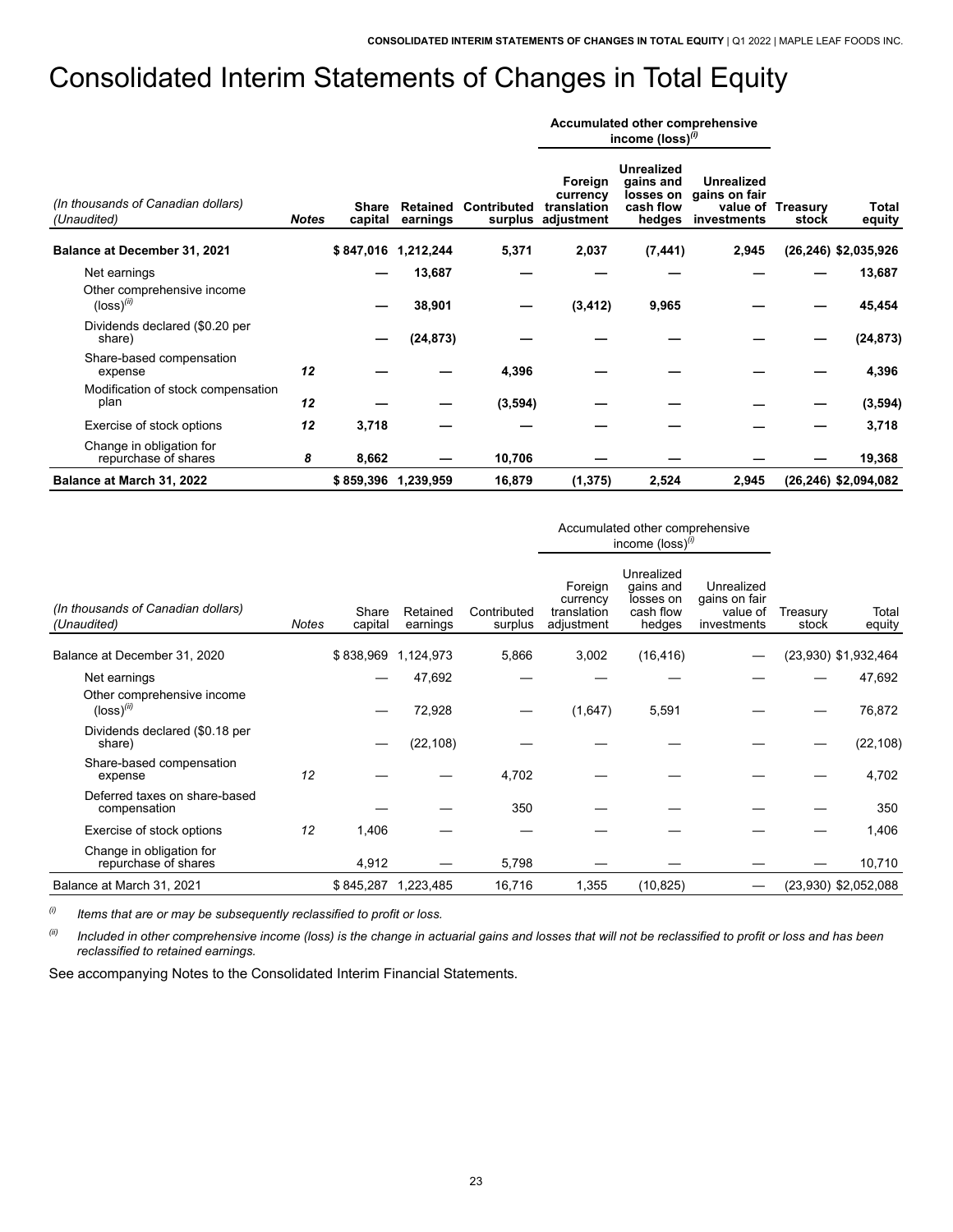# <span id="page-25-0"></span>Consolidated Interim Statements of Cash Flows

| (In thousands of Canadian dollars)                            |              | Three months ended March 31, |                  |
|---------------------------------------------------------------|--------------|------------------------------|------------------|
| (Unaudited)                                                   | <b>Notes</b> | 2022                         | 2021             |
| CASH PROVIDED BY (USED IN):                                   |              |                              |                  |
| <b>Operating activities</b>                                   |              |                              |                  |
| Net earnings                                                  |              | \$<br>13,687                 | \$<br>47,692     |
| Add (deduct) items not affecting cash:                        |              |                              |                  |
| Change in fair value of biological assets                     | 5            | (39, 311)                    | (38, 475)        |
| Depreciation and amortization                                 |              | 57,191                       | 50,202           |
| Share-based compensation                                      | 12           | 4,396                        | 4,702            |
| Deferred income taxes                                         |              | 7,972                        | 6,184            |
| Income tax current                                            |              | (611)                        | 12,020           |
| Interest expense and other financing costs                    | 10           | 7,716                        | 4,968            |
| Loss on sale of long-term assets                              |              | 458                          | 287              |
| Change in fair value of non-designated derivatives            |              | 1,574                        | 9,627            |
| Change in net pension obligation                              |              | 2,498                        | 3,383            |
| Net income taxes paid                                         |              | (23, 612)                    | (31, 277)        |
| Interest paid, net of capitalized interest                    | 10           | (7,676)                      | (5, 428)         |
| Change in provision for restructuring and other related costs | 6            | 1,713                        | 41               |
| Change in derivatives margin                                  |              | (25, 103)                    | (35,662)         |
| Other                                                         |              | (1, 251)                     | 3,606            |
| Change in non-cash operating working capital                  |              | (84, 634)                    | (62, 104)        |
| Cash used in operating activities                             |              | \$<br>(84,993)               | \$<br>(30, 234)  |
| <b>Investing activities</b>                                   |              |                              |                  |
| Additions to long-term assets                                 |              | \$<br>(97, 305)              | \$<br>(160, 967) |
| Interest paid and capitalized                                 | 10           | (4, 497)                     | (3,971)          |
| Proceeds from sale of long-term assets                        |              | 94                           | 553              |
| Cash used in investing activities                             |              | \$<br>(101, 708)             | \$<br>(164, 385) |
| <b>Financing activities</b>                                   |              |                              |                  |
| Dividends paid                                                |              | \$<br>(24, 873)              | \$<br>(22, 108)  |
| Net increase in long-term debt                                | 7            | 114,862                      | 224,861          |
| Payment of lease obligation                                   |              | (9,408)                      | (9, 391)         |
| Receipt of lease inducement                                   |              | 6,847                        |                  |
| Exercise of stock options                                     |              | 3,718                        | 1,406            |
| Cash provided by financing activities                         |              | \$<br>91,146                 | \$<br>194,768    |
| Increase (decrease) in cash and cash equivalents              |              | \$<br>(95, 555)              | \$<br>149        |
| Cash and cash equivalents, beginning of period                |              | 162,031                      | 100,828          |
| Cash and cash equivalents, end of period                      |              | \$<br>66,476                 | \$<br>100,977    |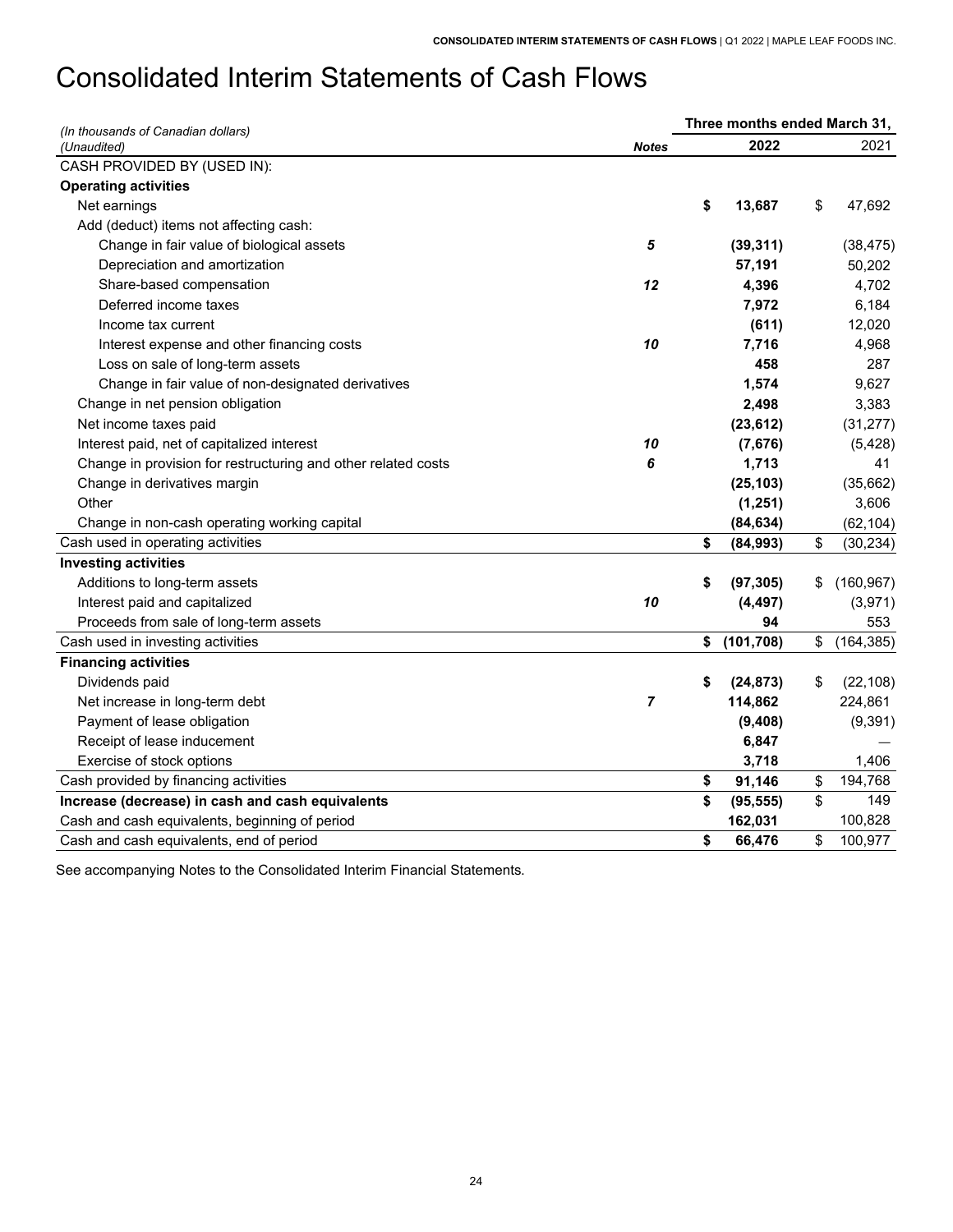# <span id="page-26-0"></span>Notes to the Consolidated Interim Financial Statements

(Tabular amounts in thousands of Canadian dollars unless otherwise indicated) Three months ended March 31, 2022 and 2021

# <span id="page-26-1"></span>**1. THE COMPANY**

Maple Leaf Foods Inc. ("Maple Leaf Foods" or the "Company") is a carbon neutral<sup>(i)</sup> company with a vision to be the most sustainable protein company on earth, responsibly producing food products under leading brands including Maple Leaf®, Maple Leaf Prime®, Maple Leaf Natural Selections®, Schneiders®, Schneiders® Country Naturals®, Mina®, Greenfield Natural Meat Co.®, Lightlife® and Field Roast™. The Company's portfolio includes prepared meats, ready-to-cook and ready-to-serve meals, snacks kits, value-added fresh pork and poultry, and plant protein products. The address of the Company's registered office is 6985 Financial Dr., Mississauga, Ontario, L5N 0A1, Canada. The unaudited condensed consolidated interim financial statements ("Consolidated Interim Financial Statements") of the Company as at and for the three months ended March 31, 2022 include the accounts of the Company and its subsidiaries. The Company's results are organized into two segments: the Meat Protein Group and the Plant Protein Group.

 $\frac{1}{10}$  See the Company's 2021 Sustainability Report that is available on the Maple Leaf Foods website at https://www.mapleleaffoods.com/sustainability.

# <span id="page-26-2"></span>**2. SIGNIFICANT ACCOUNTING POLICIES**

 The Consolidated Interim Financial Statements should be read in conjunction with the Company's 2021 annual audited consolidated financial statements ("2021 Consolidated Financial Statements").

## **(a) Statement of Compliance**

 The Consolidated Interim Financial Statements have been prepared in accordance with International Accounting Standard ("IAS") 34  *Interim Financial Reporting* ("IAS 34") as issued by the International Accounting Standards Board ("IASB") and using the accounting policies, determination of significant estimates and judgments, and corresponding accounting treatments consistent with the Company's 2021 Consolidated Financial Statements, except for new standards adopted during the three months ended March 31, 2022 as described below.

The Consolidated Interim Financial Statements were authorized for issue by the Board of Directors on May 3, 2022.

## **(b) Accounting Standards Adopted During the Period**

 Beginning on January 1, 2022, the Company adopted certain International Financial Reporting Standards ("IFRS") and amendments. As required by IAS 34 and IAS 8 *Accounting Policies, Changes in Accounting Estimates and Errors*, the nature and the effect of these changes are disclosed below:

## *Onerous Contracts - Cost of Fulfilling a Contract*

 Beginning January 1, 2022, the Company adopted the amendment to IAS 37 *Provisions, Contingent Liabilities and Contingent Assets*. The amendment specifies that the 'cost of fulfilling' a contract comprises the 'costs that relate directly to the contract'. Costs that relate directly to the contract can either be incremental costs of fulfilling that contract or an allocation of other costs that relate directly to fulfilling that contract. The adoption of the amendment did not have a material impact on the Consolidated Interim Financial Statements.

## *Annual Improvements to IFRS (2018-2020) Cycle*

 Beginning January 1, 2022, the Company adopted the narrow-scope amendments to three standards as part of its annual improvement process. Amendments were made to clarify which fees an entity includes when it applies the '10 per cent' test in assessing whether to derecognize a financial liability in accordance with IFRS 9. The amendments also remove the requirement in IAS 41 *Agriculture* for entities to exclude taxation cash flows when measuring the fair value of a biological asset using a present value technique. Lastly, an amendment was made to IFRS 1 *First-time Adoption of International Financial Reporting Standards* for subsidiaries as a first-time adopter. The adoption of the amendment did not have a material impact on the Consolidated Interim Financial Statements.

## **(c) Accounting Pronouncements Issued But Not Yet Effective**

## *Classification of Liabilities as Current or Non-current*

 On January 23, 2020, an amendment was issued to IAS 1 *Presentation of Financial Statements* to address inconsistencies with how entities classify current and non-current liabilities. The amendment serves to address whether debt and other liabilities with an uncertain settlement date should be classified as current or non-current in the consolidated balance sheets. This amendment is effective on January 1, 2023. The Company intends to adopt this amendment in its Consolidated Financial Statements for the annual period beginning January 1, 2023. The extent of the impact of the adoption of this amendment has not yet been determined.

## *Definition of Accounting Estimates (Amendments to IAS 8)*

 On February 12, 2021, the IASB issued *Definition of Accounting Estimates (Amendments to IAS 8)*. The amendments will require the disclosure of material accounting policy information rather than disclosing significant accounting policies and clarifies how to distinguish changes in accounting policies from changes in accounting estimates. The amendments are effective for annual periods beginning on or after January 1, 2023. The Company intends to adopt this amendment in its Consolidated Financial Statements for the annual period beginning January 1, 2023. The extent of the impact of the adoption of this amendment has not yet been determined.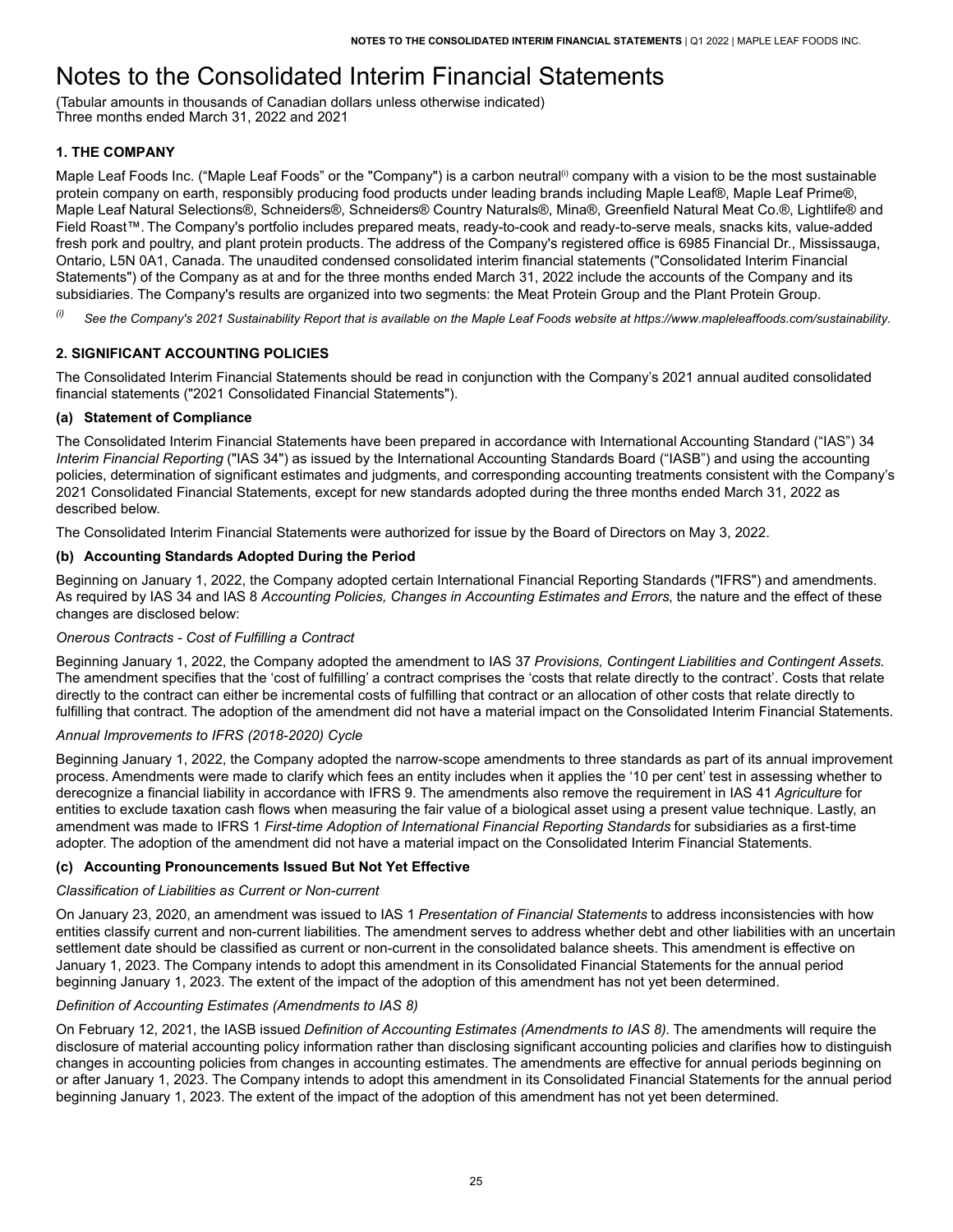#### *Disclosure Initiative – Accounting Policies (Amendments to IAS 1 and IFRS Practice Statement 2)*

 On February 12, 2021, the IASB issued *Disclosure Initiative – Accounting Policies (Amendments to IAS 1 and IFRS Practice Statement 2 Making Materiality Judgements)*. The amendments help companies provide useful accounting policy disclosures. The amendments are effective for annual periods beginning on or after January 1, 2023. The Company intends to adopt this amendment in its Consolidated Financial Statements for the annual period beginning January 1, 2023. The extent of the impact of the adoption of this amendment has not yet been determined.

#### *Deferred Tax related to Assets and Liabilities arising from a Single Transaction (Amendments to IAS 12)*

On May 7, 2021 the IASB issued Deferred Tax related to Assets and Liabilities arising from a Single Transaction (Amendments to IAS *12)*. The amendments narrowed the scope of the recognition exemption in paragraphs 15 and 24 of IAS 12 *Income Taxes* (recognition exemption) so that it no longer applies to transactions that, on initial recognition, give rise to equal taxable and deductible temporary differences. The amendments are effective for annual reporting periods beginning on or after January 1, 2023. The Company intends to adopt this amendment in its Consolidated Financial Statements for the annual period beginning January 1, 2023. The extent of the impact of the adoption of this amendment has not yet been determined.

 All other IFRSs and amendments issued but not yet effective have been assessed by the Company and are not expected to have a material impact on the Consolidated Financial Statements.

## <span id="page-27-0"></span>**3. ACCOUNTS RECEIVABLE**

|                                       | As at March 31, |         | As at March 31, As at December 31, |    |         |
|---------------------------------------|-----------------|---------|------------------------------------|----|---------|
|                                       |                 | 2022    | 2021                               |    | 2021    |
| Trade receivables                     | S.              | 145,511 | \$<br>146,235                      | \$ | 122,030 |
| Less: Allowance for doubtful accounts |                 | (1,738) | (2,062)                            |    | (2,041) |
| Net trade receivables                 | S.              | 143,773 | \$<br>144.173                      | S  | 119,989 |
| Other receivables:                    |                 |         |                                    |    |         |
| Commodity taxes receivable            |                 | 14,700  | 16,263                             |    | 13,188  |
| Government receivable                 |                 | 17,783  | 10,327                             |    | 17,871  |
| Other                                 |                 | 19,406  | 14,381                             |    | 16,034  |
|                                       | \$              | 195,662 | \$<br>185.144                      | \$ | 167,082 |

The aging of trade receivables is as follows:

|                      |    | As at March 31, |    |         | As at March 31, As at December 31, |         |
|----------------------|----|-----------------|----|---------|------------------------------------|---------|
|                      |    | 2022            |    | 2021    |                                    | 2021    |
| Current              | S. | 121,973         | \$ | 118.989 |                                    | 94,110  |
| Past due 0-30 days   |    | 19.554          |    | 22,644  |                                    | 20,088  |
| Past due 31-60 days  |    | 2,008           |    | 1,732   |                                    | 3,473   |
| Past due $> 60$ days |    | 1.976           |    | 2.870   |                                    | 4,359   |
|                      |    | 145,511         | S. | 146.235 |                                    | 122,030 |

 Trade receivables are impaired when their estimated future cash flows are less than their contractual cash flows. The amount of impairment takes into account the financial condition of the customers, delinquencies in payments, collaterals and credit insurance coverage on the trade receivables.

 The Company has a three-year accounts receivable securitization facility (the "Securitization Facility") maturing July 19, 2022. The maximum cash advance available to the Company under the Securitization Facility is \$120.0 million (March 31, 2021: \$120.0 million; December 31, 2021: \$120.0 million). The Securitization Facility provides cash funding with a proportion of the Company's receivables being sold, and provides the Company with competitively priced financing and further diversifies its funding sources. Under the Securitization Facility, the Company has sold certain of its trade accounts receivable, with very limited recourse, to an unconsolidated third-party trust financed by an international financial institution with a long-term AA- debt rating, for cash and short-term notes back to the Company. The receivables are sold at a discount to face value based on prevailing money market rates. The Company retains servicing responsibilities for these receivables.

 As at March 31, 2022, trade accounts receivable being serviced under this program amounted to \$160.7 million (March 31, 2021: \$155.5 million; December 31, 2021: \$145.6 million). In return for the sale of its trade receivables, the Company will receive cash of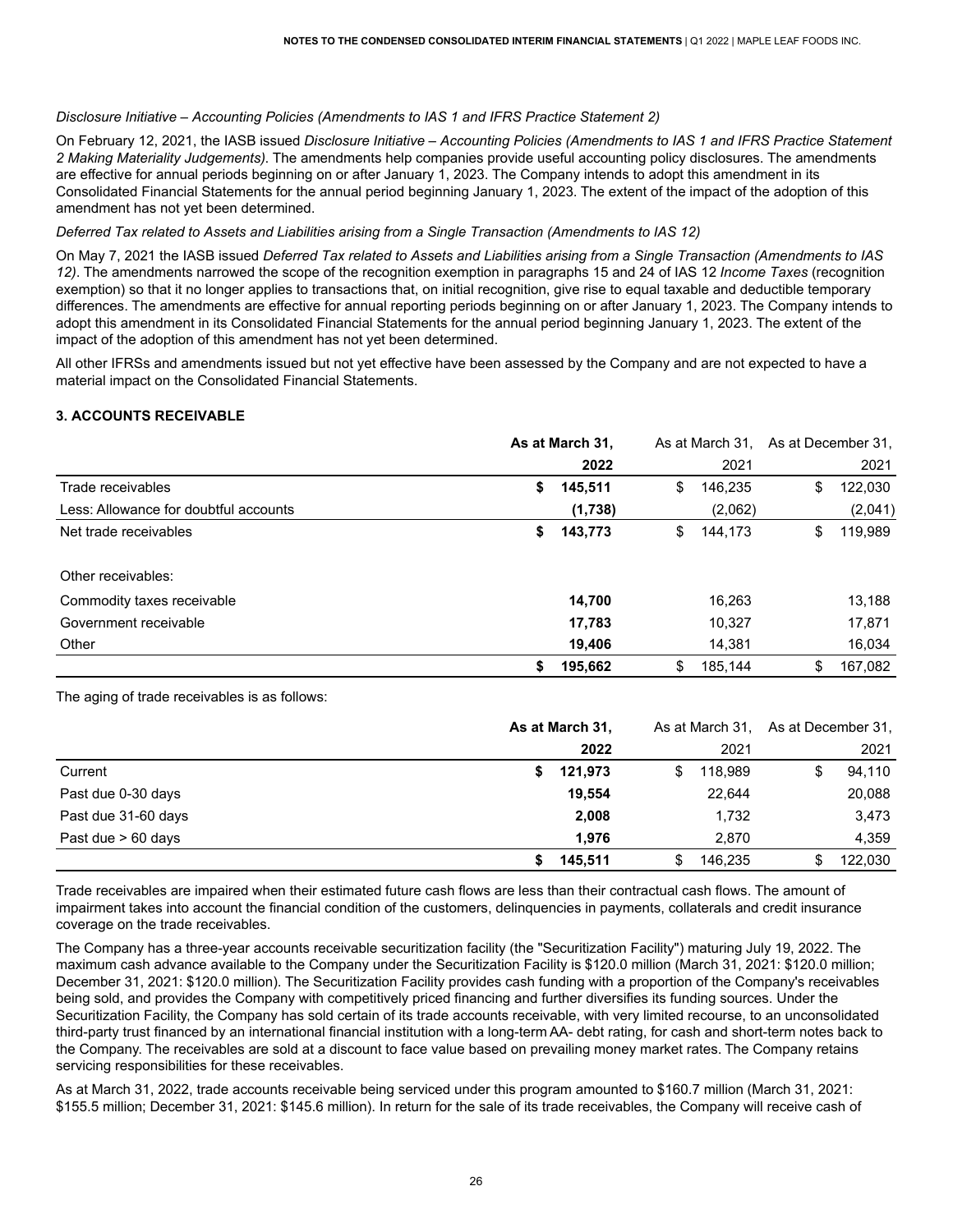\$120.0 million (March 31, 2021: \$120.0 million; December 31, 2021: \$112.3 million) and notes receivable in the amount of \$40.7 million (March 31, 2021: \$35.5 million; December 31, 2021: \$33.3 million). The notes receivable are non-interest bearing and are settled on the settlement dates of the securitized accounts receivable. Due to the timing of receipts and disbursements, the Company may, from time to time, also record a receivable or payable related to the Securitization Facility. As at March 31, 2022, the Company recorded a net receivable in the amount of \$14.3 million (March 31, 2021: \$11.9 million net receivable; December 31, 2021: \$7.7 million net payable) in notes receivables (March 31, 2021: notes receivables; December 31, 2021: accounts payable and accruals).

 The sale of trade receivables under the Securitization Facility are treated as a sale from an accounting perspective and as a result, trade receivables sold under this facility are derecognized from the unaudited condensed consolidated interim balance sheets ("Consolidated Interim Balance Sheets") as at March 31, 2022 and 2021 and the 2021 annual audited consolidated balance sheet as at December 31, 2021.

## <span id="page-28-0"></span>**4. INVENTORIES**

|                 | As at March 31, |         | As at March 31, As at December 31, |         |    |         |  |
|-----------------|-----------------|---------|------------------------------------|---------|----|---------|--|
|                 |                 | 2022    |                                    | 2021    |    | 2021    |  |
| Raw materials   | S               | 80,045  | \$                                 | 68.997  | \$ | 73,580  |  |
| Work in process |                 | 40,675  |                                    | 37,060  |    | 33,964  |  |
| Finished goods  |                 | 281,568 |                                    | 266,231 |    | 217,937 |  |
| Packaging       |                 | 23,477  |                                    | 22,140  |    | 20,752  |  |
| Spare parts     |                 | 65,678  |                                    | 58,936  |    | 63,444  |  |
|                 |                 | 491,443 | \$                                 | 453.364 | S  | 409.677 |  |

 For the three months ended March 31, 2022, inventory in the amount of \$911.4 million (2021: \$807.6 million) was expensed through cost of goods sold.

 As at March 31, 2022, inventories have been reduced by \$10.4 million (March 31, 2021: \$9.1 million; December 31, 2021: \$10.7 million) as a result of write-downs to net realizable value. The write-downs are included in the amount expensed through cost of goods sold.

## <span id="page-28-1"></span> **5. BIOLOGICAL ASSETS**

 The change in fair value of commercial hog stock for the three months ended March 31, 2022 was a gain of \$39.3 million (2021: gain of \$38.5 million) and was recorded in cost of goods sold.

 The fair value measures of commercial hog stock have been categorized as a Level 3 fair value based on inputs to the valuation techniques used. There were no transfers between levels for the three months ended March 31, 2022 and March 31, 2021.

#### <span id="page-28-2"></span>**6. PROVISIONS**

|                                             |           |                    | <b>Restructuring and related</b><br>provisions                |                                         |              |
|---------------------------------------------|-----------|--------------------|---------------------------------------------------------------|-----------------------------------------|--------------|
|                                             | Legal     | Environ-<br>mental | <b>Severance</b><br>and other<br>employee<br>related<br>costs | Site closing<br>and other<br>cash costs | <b>Total</b> |
| Balance at December 31, 2021 <sup>(i)</sup> | \$<br>650 | 2,449              | 42.344                                                        | 49                                      | \$45,492     |
| Charges                                     |           |                    | 3,997                                                         | 6                                       | 4,003        |
| Reversals                                   |           |                    | (2, 132)                                                      |                                         | (2, 132)     |
| Cash payments                               | (20)      | (37)               | (103)                                                         | (55)                                    | (215)        |
| Balance at March 31, 2022                   | \$<br>630 | 2,412              | 44,106                                                        |                                         | \$47,148     |
| Current                                     |           |                    |                                                               |                                         | \$<br>8,812  |
| Non-current                                 |           |                    |                                                               |                                         | 38,336       |
| Total at March 31, 2022                     |           |                    |                                                               |                                         | \$47,148     |

 $(i)$ Balance as at December 31, 2021, includes current portion of \$0.8 million and non-current portion of \$44.7 million.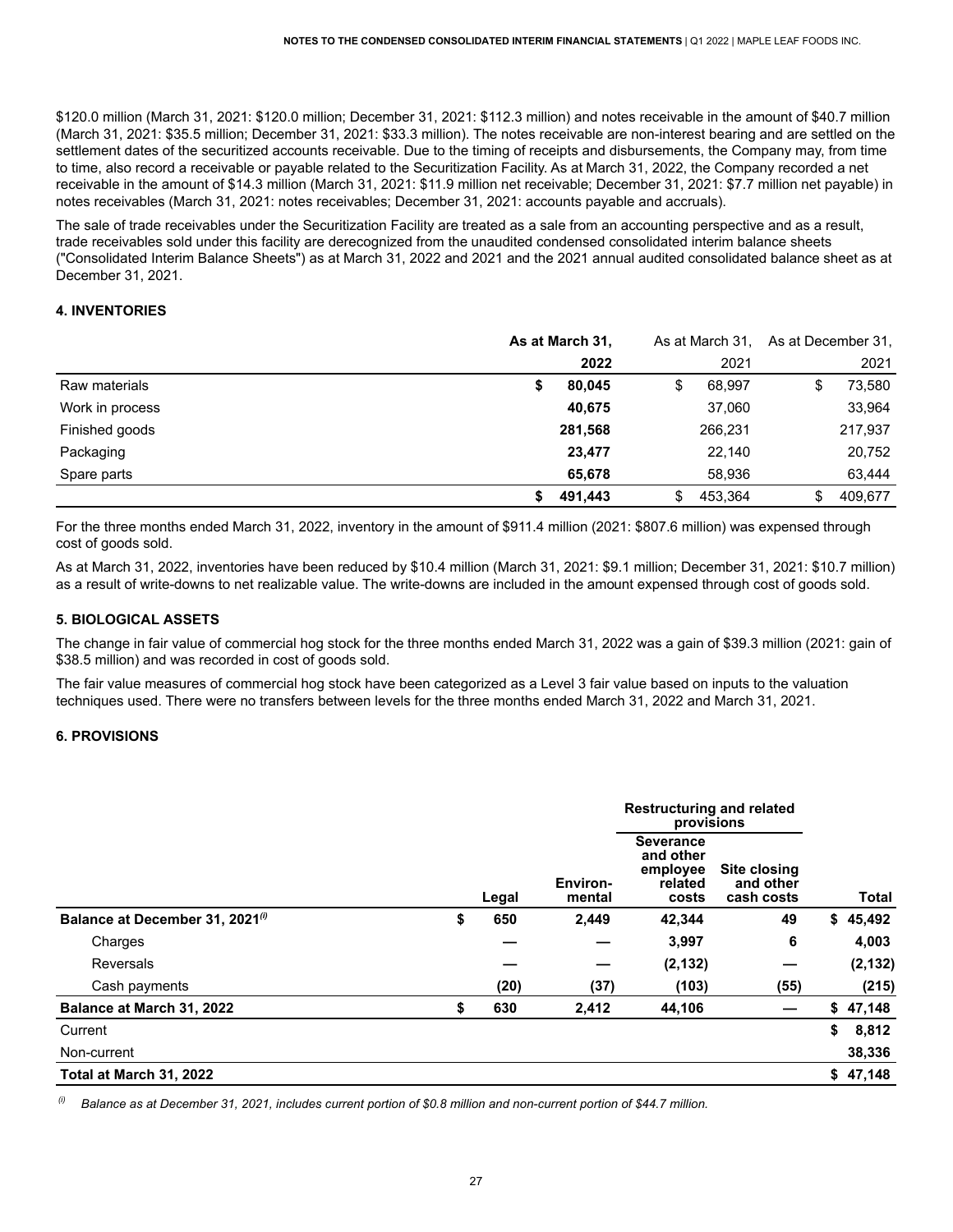|                              |           |                    | Restructuring and related<br>provisions             |                                         |             |
|------------------------------|-----------|--------------------|-----------------------------------------------------|-----------------------------------------|-------------|
|                              | Legal     | Environ-<br>mental | Severance<br>and other<br>employee<br>related costs | Site closing<br>and other<br>cash costs | Total       |
| Balance at December 31, 2020 | \$<br>739 | 2,621              | 42,338                                              | 61                                      | \$45,759    |
| Charges                      |           |                    | 1,009                                               |                                         | 1,009       |
| Reversals                    |           | (140)              | (313)                                               |                                         | (453)       |
| Cash payments                |           | (8)                | (607)                                               | (49)                                    | (664)       |
| Balance at March 31, 2021    | \$<br>739 | 2,473              | 42,427                                              | 12                                      | \$45,651    |
| Current                      |           |                    |                                                     |                                         | \$<br>1,114 |
| Non-current                  |           |                    |                                                     |                                         | 44,537      |
| Total at March 31, 2021      |           |                    |                                                     |                                         | \$45,651    |

#### **Restructuring and Other Related Costs**

 During the three months ended March 31, 2022, the Company recorded restructuring and other related costs of \$3.0 million (2021: \$1.7 million). Of this amount, \$1.1 million (2021: \$1.0 million) related to accelerated depreciation and \$1.9 million (2021: \$0.5 million) related to severance and other employee costs as a result of the announced future closure of the Schomberg poultry plant as well as the previously announced future closures of the Brampton, Toronto, St. Mary's poultry plants. The remaining \$0.2 million in 2021 related to employee related costs for other organizational restructuring initiatives.

## <span id="page-29-0"></span> **7. LONG-TERM DEBT**

|                          | As at March 31, | As at March 31. | As at December 31. |             |
|--------------------------|-----------------|-----------------|--------------------|-------------|
|                          | 2022            | 2021            |                    | 2021        |
| Revolving line of credit | 664,376<br>\$   | \$<br>275,000   | \$                 | 555,219     |
| U.S. term credit         | 330,667         | 333,026         |                    | 334,828     |
| Canadian term credit     | 350,000         | 350,000         |                    | 350,000     |
| Government loans         | 12,169          | 8,346           |                    | 12,202      |
| Total long-term debt     | \$1,357,212     | \$<br>966,372   |                    | \$1,252,249 |
| Current                  | 5.220<br>\$     | \$<br>913       | \$                 | 5.176       |
| Non-current              | 1,351,992       | 965,459         |                    | 1,247,073   |
| Total long-term debt     | \$1,357,212     | \$<br>966,372   |                    | \$1,252,249 |

 The Company has a syndicated credit facility (the "Credit Facility") consisting of a \$1,300.0 million unsecured committed revolving line of credit maturing April 30, 2024 and two unsecured committed term credit facilities for US\$265.0 million and \$350.0 million maturing April 30, 2024 and April 30, 2023, respectively. The Credit Facility can be drawn in Canadian or U.S. dollars and bears interest payable monthly, based on Banker's Acceptance and Prime rates for Canadian dollar loans and the London Inter-bank Offered Rate ("Libor") for U.S. dollar loans. The Credit Facility is intended to meet the Company's funding requirements for capital investments in addition to providing appropriate levels of liquidity for general corporate purposes. On December 11, 2019, the Company amended the Credit Facility to reduce interest paid upon achievement of certain sustainability targets. Subsequent to the issuance of the Company's 2020 Sustainability Report, the Company successfully achieved these sustainability targets. This reduction took effect in the fourth quarter of 2021. There is no penalty for not achieving the targets. In addition to the drawings on the revolving facility and the term credit, as at March 31, 2022 the Company had drawn letters of credit of \$8.0 million on the Credit Facility (March 31, 2021: \$6.4 million; December 31, 2021: \$8.2 million).

 The Credit Facility requires the maintenance of certain covenants. As at March 31, 2022, the Company was in compliance with all of these covenants. The primary financial covenant requires that the Company maintain a Total Debt to Capitalization ratio below a specified threshold.

 The Company has additional uncommitted credit facilities for issuing letters of credit up to a maximum of \$125.0 million (March 31, 2021: \$125.0 million; December 31, 2021: \$125.0 million). As at March 31, 2022, \$58.6 million in letters of credit had been issued thereon (March 31, 2021: \$66.8 million; December 31, 2021: \$66.8 million).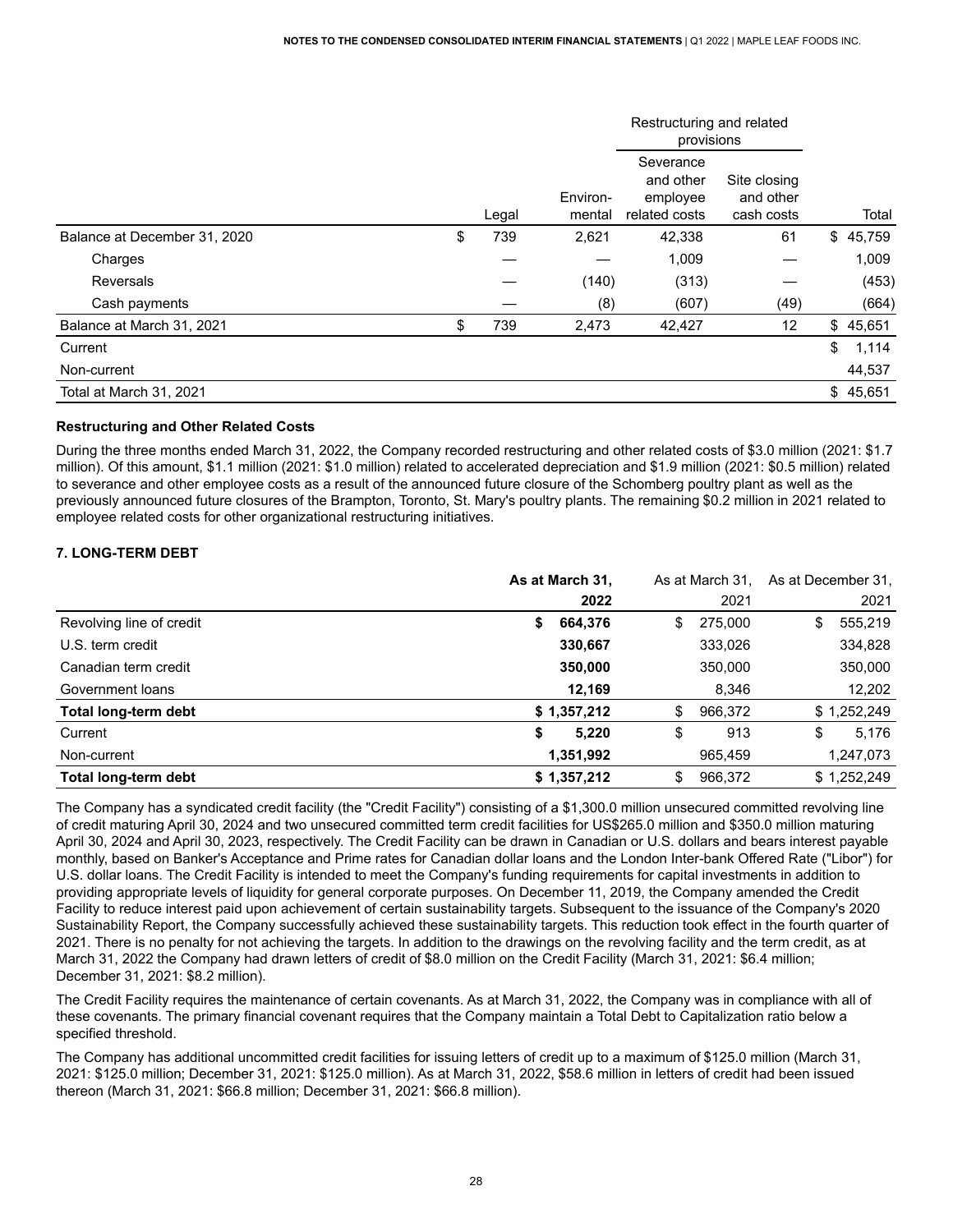The Company has various government loans on specific projects, with contractual interest rates ranging from non-interest bearing to 2.9% per annum (March 31, 2021: 0.0% to 2.9%; December 31, 2021: 0.0% to 2.9%). These specific facilities are repayable over various terms and are maturing from 2022 to 2032. As at March 31, 2022, \$12.2 million (March 31, 2021: \$8.3 million; December 31, 2021: \$12.2 million) was outstanding. All of these facilities are committed.

 The following table reconciles the changes in cash flows from financing activities for long-term debt for the period in the respective years:

|                                                          | Three months ended March 31, |             |     |          |  |
|----------------------------------------------------------|------------------------------|-------------|-----|----------|--|
|                                                          |                              | 2022        |     | 2021     |  |
| Total long-term debt, beginning of period                |                              | \$1,252,249 | S   | 745,948  |  |
| Revolving and term credit facilities - net drawings      | \$                           | 115,000     | S.  | 225,000  |  |
| Government loans - repayments                            |                              | (138)       |     | (139)    |  |
| Total cash flow from long-term debt financing activities | S.                           | 114,862     | S   | 224,861  |  |
| Foreign exchange revaluation                             | S                            | (10,004)    | \$  | (4, 518) |  |
| Other non-cash changes                                   |                              | 105         |     | 81       |  |
| Total non-cash changes                                   | S                            | (9,899)     | \$  | (4, 437) |  |
| Total long-term debt, end of period                      |                              | \$1,357,212 | \$. | 966,372  |  |

# <span id="page-30-0"></span> **8. SHARE CAPITAL**

#### **Share Repurchase**

 On May 20, 2021 the Toronto Stock Exchange ("TSX") accepted the Company's notice of intention to commence a Normal Course Issuer Bid ("NCIB"), allowing the Company to repurchase, at its discretion, up to 7.5 million common shares in the open market or as otherwise permitted by the TSX, subject to the normal terms and limitations of such bids. Common shares purchased by the Company are cancelled. The program commenced on May 25, 2021 and will terminate on May 24, 2022, or on such earlier date as the Company completes its purchases pursuant to the notice of intention. Under this bid, during the three months ended March 31, 2022, no shares were repurchased for cancellation.

 On May 21, 2020 the TSX accepted the Company's notice of intention to commence an NCIB, allowing the Company to repurchase, at its discretion, up to 7.5 million common shares in the open market or as otherwise permitted by the TSX, subject to the normal terms and limitations of such bids. Common shares purchased by the Company are cancelled. The program commenced on May 25, 2020 and was terminated on May 24, 2021. During the three months ended March 31, 2021, no shares were purchased for cancellation.

 The Company entered into an Automatic Share Purchase Plan ("ASPP") with a broker that allows the purchase of common shares for cancellation under the NCIB at any time during predetermined trading blackout periods. As at March 31, 2022, an obligation for the repurchase of shares of \$29.7 million (March 31, 2021: \$19.1 million, December 31, 2021: \$49.1 million) was recognized under the ASPP.

### <span id="page-30-1"></span>**9. FINANCIAL INSTRUMENTS**

 The Company applies hedge accounting as appropriate and uses derivatives and other non-derivative financial instruments to manage its exposures to fluctuations in foreign exchange rates, interest rates, and commodity prices.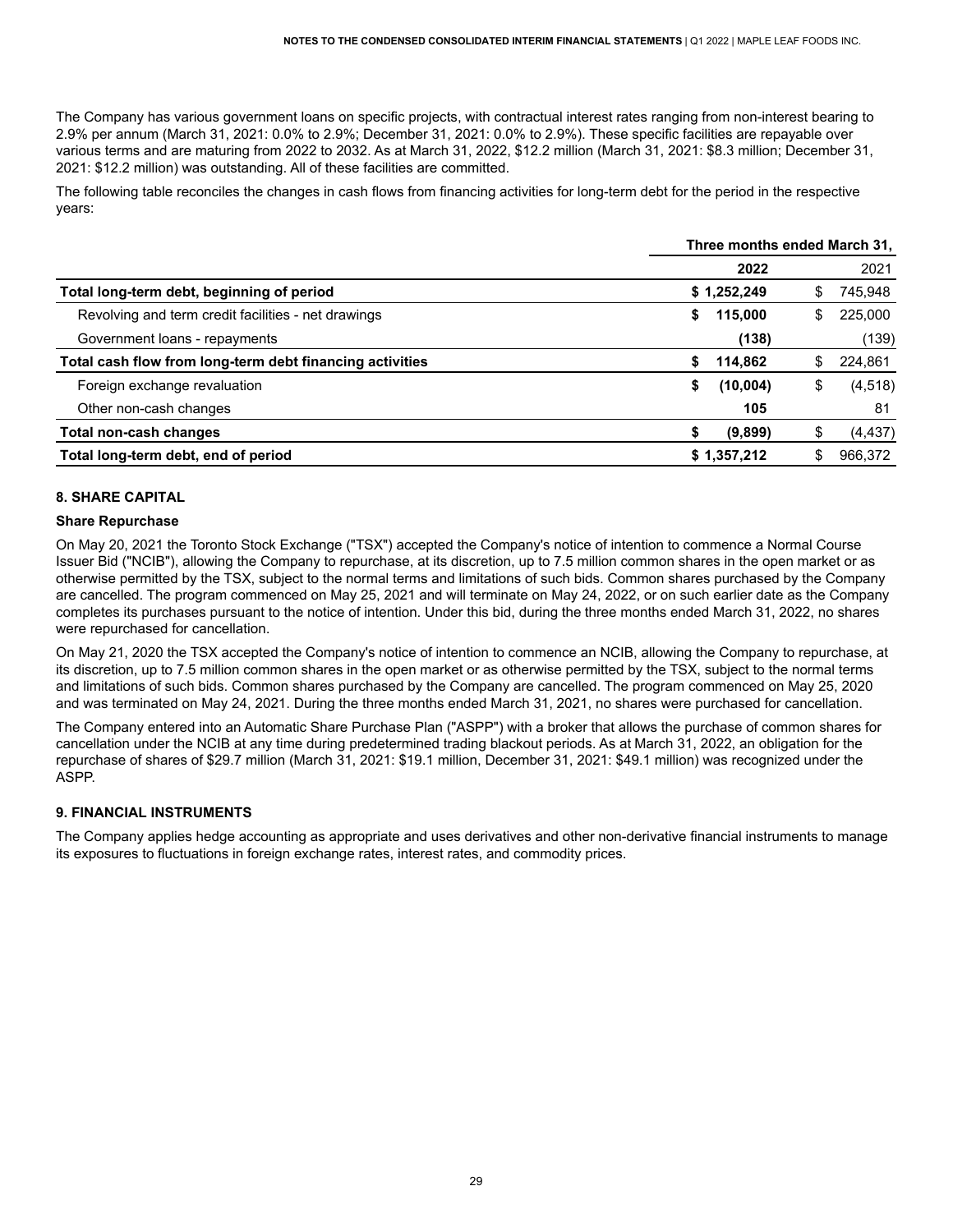The fair values and notional amounts of derivative financial instruments as at March 31 are shown below:

|                                    | 2022 |                       |    |                       | 2021 |               |                       |            |                       |      |                            |
|------------------------------------|------|-----------------------|----|-----------------------|------|---------------|-----------------------|------------|-----------------------|------|----------------------------|
|                                    |      | <b>Notional</b>       |    | <b>Fair value</b>     |      | Notional      |                       | Fair value |                       |      |                            |
|                                    |      | amount <sup>(i)</sup> |    | Asset <sup>(ii)</sup> |      | Liability(ii) | amount <sup>(i)</sup> |            | Asset <sup>(ii)</sup> |      | Liability $\binom{iii}{i}$ |
| <b>Cash flow hedges</b>            |      |                       |    |                       |      |               |                       |            |                       |      |                            |
| Foreign exchange contracts         |      | \$122,464             | S. | 1,511                 | S    |               | \$<br>109,751         | \$         | 1,683                 | - \$ |                            |
| Commodity contracts                | \$   |                       |    |                       |      |               | 25,530<br>\$          |            | 2,346                 |      |                            |
| Interest rate swaps                |      | \$465,667             |    | 7,275                 |      | 816           | \$468,026             |            |                       |      | 14,034                     |
|                                    |      |                       | \$ | 8,786                 | \$   | 816           |                       | \$         | 4,029                 | \$   | 14,034                     |
| Fair value hedges <sup>(iii)</sup> |      |                       |    |                       |      |               |                       |            |                       |      |                            |
| Foreign exchange contracts         | S    | 47,484                | \$ | 822                   | \$   |               | \$135,322             | -\$        | 3,374                 | -\$  | 44                         |
| Commodity contracts                | \$   | 44,041                |    |                       |      | 3,545         | \$125,531             |            |                       |      | 25,133                     |
|                                    |      |                       | \$ | 822                   | \$   | 3,545         |                       | \$         | 3,374                 | \$   | 25,177                     |
| Derivatives not designated in a    |      |                       |    |                       |      |               |                       |            |                       |      |                            |
| formal hedging relationship        |      |                       |    |                       |      |               |                       |            |                       |      |                            |
| Interest rate swaps                |      | \$467,755             | \$ |                       | \$   | 3,362         | \$                    | -\$        |                       | \$   |                            |
| Foreign exchange contracts         |      | \$129,785             |    | 893                   |      | 949           | \$258,260             |            | 3,008                 |      | 933                        |
| Commodity contracts                |      | \$554,661             |    | 1,631                 |      | 9,113         | \$357,600             |            | 829                   |      | 11,644                     |
|                                    |      |                       | \$ | 2,524                 | \$   | 13,424        |                       | \$         | 3,837                 | \$   | 12,577                     |
| <b>Total fair value</b>            |      |                       |    | 12,132                |      | 17,785        |                       | \$         | 11,240                | \$   | 51,788                     |
| Current <sup>(ii)(iv)(v)</sup>     |      |                       | \$ | 7,014                 | \$   | 17,785        |                       | \$         | 11,240                | \$   | 44,112                     |
| Non-current <sup>(ii)</sup>        |      |                       |    | 5,118                 |      |               |                       |            |                       |      | 7,676                      |
| <b>Total fair value</b>            |      |                       | \$ | 12,132                | \$   | 17,785        |                       | \$         | 11,240                | \$   | 51,788                     |

(i) *(i) Unless otherwise stated, notional amounts are stated at the contractual Canadian dollar equivalent.*

<sup>(ii)</sup> The current portion of derivative assets and liabilities are recorded in prepaid expenses and other assets and other current liabilities, respectively, in the Consolidated Interim Balance Sheets. The non-current portion of derivative assets and liabilities are recorded in other long-term assets and  *other long-term liabilities, respectively, in the Consolidated Interim Balance Sheets.*

<sup>(ii)</sup> The carrying amount of the hedged items in the Consolidated Interim Balance Sheets are recorded at the inverse of the associated hedging  *instruments and are equal to the accumulated fair value hedge adjustments less hedge ineffectiveness.*

 *(iv) Short-term derivatives will impact profit or loss at various dates within the next 12 months.*

December 31, 2021: decreased by \$0.5 million), and the above fair value of current liabilities has been decreased by \$12.5 million (March 31, 2021: \$36.7 million; December 31, 2021: \$0.0 million) on the Consolidated Interim Balance Sheets, representing the difference in the fair market value of exchange traded commodity contracts and the initial margin requirements. The difference in margin requirements and fair market value is net settled in cash each day with the futures exchange and is recorded within cash and cash equivalents.  $^{(v)}$  As at March 31, 2022, the above fair value of current assets has been increased by \$7.4 million (March 31, 2021: increased by \$7.1 million;

 During the three months ended March 31, 2022, the Company recorded a pre-tax loss of \$8.2 million (2021: loss of \$14.8 million) on non-designated financial instruments held for trading.

 During the three months ended March 31, 2022, the pre-tax amount of hedge ineffectiveness recognized in cost of goods sold was a loss of \$0.0 million (2021: loss of \$0.0 million).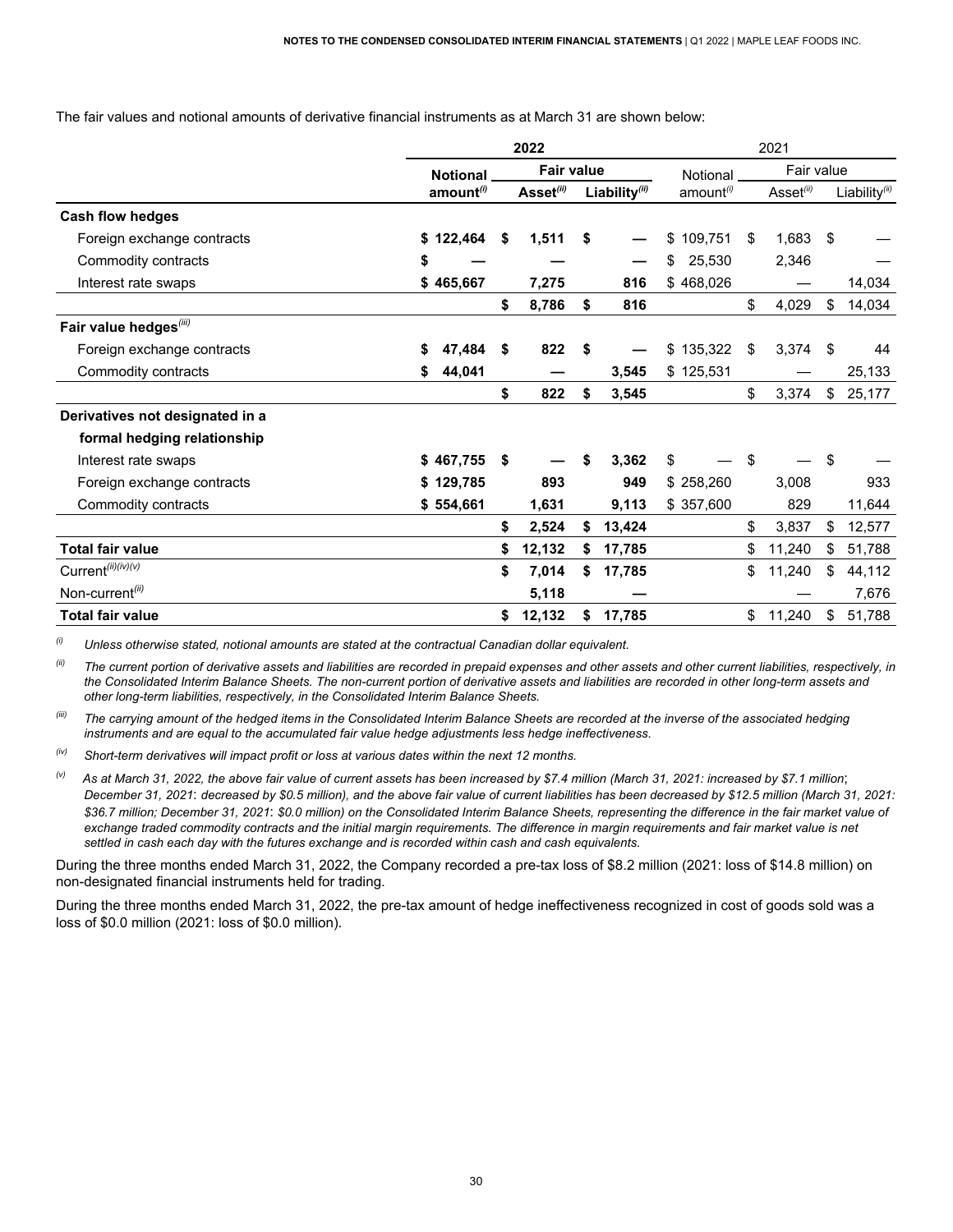The table below sets out fair value measurements of derivative financial instruments as at March 31, 2022 using the fair value hierarchy:

|                                    | Level 1      | Level 2 | Level 3 |    | <b>Total</b> |
|------------------------------------|--------------|---------|---------|----|--------------|
| Assets:                            |              |         |         |    |              |
| Foreign exchange contracts         | \$           | 3,226   |         | \$ | 3,226        |
| Commodity contracts <sup>(i)</sup> |              | 1,631   |         |    | 1,631        |
| Interest rate swaps                |              | 7,275   |         |    | 7,275        |
|                                    | \$           | 12,132  |         | ъ  | 12,132       |
| Liabilities:                       |              |         |         |    |              |
| Foreign exchange contracts         | \$           | 949     |         | \$ | 949          |
| Commodity contracts <sup>(i)</sup> | 12,658       |         |         |    | 12,658       |
| Interest rate swaps                |              | 4,178   |         |    | 4,178        |
|                                    | \$<br>12,658 | 5,127   |         |    | 17,785       |

 $(i)$ Level 1 commodity contracts are net settled and recorded as a net asset or liability on the Consolidated Interim Balance Sheets.

There were no transfers between levels for the three months ended March 31, 2022 and March 31, 2021.

 Determination of fair value and the resulting hierarchy requires the use of observable market data whenever available and is consistent with the methodology used in the 2021 Consolidated Financial Statements. The classification of a financial instrument in the hierarchy is based upon the lowest level of input that is significant to the measurement of fair value. For financial instruments that are recognized at fair value on a recurring basis, the Company determines whether transfers have occurred between levels in the hierarchy by re-assessing categorization at the end of each reporting period.

#### **Accumulated other comprehensive income (loss)**

 The Company estimates that \$2.1 million, net of tax of \$0.7 million, of the unrealized gain included in accumulated other comprehensive income (loss) will be reclassified into net earnings within the next 12 months. The actual amount of this reclassification will be impacted by future changes in the fair value of financial instruments designated as cash flow hedges. The actual amount reclassified could differ from this estimated amount.

 During the three months ended March 31, 2022, a loss of \$1.0 million, net of tax of \$0.4 million, was released to earnings from accumulated other comprehensive income (loss) and included in the net change for the year (2021: loss of \$1.1 million, net of tax of \$0.4 million).

 As at March 31, 2022, the Company had US\$265.0 million (March 31, 2021: US\$265.0 million; December 31, 2021: US\$265.0 million) drawn on the Credit Facility that is designated as a net investment hedge of the Company's U.S. operations. Foreign exchange gains and losses on the designated drawings are recorded in shareholders' equity in accumulated other comprehensive income (loss) and offset translation adjustments on the underlying net assets of the U.S. operations, which are also recorded in accumulated other comprehensive income (loss).

 During the three months ended March 31, 2022, the gain on the net investment hedge recorded in other comprehensive income (loss) was \$3.6 million, net of tax of \$0.6 million (2021: gain of \$3.8 million, net of tax of \$0.7 million).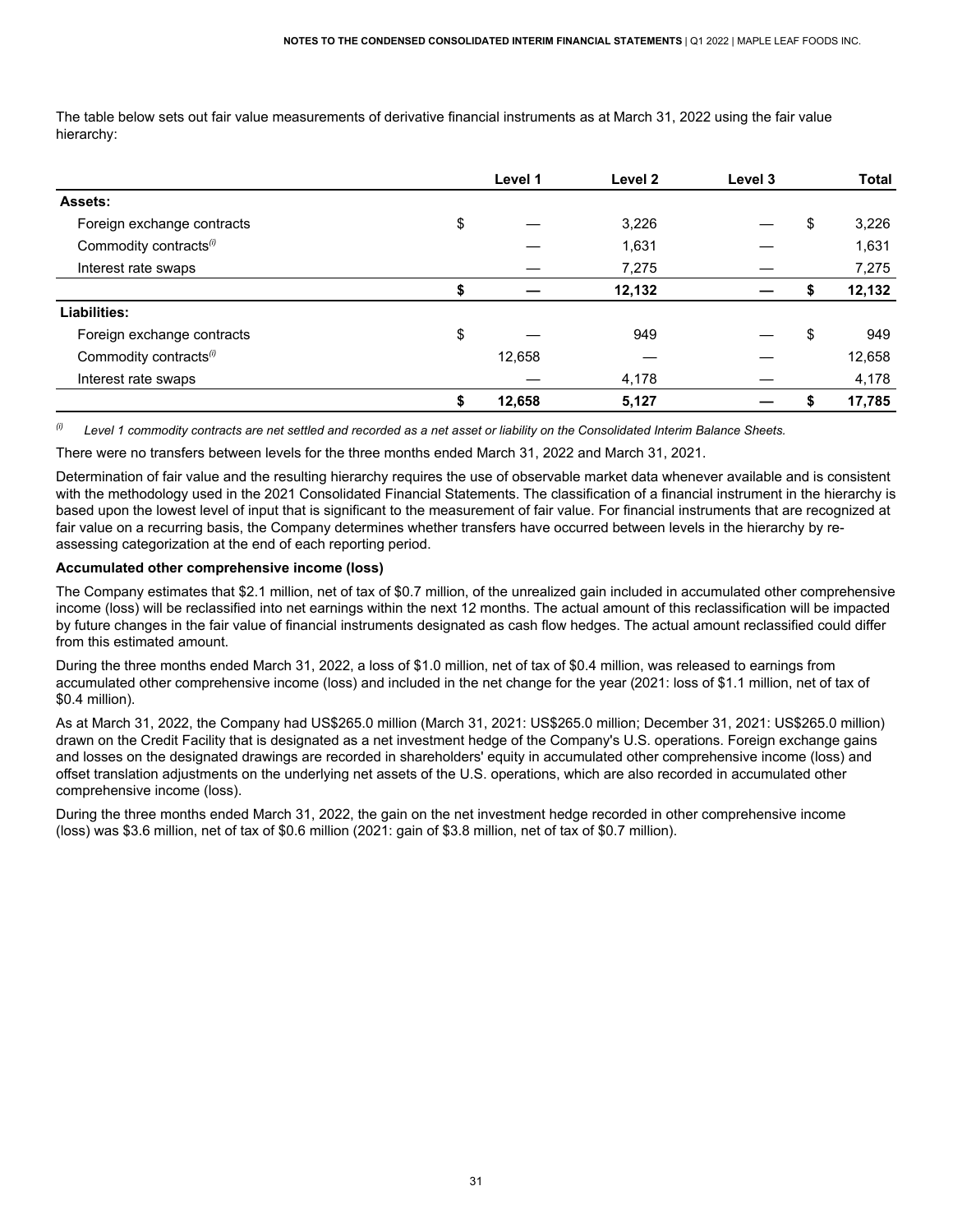#### <span id="page-33-0"></span> **10. INTEREST EXPENSE AND OTHER FINANCING COSTS**

|                                                 | Three months ended March 31, |          |    |         |  |  |  |
|-------------------------------------------------|------------------------------|----------|----|---------|--|--|--|
|                                                 |                              | 2022     |    | 2021    |  |  |  |
| Interest on borrowings from credit facility     | \$                           | 8,969    | \$ | 5,186   |  |  |  |
| Interest on lease obligations                   |                              | 1,480    |    | 1,994   |  |  |  |
| Interest on securitized receivables             |                              | 339      |    | 202     |  |  |  |
| Interest on government loans                    |                              | 105      |    | 81      |  |  |  |
| Deferred finance charges                        |                              | 416      |    | 424     |  |  |  |
| Credit facility standby fees and other interest |                              | 904      |    | 1,052   |  |  |  |
|                                                 | \$                           | 12,213   | \$ | 8,939   |  |  |  |
| Interest paid and capitalized                   |                              | (4, 497) |    | (3,971) |  |  |  |
|                                                 | \$                           | 7,716    | \$ | 4,968   |  |  |  |

Interest paid during the three months ended March 31, 2022 was \$12.2 million (2021: \$9.4 million).

### <span id="page-33-1"></span> **11. EARNINGS PER SHARE**

 Basic earnings per share amounts are calculated by dividing the net earnings of the Company by the weighted average number of shares outstanding during the year.

 Diluted earnings per share amounts are calculated by dividing the net earnings of the Company by the weighted average number of shares outstanding during the year, adjusted for the effects of potentially dilutive instruments.

The following table sets forth the calculation of basic and diluted earnings per share ("EPS"):

|                               | 2022                |                       |    |            |    | 2021         |                 |    |            |  |
|-------------------------------|---------------------|-----------------------|----|------------|----|--------------|-----------------|----|------------|--|
|                               |                     | Weighted              |    |            |    |              | Weighted        |    |            |  |
|                               |                     | average               |    |            |    |              | average         |    |            |  |
|                               |                     | number of             |    |            |    |              | number of       |    |            |  |
| Three months ended March 31,  | <b>Net earnings</b> | shares <sup>(i)</sup> |    | <b>EPS</b> |    | Net earnings | shares $\theta$ |    | <b>EPS</b> |  |
| Basic                         | 13,687              | 124.0                 | S. | 0.11       | \$ | 47.692       | 123.2           |    | \$0.39     |  |
| Stock options <sup>(ii)</sup> |                     | 2.1                   |    |            |    |              | 2.0             |    |            |  |
| <b>Diluted</b>                | 13,687              | 126.1                 | S. | 0.11       |    | 47.692       | 125.2           | \$ | 0.38       |  |

*(i) In millions.*

 $^{(i)}$  Excludes the effect of approximately 1.5 million (2021: 2.8 million) options and performance shares that are anti-dilutive.

### <span id="page-33-2"></span>**12. SHARE-BASED PAYMENT**

#### **Stock Options**

A summary of the status of the Company's outstanding stock options three months ended March 31 are presented below:

|                                      | 2022                          | 2021                                     |                        |                                          |
|--------------------------------------|-------------------------------|------------------------------------------|------------------------|------------------------------------------|
|                                      | <b>Options</b><br>outstanding | Weighted<br>average<br>exercise<br>price | Options<br>outstanding | Weighted<br>average<br>exercise<br>price |
| <b>Outstanding at January 1</b>      | 6,076,750                     | \$26.22                                  | 5,889,550              | \$25.48                                  |
| Granted                              | 730.500                       | \$28.20                                  | 1,241,250              | \$25.10                                  |
| Exercised                            | (164, 970)                    | \$22.53                                  | (63,900)               | \$21.26                                  |
| <b>Outstanding at March 31</b>       | 6,642,280                     | \$26.53                                  | 7,066,900              | \$25.45                                  |
| <b>Options currently exercisable</b> | 4,585,430                     | \$26.88                                  | 4,498,500              | \$25.79                                  |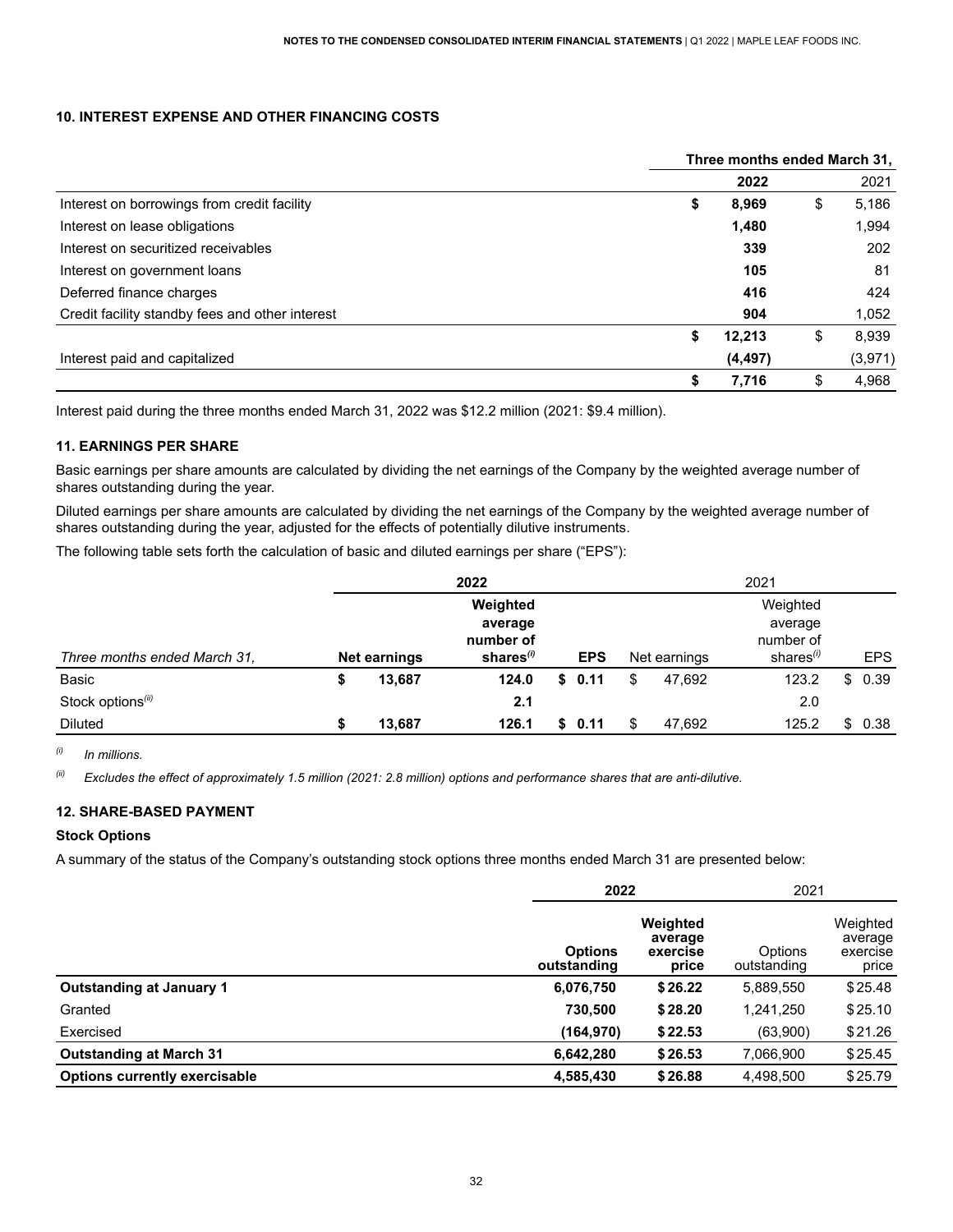All outstanding stock options vest and become exercisable over a period not exceeding five years (time vesting) from the date of grant. The outstanding options have a term of seven years.

 At grant date, each option series is measured at fair value based on the Black-Scholes formula. Expected volatility is estimated by considering historic average share price volatility. The inputs used in this model for the options granted during the three months ended March 31, 2022 and 2021 are shown in the table below<sup>(i)</sup>:

|                                          | Three months ended March 31, |         |  |  |  |
|------------------------------------------|------------------------------|---------|--|--|--|
|                                          | 2022                         | 2021    |  |  |  |
| Share price at grant date                | \$29.91                      | \$26.38 |  |  |  |
| Exercise price                           | \$28.20                      | \$25.10 |  |  |  |
| <b>Expected volatility</b>               | 28.4%                        | 26.4%   |  |  |  |
| Option life (in years)(ii)               | 4.5                          | 4.5     |  |  |  |
| Expected dividend yield                  | 3.3%                         | 2.7%    |  |  |  |
| Risk-free interest rate <sup>(iii)</sup> | 2.0%                         | 0.6%    |  |  |  |

 *(i) Weighted average based on number of units granted.*

 *(ii) Expected weighted average life.*

### *(iii) Based on Government of Canada bonds.*

 The fair value of options granted during the three months ended March 31, 2022 was \$4.2 million (2021: \$5.7 million). Expenses relating to current and prior year options were \$1.2 million (2021: \$1.2 million).

#### **Restricted Share Units and Performance Share Units**

 A summary of the status of the Company's Restricted Share Units ("RSUs") plans (including Performance Share Units ("PSUs")) as at and for the three months ended March 31 are presented below:

|                                 | 2022        |          | 2021       |             |          |            |
|---------------------------------|-------------|----------|------------|-------------|----------|------------|
|                                 |             | Weighted |            |             | Weighted |            |
|                                 |             |          | average    |             | average  |            |
|                                 | <b>RSUs</b> |          | fair value | <b>RSUs</b> |          | fair value |
|                                 | outstanding |          | at grant   | outstanding | at grant |            |
| <b>Outstanding at January 1</b> | 1,742,421   | \$       | 23.59      | 1,550,135   | S        | 24.99      |
| Granted                         | 659,980     | \$       | 27.11      | 548,050     | S        | 24.12      |
| Forfeited                       | (4, 307)    | \$       | 23.79      | (4,760)     | S        | 23.45      |
| <b>Outstanding at March 31</b>  | 2,398,094   | S        | 24.56      | 2,093,425   | S        | 24.76      |

 The fair value of RSUs and PSUs granted during the three months ended March 31, 2022 was \$15.1 million (2021: \$11.4 million). Expenses for the three months ended March 31, 2022 relating to current and prior year RSUs and PSUs were \$4.2 million (2021: \$3.1 million), of which \$1.4 million (2021: \$0.0 million) will be paid in cash and the remainder settled in shares.

 During the three months ended March 31, 2022 the Company stated its intention to settle a portion of the outstanding Restricted Share Units and Performance Share Units in cash, and an amount of \$3.6 million was re-classified from equity to other liabilities. The total liability recorded for these units is \$5.0 million.

 The key assumptions used in the valuation of fair value of RSUs granted during the three months ended March 31, 2022 and 2021 are shown in the table below*(i)*:

|                              | 2022    | 2021    |
|------------------------------|---------|---------|
| Expected RSU life (in years) | 3.1     | 3.2     |
| Forfeiture rate              | 15.6%   | 13.9%   |
| Risk-free interest rate(ii)  | $2.0\%$ | $0.5\%$ |

 *(i) Weighted average based on number of units granted.*

*(ii) Based on Government of Canada bonds.*

#### **Deferred Share Units**

Expenses for the three months ended March 31, 2022 relating to director share units were \$0.4 million (2021: \$0.4 million).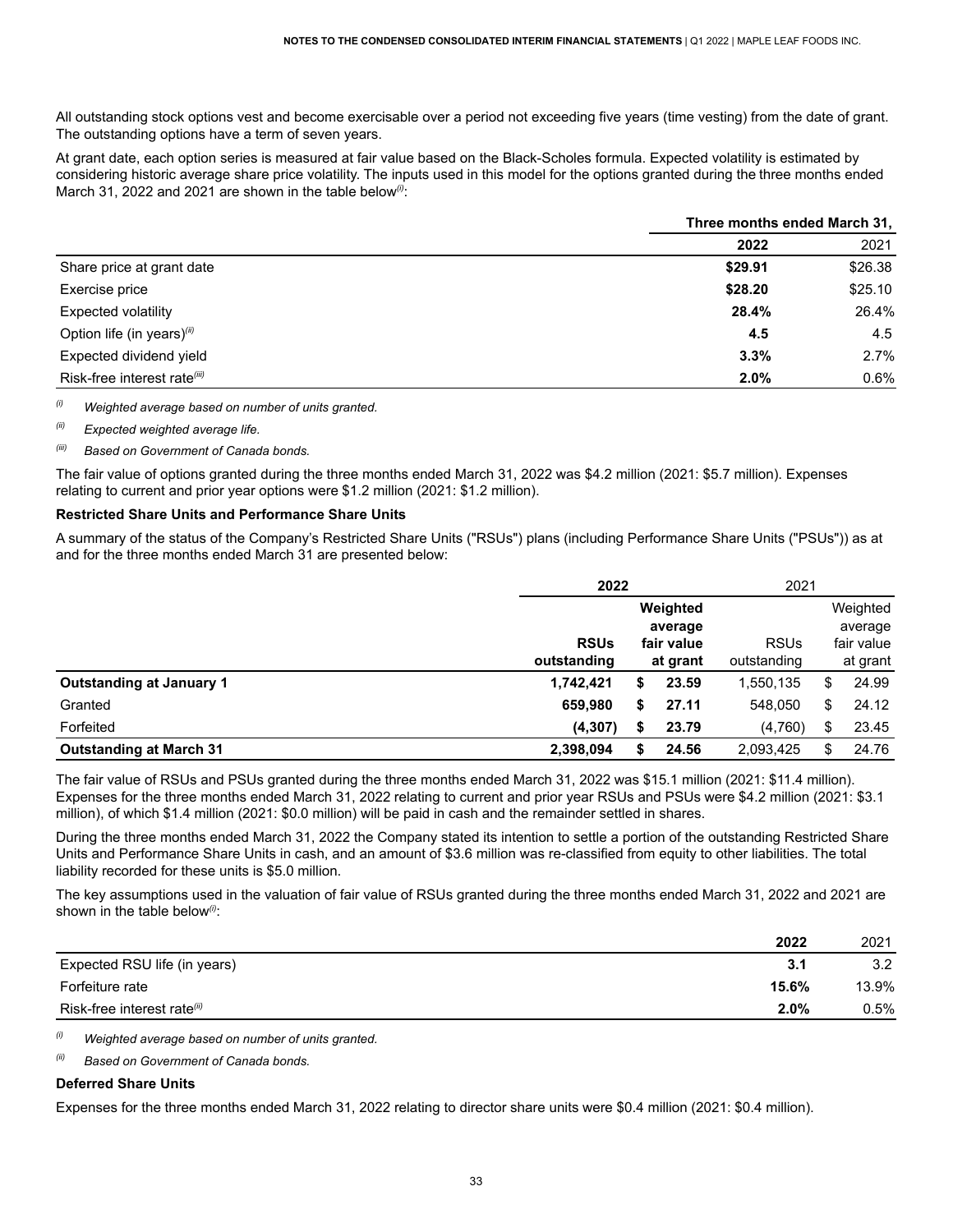#### <span id="page-35-0"></span>**13. SEGMENTED FINANCIAL INFORMATION**

 The Company has two reportable segments. As described below, these segments offer different products, with separate organizational structures, brands, financial, and marketing strategies. The Company's chief operating decision makers regularly review internal reports for these businesses; performance of the Meat Protein Group is based on revenue growth, Adjusted Operating Earnings and Adjusted EBITDA, while the performance of the Plant Protein Group is based predominantly on revenue growth rates, gross margin optimization and controlling investment levels, which generate high revenue growth rates. Refer to section 19. Non-IFRS Financial Measures, of the Company's Management's Discussion and Analysis for the three months ended March 31, 2022, for the definitions of these non-IFRS financial measures. The operations of each segment are described as follows:

- (a) The Meat Protein Group is comprised of prepared meats, ready-to-cook and ready-to-serve meals, value-added fresh pork and poultry products that are sold to retail, foodservice and industrial channels, and agricultural operations in pork and poultry. The Meat Protein Group includes leading brands such as Maple Leaf®, Maple Leaf Prime®, Maple Leaf Natural Selections®, Schneiders®, Schneiders® Country Naturals®, Mina®, Greenfield Natural Meat Co.®, and many leading regional brands.
- (b) The Plant Protein Group is comprised of refrigerated plant protein products, premium grain-based protein and vegan cheese products sold to retail, foodservice and industrial channels. The Plant Protein Group includes the brands Lightlife® and Field Roast™.

|                                                                                  | Three months ended March 31, 2022 |                                 |                           |                                  | Three months ended March 31, 2021 |                       |                          |                           |                         |    |                       |
|----------------------------------------------------------------------------------|-----------------------------------|---------------------------------|---------------------------|----------------------------------|-----------------------------------|-----------------------|--------------------------|---------------------------|-------------------------|----|-----------------------|
|                                                                                  |                                   | <b>Meat</b><br>Protein<br>Group | Plant<br>Protein<br>Group | Non-<br>Allocated <sup>(i)</sup> |                                   | Total <sup>(ii)</sup> | Meat<br>Protein<br>Group | Plant<br>Protein<br>Group | Non-<br>Allocated $(i)$ |    | Total <sup>(ii)</sup> |
| <b>Sales</b>                                                                     |                                   | \$1,089,365                     | 44,878                    | (7,690)                          |                                   | \$1,126,553           | \$1,013,712              | 42,605                    | (3,234)                 |    | \$1,053,083           |
| Gross profit (loss)                                                              | \$                                | 130,960                         | (6, 263)                  | 29,166                           | \$                                | 153,863               | \$<br>166,097            | 143                       | 26,714                  | \$ | 192,954               |
| Selling, general and administrative expenses                                     | \$                                | 88,624                          | 30,832                    |                                  | \$                                | 119,457               | \$<br>87,081             | 28,799                    |                         | \$ | 115,880               |
| Earnings (loss) before income taxes                                              | \$                                | 37,809                          | (37, 127)                 | 20,367                           | \$                                | 21,048                | \$<br>76,210             | (28, 715)                 | 18,401                  | \$ | 65,896                |
| Interest expense and other financing costs                                       |                                   |                                 |                           | 7,716                            |                                   | 7,716                 |                          |                           | 4,968                   |    | 4,968                 |
| Other expense                                                                    |                                   | 1,509                           | 32                        | 1,083                            |                                   | 2,624                 | 1,138                    | 59                        | 3,345                   |    | 4,542                 |
| Restructuring and other related costs                                            |                                   | 3,018                           |                           |                                  |                                   | 3,018                 | 1,668                    |                           |                         |    | 1,668                 |
| Earnings (loss) from operations                                                  |                                   | 42,336                          | (37,095)                  | 29,166                           | \$                                | 34,406                | \$<br>79,016             | (28, 656)                 | 26,714                  | \$ | 77,074                |
| Start-up expenses from Construction Capital(iii)(iv)                             |                                   | 8,652                           | 2,224                     |                                  |                                   | 10,876                | 600                      | 576                       |                         |    | 1,176                 |
| Change in fair value of biological assets                                        |                                   |                                 | –                         | (39, 311)                        |                                   | (39, 311)             |                          |                           | (38, 475)               |    | (38, 475)             |
| Unrealized loss on derivative contracts                                          |                                   |                                 |                           | 10,145                           |                                   | 10,145                |                          |                           | 11,761                  |    | 11,761                |
| Adjusted Operating Earnings <sup>(iv)</sup>                                      | \$                                | 50,988                          | (34, 871)                 |                                  | \$                                | 16,116                | \$<br>79,616             | (28,080)                  |                         | \$ | 51,536                |
| Depreciation and amortization <sup>(v)</sup>                                     |                                   | 48,039                          | 4,216                     |                                  |                                   | 52,255                | 45,477                   | 3,753                     |                         |    | 49,230                |
| Items included in other (expense) income representative<br>of ongoing operations |                                   | (1,509)                         | (33)                      |                                  |                                   | (1, 542)              | (1,232)                  | (59)                      |                         |    | (1, 291)              |
| Adjusted EBITDA <sup>(iv)</sup>                                                  | \$                                | 97,518                          | (30, 688)                 |                                  | S                                 | 66,830                | \$123,861                | (24, 386)                 |                         | \$ | 99,475                |

 $^{(i)}$  Non-Allocated includes eliminations of inter-segment sales and associated cost of goods sold, and non-allocated costs which are comprised ot income and expenses not separately identifiable to reportable segments or are not part of the measures used by the Company when assessing a  *segment's operating results.*

*(ii) Totals may not add due to rounding.*

include but are not limited to training, product testing, yield and labour efficiency variances, duplicative overheads and other temporary expenses  *required to ramp-up production.* <sup>(iii)</sup> Start-up expenses are temporary costs as a result of operating new facilities that are or have been classified as Construction Capital. These costs

*(iv) Certain comparative figures have been restated to conform with current year presentation.*

*(v) Depreciation and Amortization has been adjusted to remove amounts included in start-up expenses.*